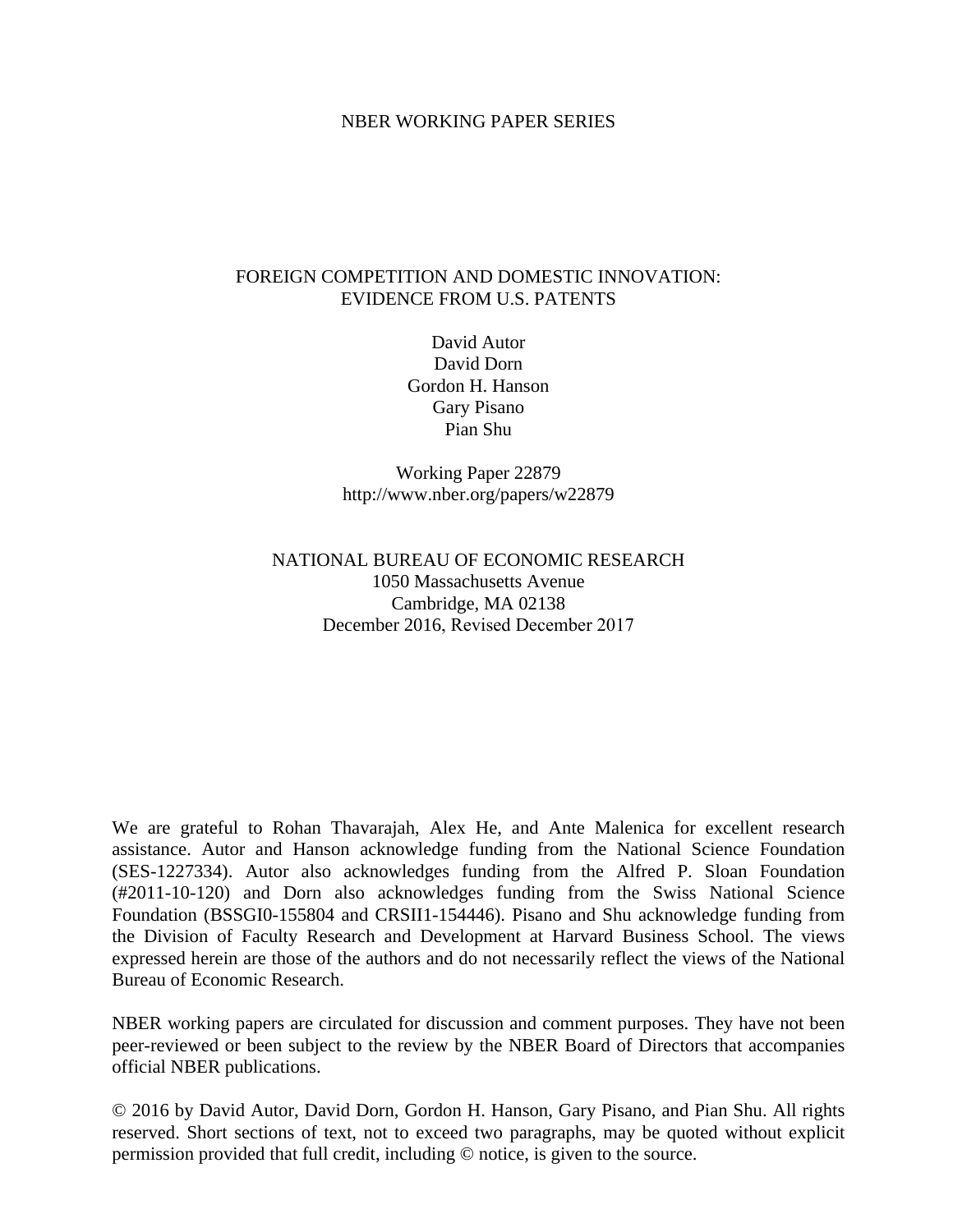Foreign Competition and Domestic Innovation: Evidence from U.S. Patents David Autor, David Dorn, Gordon H. Hanson, Gary Pisano, and Pian Shu NBER Working Paper No. 22879 December 2016, Revised December 2017 JEL No. F14,F6,O31,O34

## **ABSTRACT**

The competitive shock to the U.S. manufacturing sector spurred by rising China import competition could either catalyze or stifle innovation. Using three distinct sources of variation to identify rising trade exposure, we provide a causal analysis of the effect of surging import competition on U.S. innovative activities. Applying a novel internet-based matching algorithm to map all U.S. utility patents granted by 2013 to firm-level data, and carefully accounting for the shifting concentration of patenting activity across sectors, we document a robust, negative impact of rising Chinese competition on firm-level and technology class-level patent production. Accompanying this fall in innovation, global employment, sales, profitability, and R&D expenditure all decline within trade-exposed firms. The trade-induced contraction along all margins of adjustment and for all measures of valuation suggest that the primary response of firms to greater import competition is to scale back their global operations.

David Autor Department of Economics, E52-438 **MIT** 77 Massachusetts Avenue Cambridge, MA 02139 and NBER dautor@mit.edu

David Dorn University of Zurich Department of Economics Schoenberggasse 1 CH-8001 Zurich - Switzerland and CEPR david.dorn@econ.uzh.ch

Gordon H. Hanson IR/PS 0519 University of California, San Diego 9500 Gilman Drive La Jolla, CA 92093-0519 and NBER gohanson@ucsd.edu

Gary Pisano Harvard Business School Morgan Hall Soldiers Field Road Boston, MA 02163 gpisano@hbs.edu

Pian Shu 800 West Peachtree Street N.W. Scheller College of Business Georgia Institute of Technology Atlanta, GA 30308-1149 pian.shu@scheller.gatech.edu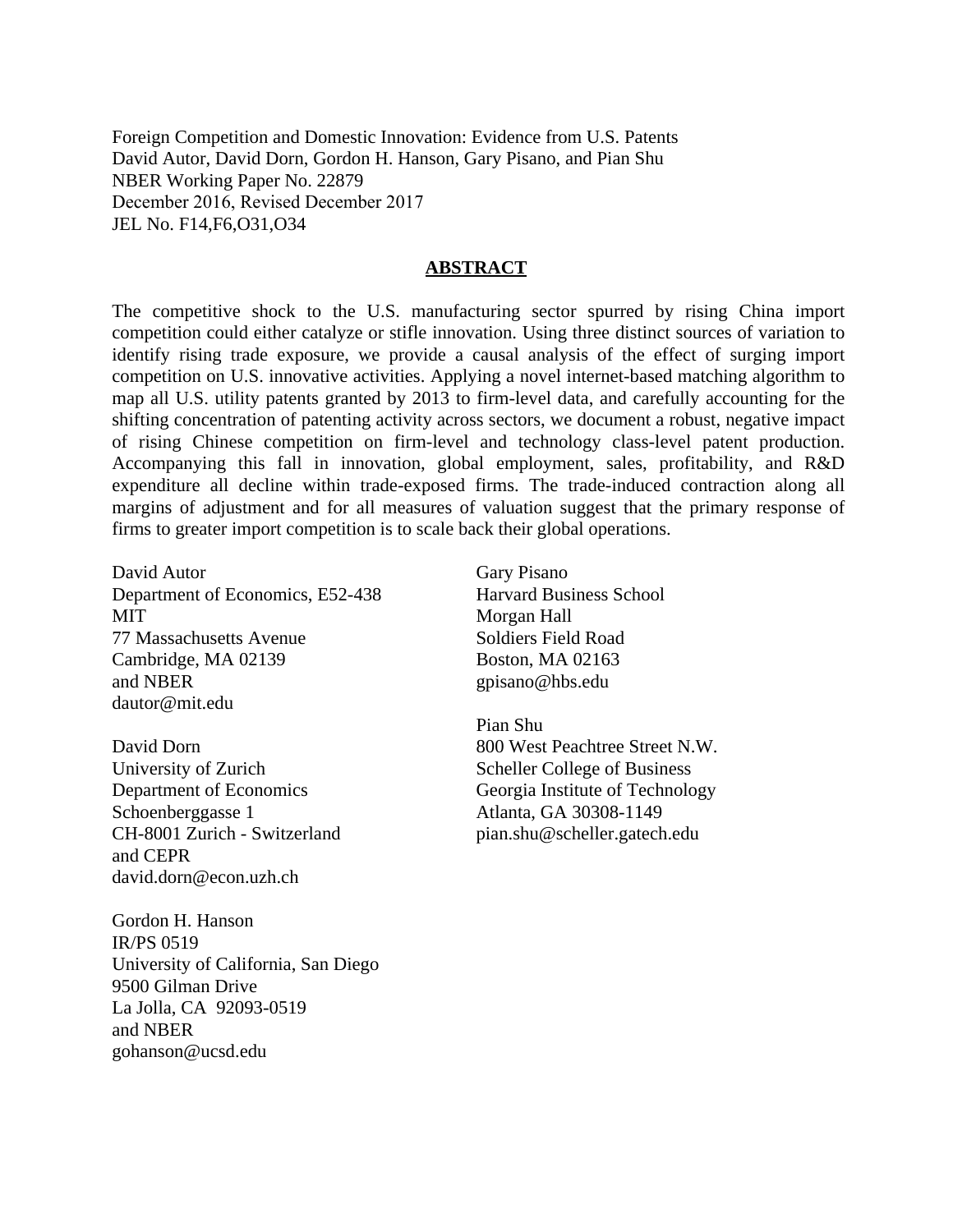# 1 Introduction

What impact does foreign competition have on innovation by domestic firms? This issue has grown in importance over the past two decades with the rise of China and other developing economies as major players in the global economy.<sup>[1](#page-2-0)</sup> As China reduced barriers to foreign trade and investment in the 1990s and 2000s, its manufacturing exports surged, rising from 2.3% of the world total in 1991 to 18.3% of the world total in 2014 (Autor, Dorn, and Hanson, 2016). While a substantial literature evaluates the impact of China's rise on plant closures (Bernard, Jensen, and Schott, 2006), industry employment (Pierce and Schott, 2015; Acemoglu, Autor, Dorn, Hanson and Price, 2016), worker incomes (Autor, Dorn, Hanson, and Song, 2014), and local labor market conditions (Autor, Dorn, and Hanson, 2013), less is known about the impact of trade on innovative activities at the firm or industry level. Manufacturing still generates more than two-thirds of U.S. R&D spending and corporate patents despite accounting for less than one-tenth of U.S. private non-farm employment.[2](#page-2-1) The relationship between competition in the global marketplace and the creation of new products and production processes is thus one of immense importance for the U.S. economy.

In theory, the effect of more intensive product-market competition on innovation is ambiguous.<sup>[3](#page-2-2)</sup> In standard oligopoly models, a more competitive product market tends to generate lower investment in innovative activity (Dasgupta and Stiglitz, 1980). The underlying logic is straightforward: more competition means lower profits and reduced incentives to invest. The competition-innovation nexus becomes more complex once one allows for firm heterogeneity or incumbency. In Aghion, Bloom, Blundell, Griffith, and Howitt (2005), the relationship between competition and innovation follows an inverted U shape. Innovation is relatively low when firms are either too dissimilar, such that laggards are unable to overtake leaders, or at the opposite extreme where competition is close to perfect and there is almost no room for rent capture. At intermediate levels of competition, post-innovation rents may exceed rents pre-innovation, resulting in relatively high levels of investment in R&D in these market segments. An alternative mechanism is at work in Bloom, Romer, Terry, and Van Reenen (2014), who consider incumbent firms facing an exogenous increase in import penetration. If moving costs temporarily "trap" some productive factors inside firms (i.e., because the market for these factors is thin), then an increase in product-market competition lowers the cost of redeploying these factors from production to innovation. Greater import competition may, consequently, lead to accelerated productivity growth.

Further ambiguity arises when one allows for global production networks. If product design interacts with the production process, then a firm's capacity to innovate may be compromised when offshoring relocates factories away from R&D labs (Pisano and Shih, 2012). Compounding disincentives for innovation, firms may find investing in cutting-edge technologies less enticing once they

<span id="page-2-0"></span><sup>&</sup>lt;sup>1</sup>General-equilibrium trade theory suggests that expanded trade with low-wage countries raises innovation in highwage countries (e.g., Rivera-Batiz and Romer, 1991; Grossman and Helpman, 1993). Industry-specific models, by contrast, suggest that impacts of global integration on high-wage-country innovation may be more complex.

<span id="page-2-1"></span><sup>&</sup>lt;sup>2</sup>Helper, Krueger and Wial (2012) compute a manufacturing share in U.S. R&D spending of 68%, based on data from the National Science Foundation's Business R&D Survey. In our data, manufacturing accounts for 71% of all corporate patents with U.S.-based inventors and an application year of 2007.

<span id="page-2-2"></span><sup>3</sup>For reviews of the literature on competition and innovation, see Gilbert (2006) and Cohen (2010).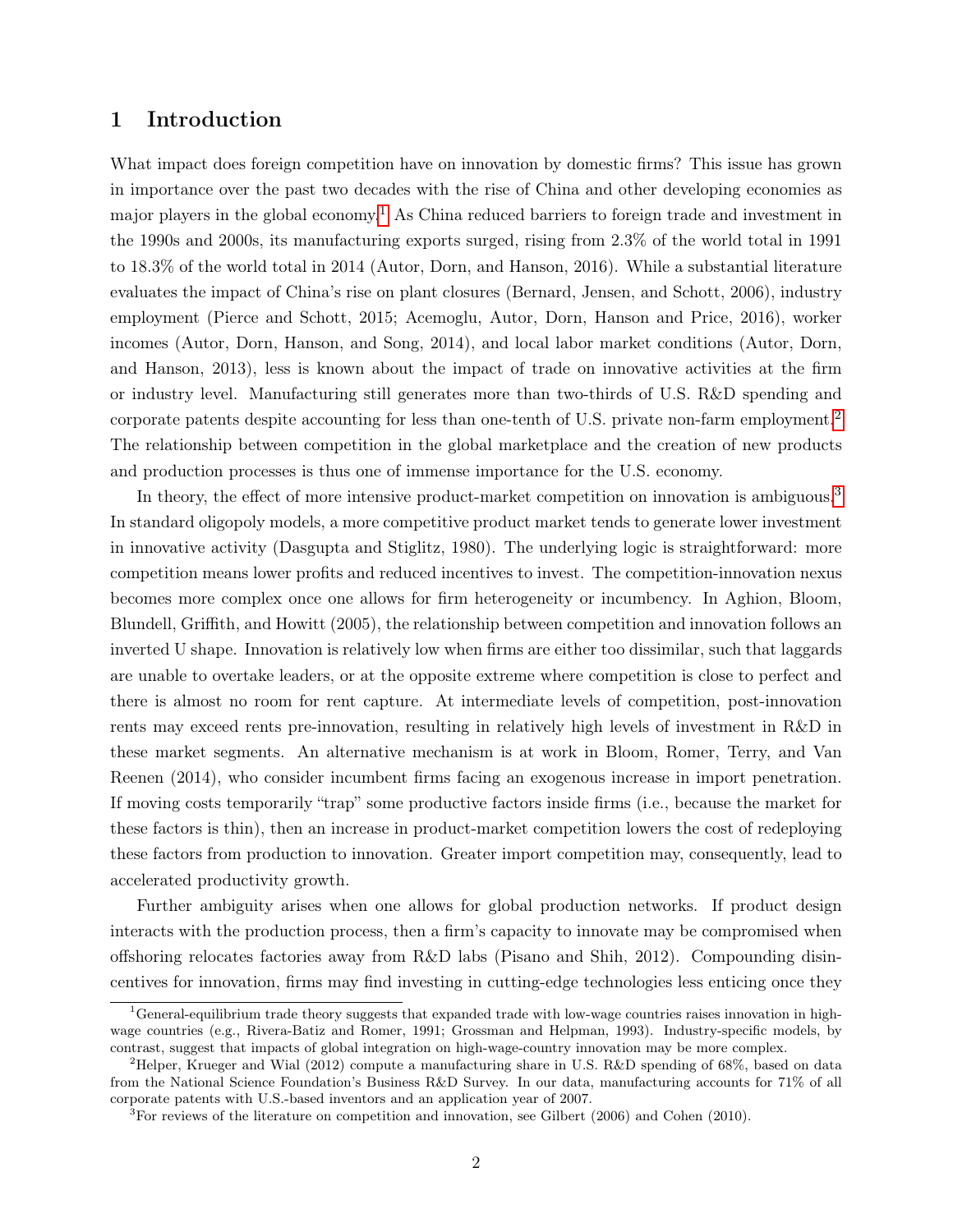have moved production to countries where wages are low and workers have limited technical skills (Fuchs and Kirchain, 2010).<sup>[4](#page-3-0)</sup> At the same time, offshoring could raise the productivity of factors in the home market (Grossman and Rossi-Hansberg, 2008), improve access to imported intermediate inputs (Halpern, Koren, and Szeidl, 2015), and deepen specialization (Arkolakis, Ramondo, Rodriguez-Clare, and Yeaple, 2016), all of which could enhance prospects for innovation. How import competition and innovation are related remains intrinsically an empirical question, and the relationship may differ across countries and competitive structures.

In this paper, we study how import competition affects U.S. innovation by estimating the impact of greater exposure to trade on patenting by U.S. firms. As in recent literature, we measure trade exposure using the change in industry import penetration resulting from increased U.S. trade with China. To construct firm-level data on patents, we match the assignees of all U.S. patents granted between 1975 and March 2013 to publicly held firms listed in Compustat through 2014. We address the common problem of inconsistent or misspelled names of firms in patent records by developing an algorithm that harnesses the machine-learning capabilities of Internet search engines.[5](#page-3-1) Compared to the traditional matching methods that rely on string matching and manual inspections (e.g., the NBER Patent Data Project), our method significantly improves efficiency without sacrificing accuracy. We assign 72% of all corporate patents by U.S. inventors to a known entity in Compustat, and we find patents for nearly all Compustat firms that report positive R&D expenditure.<sup>[6](#page-3-2)</sup>

Our empirical strategy isolates the component of U.S. import growth that is driven by exportsupply growth in China, and not by U.S.-specific product-demand shocks, using the identification strategy in Autor, Dorn, Hanson, and Song (2014), which instruments import penetration from China in the U.S. using import penetration in other high-income countries. As a robustness check, we also follow Pierce and Schott's (2016) identification strategy, which exploits the reduction in trade policy uncertainty associated with China's WTO accession. Our analysis demonstrates the importance of accounting for differential pre-trends in technology creation across sectors. We control for underlying technology trends using an extensive vector of sectoral fixed effects, start-of-period firm and industry characteristics, start-of-period firm technology mix, and lags on firm-level patenting. As a further checks on technology trends, we incorporate detailed industry fixed effects into the analysis, such that the impact of trade exposure on patenting is identified based solely on the differential growth in import penetration within an industry in the 2000s relative to the 1990s.

We find that U.S. industries or firms that are subject to larger increases in trade exposure show smaller increases in patenting. This finding emerges once we control for the broad sector of

<span id="page-3-0"></span><sup>&</sup>lt;sup>4</sup>Branstetter, Chen, Glennon, Yang, and Zolas (2017) find that increased opportunities to offshore production to mainland China have reduced patenting by high-tech companies in Taiwan. Hémous and Olsen (2016) describe theoretically how automation reacts to changing wage levels in a model of endogenous growth.

<span id="page-3-1"></span><sup>&</sup>lt;sup>5</sup>Patent filings on behalf of IBM, for instance, utilize more than 140 different spellings of the company's name. Existing methods match patents to firm data using standardized firm names (Bessen, 2009; Belezon and Berkovitz 2010; Bloom, Draca, and Van Reenen 2016). Absent extensive manual intervention, such string matching has limited ability to capture all possible name variations of firms, resulting in many false negative matches.

<span id="page-3-2"></span><sup>&</sup>lt;sup>6</sup>Relative to string matching on firm names alone, our search-engine-based algorithm increases the number of patents that are matched to Compustat records by 29% over all years in our sample, and by 44% in the final application year of 2007.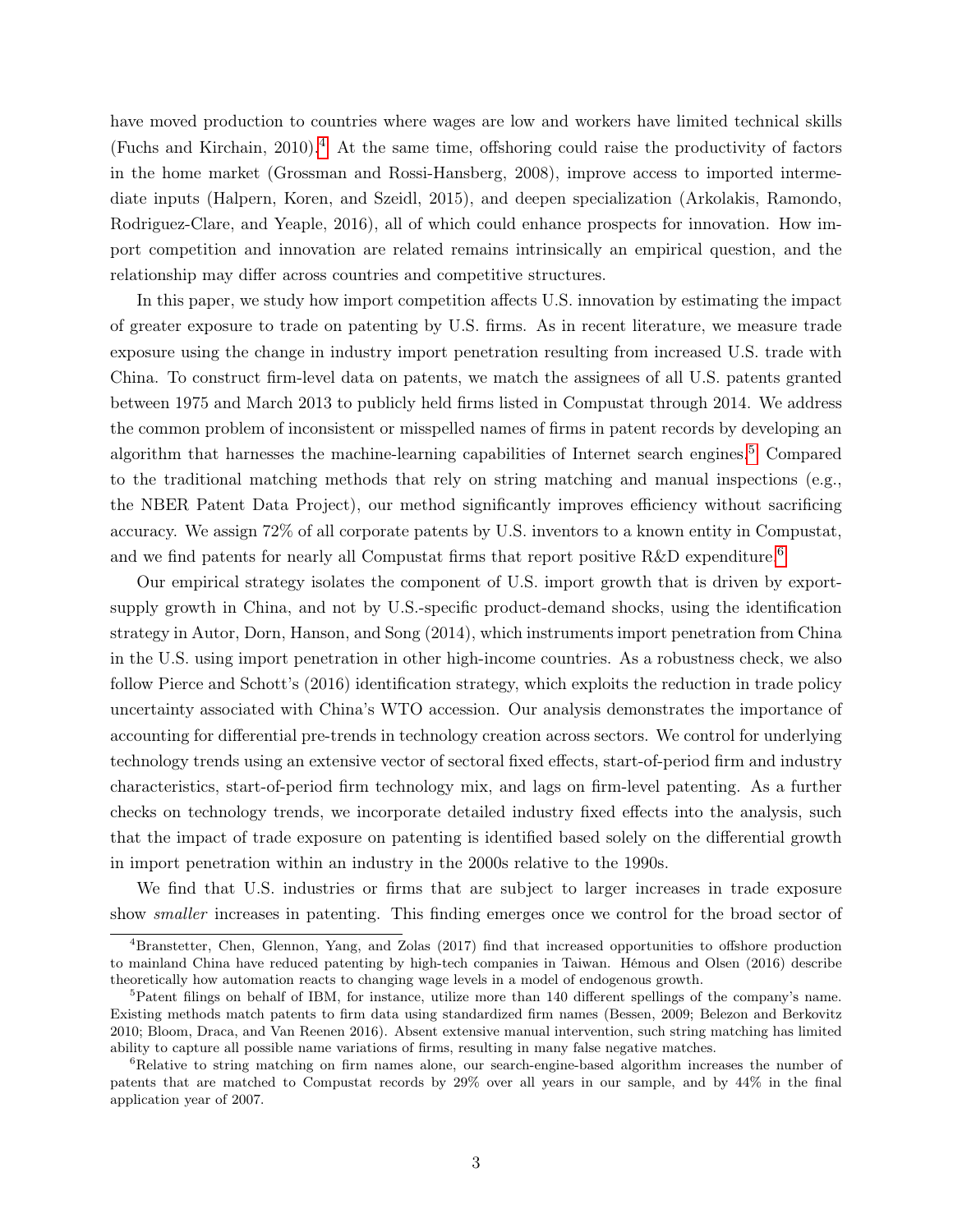production. Since we analyze patenting over the long time window of 1975 to 2007, which commences well before China's rise as an export powerhouse, we are able to detect a secular growth in patenting in electronics and a secular stagnation of patenting in chemicals, which are the two most patentintensive sectors. Both of these trends predate the Chinese import competition of the 1990s and 2000s, which was much stronger in electronics than in the chemical sector. Given these countervailing patterns, it is perhaps unsurprising that in raw correlations industries with larger increases in trade exposure during the sample period of 1991 to 2007 have contemporaneous changes in patents that are small and statistically insignificant. Once we introduce main effects for just these two sectors, chemicals and electronics, the impact of trade exposure on changes in patenting becomes strongly negative and precisely estimated. This negative impact remains when we add the extensive set of further controls and (or) use the alternative measures of trade exposure. Our analysis that includes industry fixed effects suggests that accelerating import competition from China during the 2000s can explain about 40% of the slowdown in patenting in 1999–2007 relative to 1991–1999.

In extended analysis, we provide evidence that the negative impact of Chinese import competition on U.S. innovative activity is not limited to the publicly listed companies that populate Compustat. Using imputed import penetration ratios at the detailed technology-class level, which allows us to include the universe of patents by corporate entities, we find that technology classes with larger growth in import penetration have a smaller growth in total corporate patents. By contrast, import competition has small and insignificant effects on non-corporate patents, which further suggests that our key result is driven by the market forces of import competition rather than a spurious correlations between trends in technological opportunities and trade.

Greater import exposure also has negative impacts on a range of additional firm outcomes, including global sales, profit growth, global employment, and global  $R\&D$  spending.<sup>[7](#page-4-0)</sup> Our findings of negative impacts of trade exposure on firm R&D outlays helps allay concerns that our results on patents could reflect not a trade-induced decrease in innovation, but rather import competition causing firms to withhold their innovations from patenting in order to avoid releasing their intellectual property into the public domain. Together, our results suggest that the China trade shock reduces firm profitability in U.S. manufacturing, leading firms to contract operations along multiple margins of activity, including innovation.

The contribution of our paper is to provide a causal analysis of how the surge in import competi-tion from China affects both the inputs and outputs of U.S. innovative activities.<sup>[8](#page-4-1)</sup> Our work is contemporaneous to a body of emerging evidence on the impacts of import competition on innovationrelated outcomes for firms in North America. Bena and Simintzi (2016) find that U.S. firms with easier access to offshoring in China are less likely to invest in process innovations; Gong and Xu (2017) show that R&D is reallocated towards the more productive firms in the U.S., and R&D talent is flowing from manufacturing to services; Gutierrez and Philippon (2017) document that the current capital stock of U.S. manufacturing firms is negatively correlated with previous industry exposure

<span id="page-4-1"></span><span id="page-4-0"></span> ${}^{7}$ For related findings on import exposure and firm sales and employment, see Hombert and Matray (2016).

<sup>8</sup>On using patents to measure innovation, see Jaffe and Trajtenberg (2002) and Moser (2016). On the economic value of patents, see Hall, Jaffe, and Trajtenberg (2005) and Kogan, Papanikolaou, Seru, and Stoffman (2016).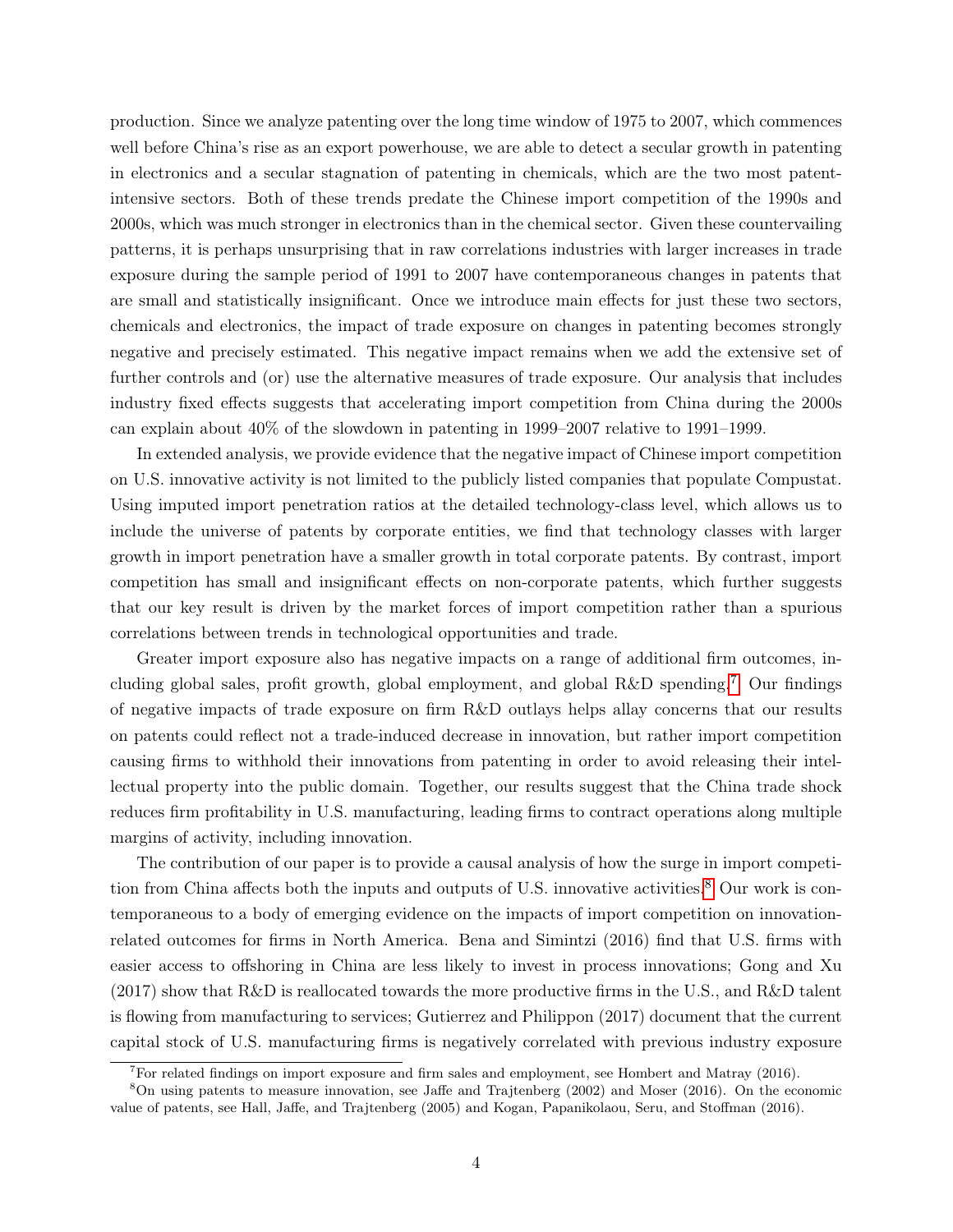to import competition, where this relationship is weaker for the largest firms in an industry; and Kueng, Li, and Yang (2016) find that Canadian firms in more trade-exposed industries experience a strong decline in self-reported innovation outcomes, especially in process innovations. Relative to existing work on trade and innovation, our paper significantly improves the matching of patents to firms, more completely accounts for the contaminating effects of industry pre-trends, evaluates the impact of trade shocks on innovation using the complete set of identification strategies deployed in the literature, and demonstrates that the negative impacts of trade shocks on firm and industry-level outcomes are consistent across the full range of observable adjustment margins.

Our results differ substantively from the results of Bloom, Draca, and Van Reenen (2016) for Europe, where greater import competition from China is associated with higher firm patenting, expanded investment in information technology, and higher TFP growth conditional on survival.<sup>[9](#page-5-0)</sup> These diverging empirical findings for North America and Europe highlight the underlying theoretical ambiguity in the relationships examined. Prior literature suggests that the European markets are less competitive than the U.S. ones, which would reconcile the differential impacts in North America versus Europe through the lens of Aghion, Bloom, Blundell, Griffith, and Howitt (2005).<sup>[10](#page-5-1)</sup> Europe also appears to differ from the U.S. in terms the rigidity of its labor markets. It is thus possible that European firms have more "trapped" productive factors (e.g., labor) that end up being redeployed towards innovation, as suggested in the model of Bloom, Romer, Terry, and Van Reenen (2014). It is further possible that the shock from Chinese trade competition may be less pronounced in Europe due to a more balanced trade relationship with China. Indeed, the manufacturing employment share in Germany—the largest European manufacturer—has declined more modestly than its counterpart in the U.S., and Dauth, Findeisen and Südekum (2014) estimate that the labor market effects of China trade for Germany have been much less severe.

In section 2, we discuss our data and methods, along with descriptive analyses of trends in industry innovation and trade exposure. Section 3 presents our baseline estimation results on firmlevel patenting and documents their robustness to different specification and identification choices. Section 4 studies patterns of heterogeneity and expands the analysis to other firm-level outcomes. Section 5 concludes with a discussion of our results.

<span id="page-5-0"></span><sup>9</sup>Our paper also connects to prior empirical work on the relationship between innovation and globalization in the 1990s (Gorodnichenko, Svejnar, and Terrell, 2010; Coelli, Moxnes, and Ulltveit-Moe, 2016), on trade liberalization and industry productivity (Pavcnik, 2002; Trefler, 2004; Teshima 2010; Dunne, Klimek and Schmitz 2011; Eslava, Haltiwanger, Kugler, and Kugler, 2013; Halpern, Koren and Szeidl, 2015; Chen and Steinwender, 2017), on exportdemand shocks and innovation (Aghion, Bergeaud, Lequien, and Melitz, 2017), and on the declining propensity of U.S. corporations to invest in basic science (Arora, Belenzon, and Patacconi, 2017).

<span id="page-5-1"></span> $10$ Hashmi (2013) documents that U.S. industries display larger gaps in the technological capabilities of leading and lagging firms when compared to firms in Europe, and Bartelsman, Haltiwanger, and Scarpetta (2013) find that the correlation between firm productivity and firm size is stronger in the U.S. than in Europe. Both sets of results suggest that there is more competition among U.S. firms than among their European counterparts. This is consistent with the operation of the model in Aghion, Bloom, Blundell, Griffith, and Howitt (2005) where more intense industrylevel competition encourages continuous innovation and thus increase the technology gap within an industry. In this interpretation, greater import competition from China moves Europe up the left leg of the innovation-competition inverted U, whereas it moves the U.S. down the inverted U's right leg.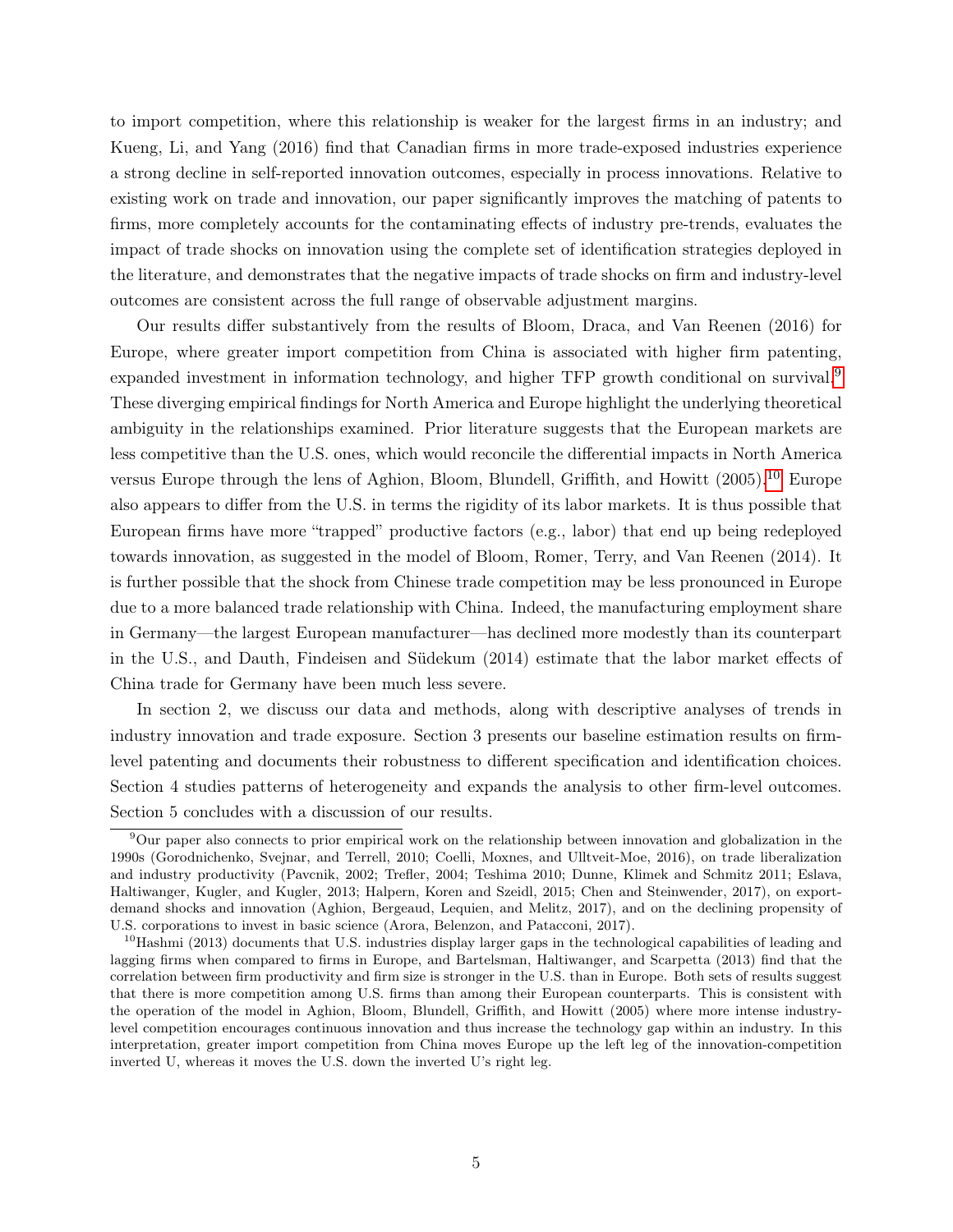## 2 Data

In a first step of data construction, we match trade data to U.S. manufacturing industries in order to create measures of changing import penetration. In a second step, we match patent records to firm-level data that comprise firms' industry affiliation. In combination, the resulting data allow us to analyze the impact of industry-level trade shocks on firm-level patenting and other outcomes.

#### <span id="page-6-3"></span>2.1 International Trade

Data on international trade for 1991 to 2007 are from the UN Comtrade Database, which gives bilateral imports for six-digit HS products.<sup>[11](#page-6-0)</sup> To concord these data to four-digit SIC industries, we first apply the crosswalk in Pierce and Schott (2012), which assigns 10-digit HS products to four-digit SIC industries (at which level each HS product maps into a single SIC industry), and aggregate up to the level of six-digit HS products and four-digit SIC industries (at which level some HS products map into multiple SIC entries). To perform this aggregation, we use data on U.S. import values at the 10-digit HS level, averaged over 1995 to 2005. The crosswalk assigns HS codes to all but a small number of SIC industries. We therefore slightly aggregate the four-digit SIC industries so that each of the resulting 397 manufacturing industries matches to at least one trade code and none is immune to trade competition by construction. All import amounts are inflated to 2007 U.S. dollars using the Personal Consumption Expenditure deflator.

Our baseline measure of trade exposure is the change in the import penetration ratio for a U.S. manufacturing industry over the period 1991 to 2007, defined as

<span id="page-6-2"></span>
$$
\Delta IP_{j\tau} = \frac{\Delta M_{j,\tau}^{UC}}{Y_{j,91} + M_{j,91} - E_{j,91}},\tag{1}
$$

where for U.S. industry j,  $\Delta M_{j\tau}^{UC}$  is the change in imports from China over the period 1991 to 2007 (which in most of our analysis we divide into two sub-periods, 1991 to 1999 and 1999 to 2007) and  $Y_{j,91} + M_{j,91} - E_{j,91}$  is initial absorption (measured as industry shipments,  $Y_{j,91}$ , plus industry imports,  $M_{j,91}$ , minus industry exports,  $E_{j,91}$  at the start of the period.

We choose 1991 as the start year for the analysis as it is the earliest period for which we have the requisite disaggregated bilateral trade data that we can match to U.S. manufacturing industries.<sup>[12](#page-6-1)</sup> The year 1991 also coincides with the rapid acceleration of export growth in China. Between 1984 and 1990, China's share of world manufacturing exports had only ticked up modestly, rising from 1.2% to 1.9%. It began its rapid ascent in 1991, doubling to 4.0% by 1999, and subsequently more than quadrupling to 18.8% by 2013. The literature associates China's post-1990 export surge with the relaxation of barriers to foreign investment (Yu and Tian, 2012), the progressive dismantling of state-owned enterprises (Hsieh and Song, 2015), and the reduction of trade barriers associated with

<span id="page-6-1"></span><span id="page-6-0"></span><sup>11</sup>See http://comtrade.un.org/db/default.aspx.

 $12$ Our empirical approach requires data not just on U.S. trade with China but also on China's trade with other partners. Specifically, we require trade data reported under Harmonized System (HS) product codes in order to match with U.S. SIC industries. The year 1991 is the earliest in which many countries began using the HS classification.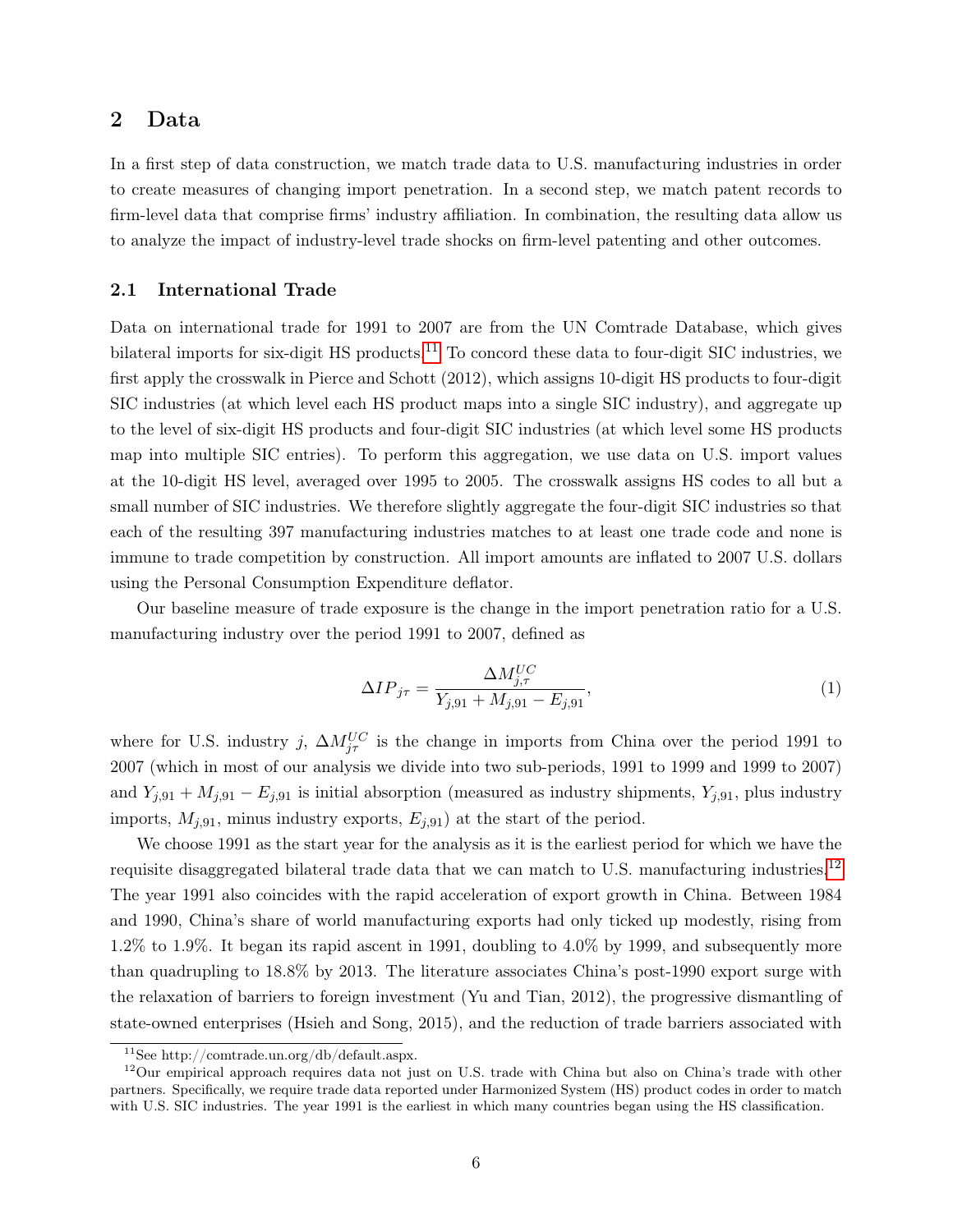the country's accession to the World Trade Organization in 2001 (Bai, Krishna, and Ma, 2015; Pierce and Schott, 2016), all of which emanated from a broader process of "reform and opening" (Naughton, 2007) and contributed to rapid productivity growth in manufacturing (Brandt, Van Biesebroeck, and Zhang, 2012; Hsieh and Ossa, 2015). The quantity in [\(1\)](#page-6-2) can be motivated by tracing through export supply shocks in China—due, e.g., to reform-induced productivity growth—to demand for U.S. output in the markets in which the United States and China compete. Supply-driven changes in China's exports will tend to reduce output demand for U.S. industries.

#### 2.2 Patent and Firm-Level Data

Following the large literature on technological progress and innovative activity (Cohen, 2010), we measure innovation using utility patents. One attractive feature of patent data relative to other measures of innovative activity is that the year in which a patent application is filed provides a reasonable proxy for the year in which an invention occurs.[13](#page-7-0) A second attractive feature is that the patent record contains detailed information on the nature of the invention, including the technology class of the patent; the name and address of the original assignee (owner), which allows us to match corporate patents to firm data; and the residential address of listed inventors, which we use to determine whether the invention occurred in the U.S. or abroad. A third attractive feature of patents is that patent citations provide an ex post indication of the quality and impact of the innovation (Trajtenberg, 1990; Jaffe and Rassenfosse, 2016). In extensions of our main results, we use citations to weight patents as a means of approximating their innovative value.

We use the U.S. Patent and Inventor Database, which covers patents granted by the U.S. Patent and Trademark Office (USPTO) between 1975 and March 2013.<sup>[14](#page-7-1)</sup> We focus on utility patents applied for in the years 1975, 1983, 1991, 1999, and 2007. The 1991-1999 and 1999-2007 periods coincide with the intervals during which the Chinese export surge occurs. The 1975-1983 and 1983-1991 periods provide two earlier spans of the same length to the later periods, which we utilize to analyze industry pre-trends in patenting. Since we use patents applied for by 2007, and because most patent applications are processed within six years, right censoring (i.e., patents applied for but not yet granted) is unlikely to pose a serious problem for our analysis.[15](#page-7-2)

Despite providing a wealth of information, patent records notably lack either a unique firm identifier variable or an industry code. The lack of industry information in the patent records cannot be readily overcome by using a patent's technology class. While the technology class indicates the nature of the invention (e.g., software), it does not indicate the manner in which the invention is used. A firm in the apparel industry, for instance, may create a new platform for computer-automated design of clothing. The patent may be assigned to Class 703 (Data Processing: Structural Design,

<span id="page-7-0"></span><sup>&</sup>lt;sup>13</sup>The year in which a patent is *granted* is not, however, a good measure due to the long and variable time lag between patent applications and patent grants. In January 2014, the average processing time for a patent application was 34 months, with considerable variation around that mean (Lerner and Seru, 2017).

<span id="page-7-1"></span><sup>&</sup>lt;sup>14</sup>The data files are available at https://github.com/funginstitute/downloads. See Li, Lai, D'Amour, Doolin, Sun, Torvik, Yu, and Fleming (2014) for a description of the data.

<span id="page-7-2"></span> $15$ In our data, the mean difference between the patent grant year and patent application year is 2.5 years (standard deviation 1.5 years).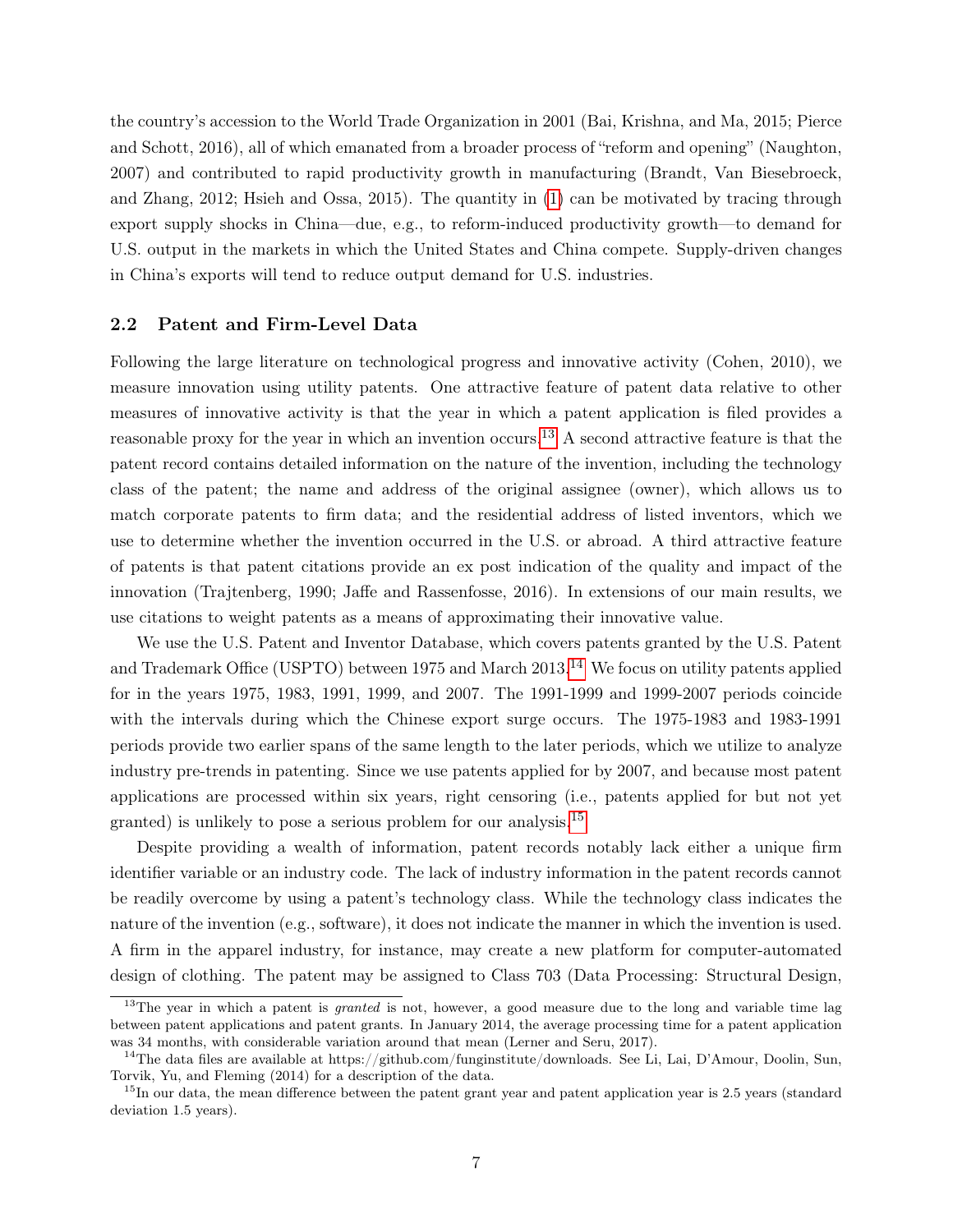Modeling, Simulation, and Emulation), which does not indicate that the invention originated from the apparel sector and will most directly affect production there. The patent class may thus provide an unreliable guide to the industry where the invention originates. Our approach is to use the industry of the original assignee of the patent when it was first granted. To obtain the industry information of the assignees, we match patents to Compustat North America, which covers US, Canadian, and foreign companies with at least one regularly, actively, and publicly-traded issue listed on a US or Canadian exchange with a minimum price of at least \$0.01 and with regular filing of financial reports.[16](#page-8-0) In addition to industry, Compustat contains information on firms' annual sales, employment, R&D expenditure and other outcomes of interest, which we use to link firm patenting to industry-level trade shocks and to observe other firm-level characteristics and outcomes. We preserve information on the technology class of the patent to control for the possibility that trends in patenting vary not just by the industry of the assignee (e.g., apparel) but also by the technology deployed (e.g., software). Following Hall, Jaffe, and Trajtenberg (2001), we categorize patents into six main technology fields based on their primary technology class: Chemical; Computers and Communications; Drugs and Medical; Electrical and Electronics; Mechanical; and Others.

A key challenge in matching patents and firm-level data is that inconsistencies in how firm names are recorded on patents generate many false negative matches. Because patent applications leave it to the applicant to state the name of the assignee, there is little uniformity in how company names appear. This non-uniformity of assignee names, combined with the lack of a unique firm identifier in the patent data, makes it challenging to group patents belonging to the same firm. IBM, for instance, has over 140 different spellings on its patents and is variably listed as International Business Machines, IBM, IBM Corporation, IBM Corp, etc. (see Appendix Table [A1\)](#page-39-0). The traditional methods employed by prior work, most notably the NBER Patent Data Project (NBER-PDP), accommodate some of this name variation by standardizing commonly used words in firm names, e.g., changing "Corp" to "Corporation" and "Ltd" to "Limited" (Bessen 2009). This simple string standardization, however, does not account for customized abbreviations, such as linking IBM to International Business Machines. Moreover, the data contains dozens of entries for assignees such as International Business Machine, International Bussiness Machines, and Information Business Machines, which are likely misspellings of the IBM name. Here, standardization is intractable as none of these names are an officially recognized spelling of IBM. The researcher is then faced with the unpalatable choice of either throwing away observations for unmatched patents or making subjective manual corrections to firm names for hundreds of thousands of records. The NBER Patent Data Project employs extensive manual inspection in addition to string standardization to match between the patent data and Compustat, but its coverage of patents ends with patents granted by 2006.

We improve on existing methods and extend the match to 2013 by developing a fully automated approach that corrects for false negatives that would result from simple string matches. We exploit the fact that internet search algorithms function as repositories of information on common spelling variations of company names. If a patent applicant abbreviates or misspells the name of the assignee

<span id="page-8-0"></span><sup>&</sup>lt;sup>16</sup>The data includes foreign companies that use American Depository Receipts (ADRs).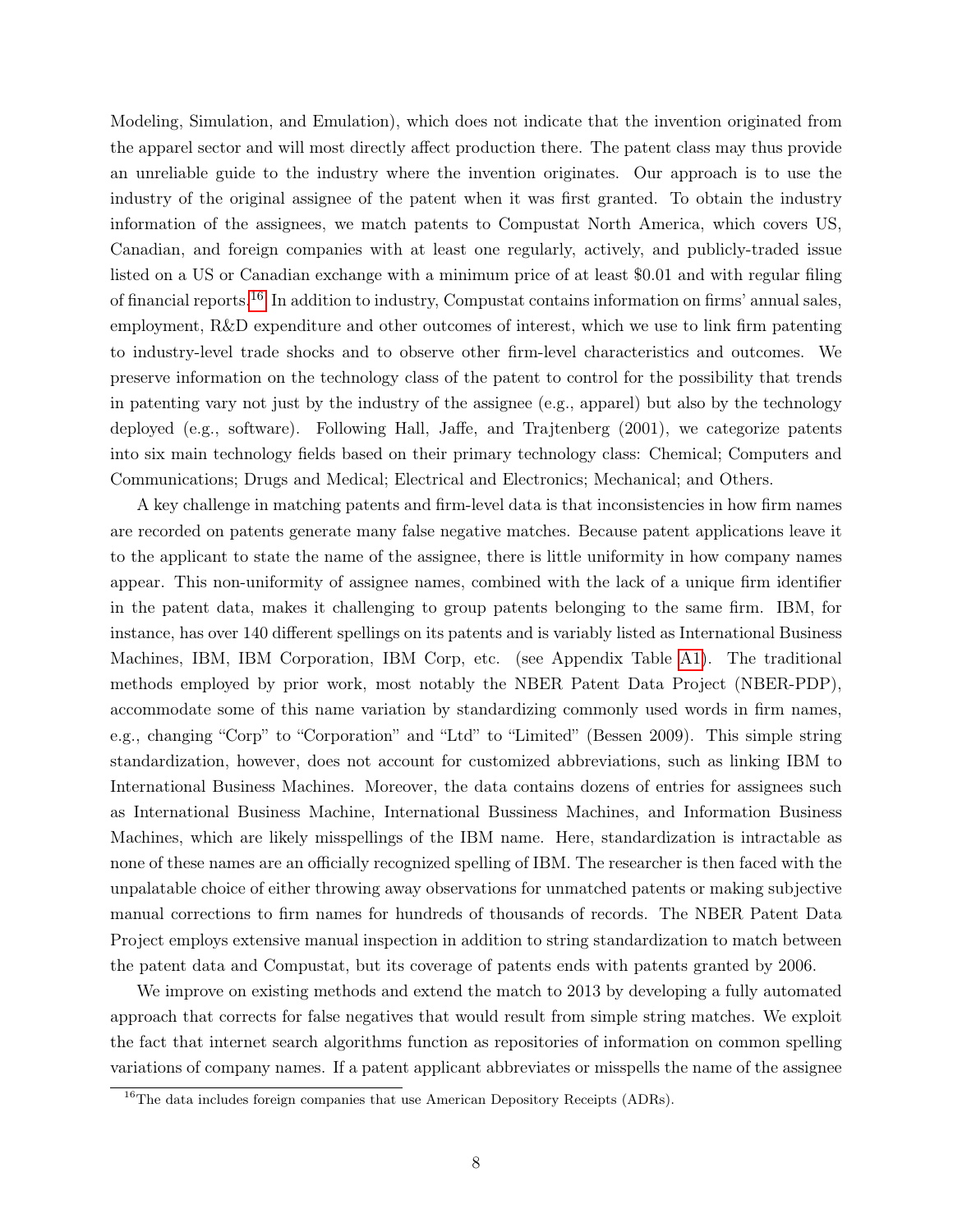company on a patent application (e.g., International Bussiness Machines), it is likely that others have made the same mistake when searching for the company online. If International Bussiness Machines is a common abuse of IBM, an internet search will return ibm.com or IBM's Wikipedia page as top search results. Thus, matching based on shared web addresses from internet searches eliminates the need for the extensive manual work that was previously required to deal with different spellings, abbreviations and typos in firm names. Appendix Table [A1](#page-39-0) in Appendix A illustrates the success of our data strategy for the case of IBM. A simple matching on name strings links only the two most frequent name variations of IBM, but misses dozens of alternative spellings. Our fully automated algorithm greatly improves the matching success by detecting 142 additional variations of the IBM name in U.S. patent records.<sup>[17](#page-9-0)</sup> In each year from 1994 to 2012, the number of patents that our algorithm matches to IBM corresponds to between 99.5% and 100.0% of the patent output that IBM states in its annual company reports.<sup>[18](#page-9-1)</sup> Our approach is readily scalable and generalizable to the matching between any two firm-level datasets, and many other applications in which string matching is complicated by variations in spellings and abbreviations. Appendix A discusses the specifics of our matching procedure.

Our Compustat data cover public firms that were listed on the North American stock markets between 1950 and 2014. To match a firm to its patents, we do not require it to be covered by Compustat in the year of patent application. If a private company applies for a patent before going public, we are able to determine an industry affiliation for the firm using the industry assignation in Compustat after its listing. To this end, our baseline estimation will assign firms to industries using the last available industry code that Compustat recorded for a given firm. A challenge to this approach is that a firm's industry may change over time, or a firm may be active across multiple industries. For a subset of firms, Compustat also provides historical industry codes and information on the distribution of sales across multiple industries. We use these historical data to assign firms to their past industry, and to construct a firm-specific measure of trade exposure based on equation (1), using as weights the share of the firm's sales in each industry in which it operates. Our results are robust to these various schemes for assigning industry codes to firms.

<span id="page-9-1"></span><span id="page-9-0"></span><sup>&</sup>lt;sup>17</sup>Extensive hand-coding in the NBER-PDP found 106 additional name variations for IBM.

<sup>&</sup>lt;sup>18</sup>IBM company reports indicate how many patents were granted in each year, but not how many eventually successful patents were applied for. Since our data contain both the application and the grant data of each patent, we can sort patents by grant year in order to compare patent totals with those indicated in company reports, while the subsequent empirical analysis will aggregate patents by application year to capture the precise timing of innovation.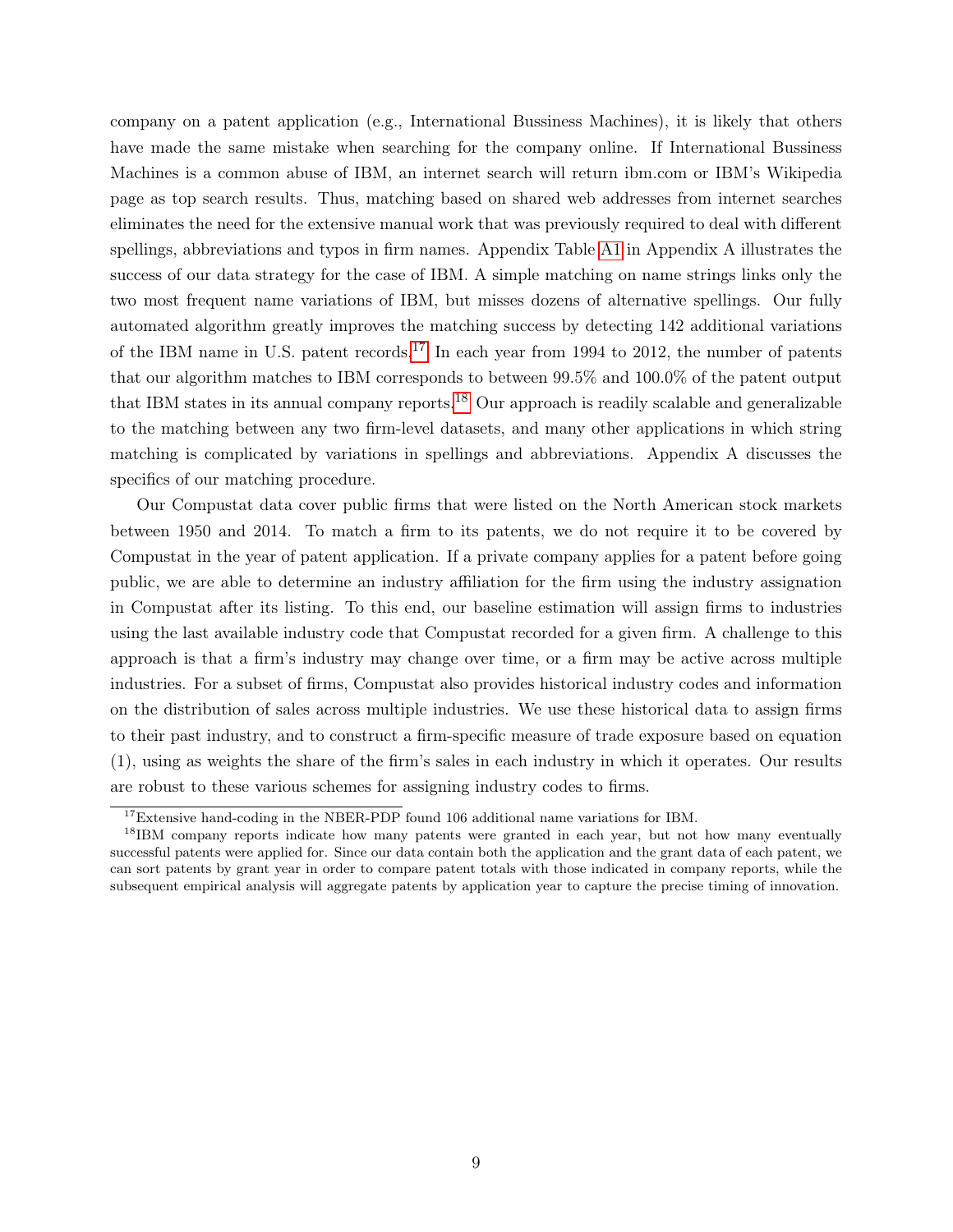|                                       |                 |                                    | Contribution of    |
|---------------------------------------|-----------------|------------------------------------|--------------------|
|                                       |                 |                                    | In-Sample Firms to |
|                                       | In-Sample Firms | Compustat Firms                    | Overall Volume     |
|                                       | (1)             | (2)                                | (3)                |
|                                       |                 | I. Firms in All Sectors            |                    |
| Number of Firms                       | 6,081           | 36,273                             | 16.8%              |
| Number of Patenting Firms in 1975     | 1,682           | n/a                                | n/a                |
| Number of Patenting Firms in 1983     | 1,671           | n/a                                | n/a                |
| Number of Patenting Firms in 1991     | 2,270           | n/a                                | n/a                |
| Number of Patenting Firms in 1999     | 3,153           | n/a                                | n/a                |
| Number of Patenting Firms in 2007     | 2,389           | n/a                                | n/a                |
| Avg US Sales in 1991 (millions)       | \$1,189.2       | \$617.4                            | 62.8%              |
| Avg Global Sales in 1991 (millions)   | \$2,093.3       | \$985.9                            | 63.1%              |
| Avg Global Employment in 1991         | 11,404.6        | 6,104.5                            | 59.4%              |
| Avg Global Capital in 1991 (millions) | \$1,400.5       | \$759.1                            | 54.2%              |
| Avg Global R&D in 1991 (millions)     | \$74.2          | \$36.3                             | 95.0%              |
|                                       |                 | II. Firms in Manufacturing Sectors |                    |
| Number of Firms                       | 4,413           | 11,556                             | 38.2%              |
| Number of Patenting Firms in 1975     | 1,393           | n/a                                | n/a                |
| Number of Patenting Firms in 1983     | 1,364           | n/a                                | n/a                |
| Number of Patenting Firms in 1991     | 1,827           | n/a                                | n/a                |
| Number of Patenting Firms in 1999     | 2,399           | n/a                                | n/a                |
| Number of Patenting Firms in 2007     | 1,758           | n/a                                | n/a                |
| Avg US Sales in 1991 (millions)       | \$945.8         | \$599.6                            | 89.7%              |
| Avg Global Sales in 1991 (millions)   | \$1,908.4       | \$1,204.8                          | 86.6%              |
| Avg Global Employment in 1991         | 9,944.8         | 6,510.1                            | 86.5%              |
| Avg Global Capital in 1991 (millions) | \$1,091.9       | \$699.5                            | 85.1%              |
| Avg Global R&D in 1991 (millions)     | \$73.3          | \$49.7                             | 97.0%              |

<span id="page-10-0"></span>Table 1: Firm Characteristics

Notes: The sample in column 1 consists of Compustat firms that have at least one patent included in our analysis (corporate patents with U.S.-based primary inventors and application years 1975/1983/1991/1999/2007). The sample in column 2 consists of all Compustat firms with a valid industry code. Our coverage of Compustat is from 1950 to 2014. Patenting years are determined by patent applications. Firms are assigned to sectors based on the time-invariant main Compustat industry code. Average firm characteristics in 1991 are calculated for firms that were covered by Compustat in 1991, regardless of whether they applied for patents that year.

Table [A2](#page-40-0) summarizes the final sample of patents we use in the analysis. Over the five sample years (1975, 1983, 1991, 1999, 2007), there are 586,200 applications for patents that are awarded by March 2013. Just over half (53%) of these patents list the first inventor as an individual based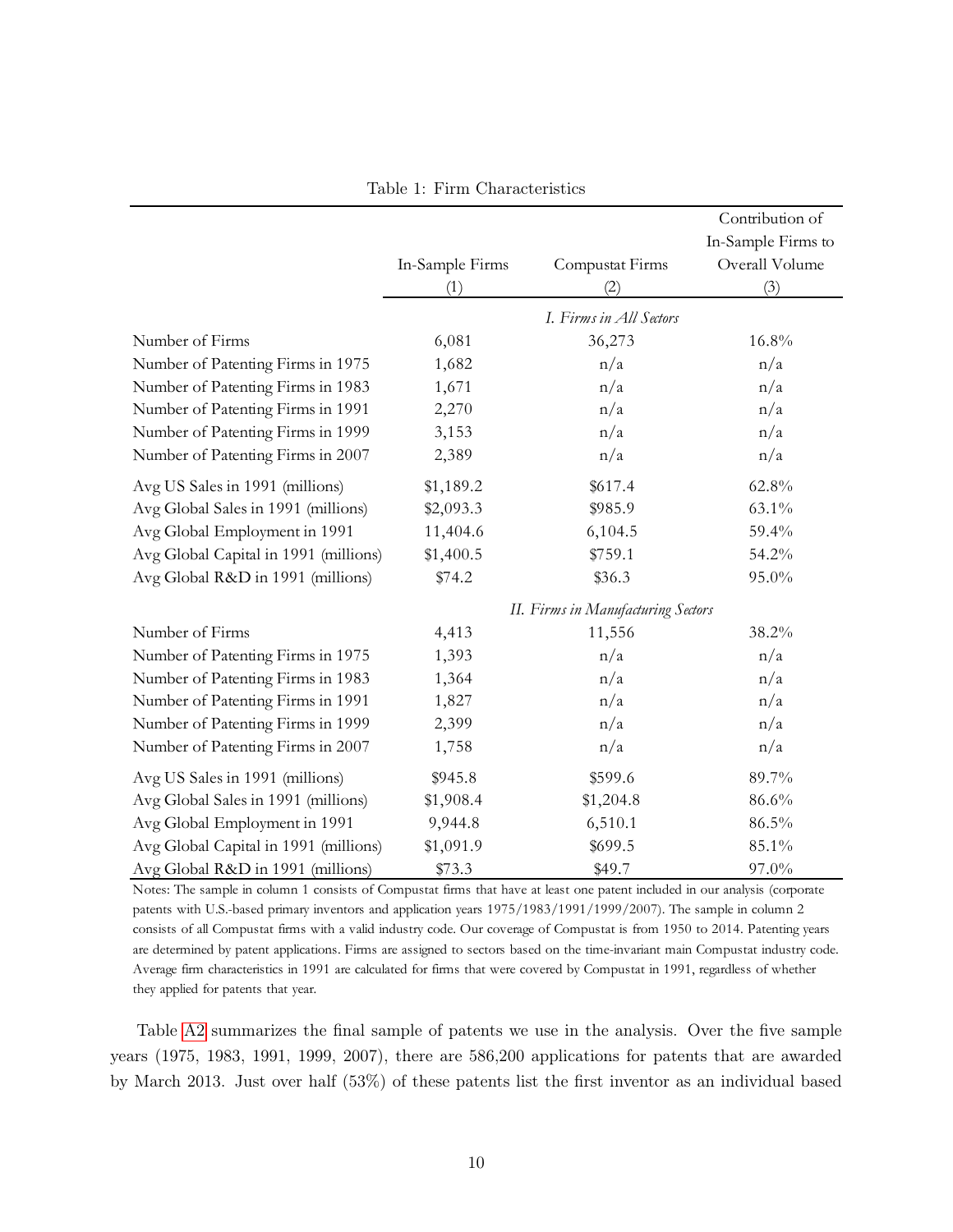in the U.S.[19](#page-11-0) Of these U.S.-based innovations, 239,110 go to assignees who categorize themselves as corporations on the patents and whose names indicate that they are not universities, institutions, hospitals, or government agencies.<sup>[20](#page-11-1)</sup> This group includes publicly held companies, which appear in Compustat, and privately held companies, which do not. Of these corporate patents, we match 72% to Compustat, which provides industry codes for nearly all matched firms. The 171,838 patents in the matched sample correspond to 17,624 assignee years, implying that we observe 9.8 patents per year on average for patent assignees that have been matched to Compustat (Table [A3\)](#page-40-1). For assignee names that we failed to match, there are only 1.7 patents on average per assignee-year, which is consistent with the interpretation that unmatched patents typically belong to smaller firms that never went public and are thus missing from Compustat.<sup>[21](#page-11-2)</sup> Our sample comprises 170,788 corporate patents with U.S. inventors that are matched to Compustat firms with valid industry codes.

Table [1](#page-10-0) indicates that the matched patents originate from 6,081 firms. This implies that 17% of all firms that were covered by Compustat at any time between 1950 and 2014—and 38% of the manufacturing firms—had at least one patent in one of the five sample years (1975, 1983, 1991, 1999, and 2007). These firms with matched patents account for 95% of all R&D expenditure that Compustat records in the year 1991, and for 97% of R&D expenditure in manufacturing. Conversely, firms without patents contribute very little to overall R&D. This pattern suggests that it is unusual for firms to spend on R&D while not patenting the resulting innovation. It also confirms that our strategy of matching patents to firms successfully avoids false negative matches that would result in a frequent observation of firms that have large R&D expenditures but no matched patents. In addition to accounting for almost all of the recorded R&D expenditure, patenting firms are also larger than the average Compustat firm in terms of sales, employment, and capital.<sup>[22](#page-11-3)</sup> Patenting firms comprise between 85% and 90% of Compustat-recorded sales, employment and capital in manufacturing.

#### 2.3 Trends in Industry Patenting and Trade Exposure

Panel A of Figure [1](#page-12-0) plots by year of patent application, the total number of U.S. patents, corporate patents, and corporate patents matched to Compustat firms; panel B of Figure [1](#page-12-0) repeats these plots limiting patents to those by primary inventors who are based in the U.S. All six series show the same trend: a sharp rise between 1983 and 1999 and a modest decline between 1999 and  $2007.<sup>23</sup>$  $2007.<sup>23</sup>$  $2007.<sup>23</sup>$  The

<span id="page-11-0"></span><sup>&</sup>lt;sup>19</sup>Patents with a U.S. primary inventor make up 98% of all patents with at least one U.S. inventor. The physical location of the inventor is of natural interest as we study the impact of imports to the U.S. on innovation in the U.S. in our main analysis. However, we later also expand the analysis to patenting by foreign-based inventors who work for companies that are listed in U.S. stock markets.

<span id="page-11-1"></span> $^{20}$ The self-reported categorization variable comes from USPTO but is noisy. We identify universities, institutions, hospitals and government agencies using key words in assignee names following the NBER-PDP.

<span id="page-11-2"></span> $^{21}$ For comparison, Compustat firms accounted for 62% of R&D in the U.S. in 1995 (Bloom, Schankerman, and Van Reenen, 2013).

<span id="page-11-4"></span><span id="page-11-3"></span> $^{22}$ Table [1](#page-10-0) reports firm data for the year 1991. Using other years yields highly similar results.

<sup>&</sup>lt;sup>23</sup>The literature provides various explanations for the slowdown in patenting in the early 2000s. These include the exhaustion of technological opportunities (Gordon, 2012), the lasting effects of the post-2001 dot-com bust (Jorgenson, Mun, and Stiroh, 2008), strategic non-disclosure of patents by firms so as not to reveal their intellectual property (Boldrin and Levine, 2013), the increasing stringency of patent examiners (Carley, Hegde, and Marco, 2015), and the decline of corporate investments in basic science (Arora, Belenzon, and Patacconi, 2017).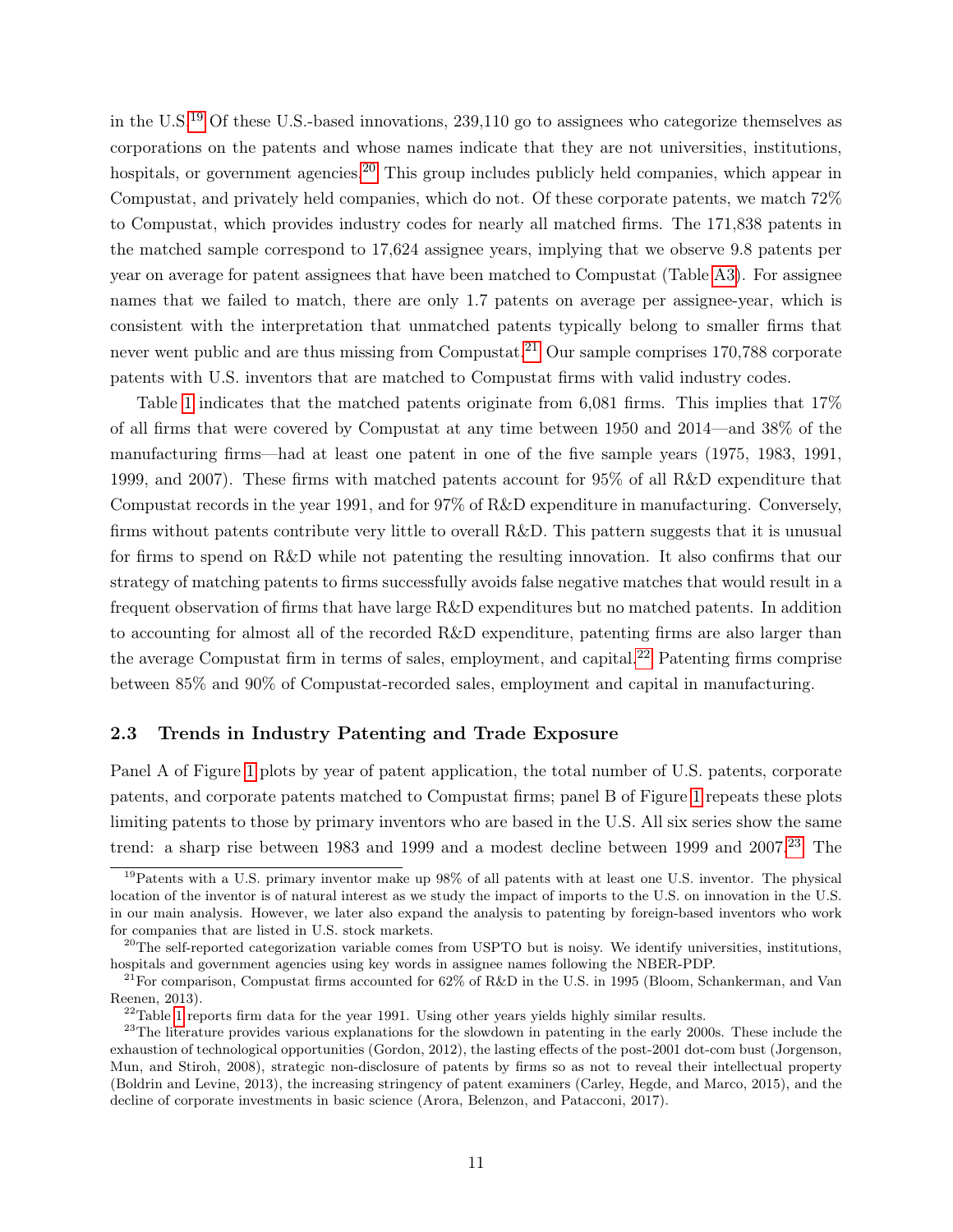timeline of U.S. imports from China follows a different pattern, with a rapid increase between 1991 and 1999, and even faster growth after 1999. The match rate of U.S.-inventor corporate patents to Compustat firms declines modestly over time, from 75.3% in 1975 to 71.1% in 1991 and 69.6% in 2007 (Appendix Table [A3\)](#page-40-1), most likely because the share of privately held firms among U.S. corporations has risen in recent decades (Doidge, Karolyi, Stulz, 2015).



<span id="page-12-0"></span>Figure 1: Number of Patents by Application Year





B. Domestic Inventors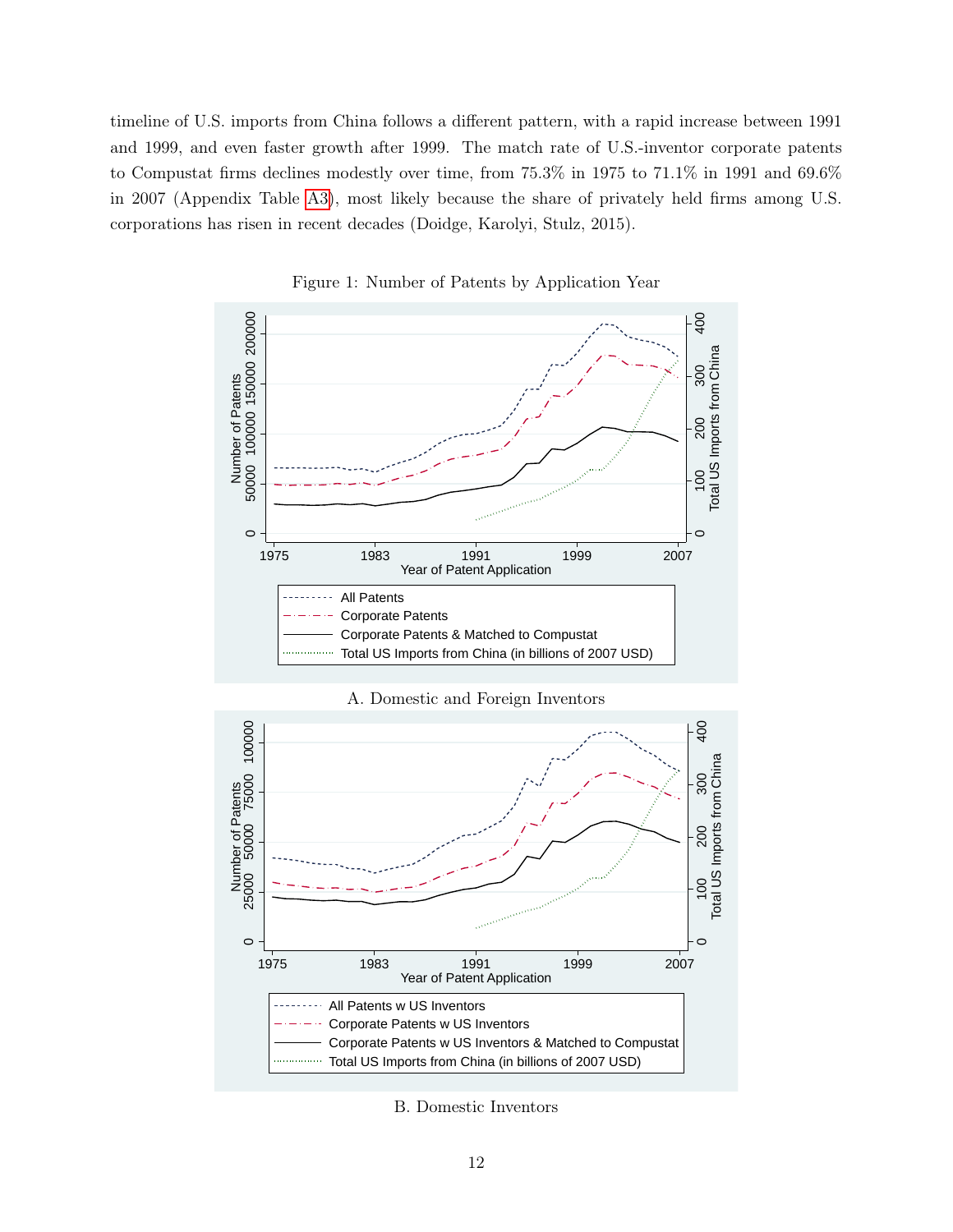The similarity of the time series for overall U.S. patents, corporate patents, Compustat-matched patents, and patents by U.S. inventors in Figure [1](#page-12-0) masks important heterogeneity in patenting across sectors. Panel I of Table [2](#page-14-0) shows the fraction of successful patent applications in 1975, 1983, 1991, 1999, and 2007 accounted for by 11 major manufacturing sectors, sorted by their share in overall manufacturing patents in 1991. In that year, just two sectors, chemicals and petroleum and computers and electronics, comprised 45.4% of all patents and 55.2% of patents by manufacturing companies.[24](#page-13-0) This sectoral concentration of innovation is both persistent and accelerating. In 1975, the two sectors already accounted for 45.8% of manufacturing patents and by 2007, their collective share of patents had reached 63.2%. However, there has been a dramatic reordering among these top two sectors in terms of which is the locus of innovation. The share of the chemicals and petroleum sector in total manufacturing patents declined from 33.4% in 1975 to 29.1% in 1991 and then fell to 13.4% in 2007. Computers and electronics, buoyed by the IT revolution, have displaced chemicals as the most prolific sector for the creation of new patents. The sector's share in manufacturing patents expanded from 12.4% in 1975 to 26.1% in 1991; in 2007, the computers sector was responsible for half  $(49.8\%)$  of all patents by manufacturing firms in Compustat.

The number of patents in other manufacturing sectors, and their contribution to total patents, changed more modestly over time. Panel I of Table [2](#page-14-0) indicates that the third and fourth largest sectors in terms of patenting during the sample period, machinery and equipment and transportation, saw their combined share in manufacturing patents decline modestly over time, from 37.2% in 1975 to  $33.2\%$  in 1991 and  $29.6\%$  in 2007.<sup>[25](#page-13-1)</sup> Other industries that figure prominently in overall manufacturing activity hardly register when it comes to patenting. Furniture and wood products (SIC 24, 25) and apparel, textiles, and leather (SIC 22, 23, 31) are large labor-intensive sectors that historically have been important sources of manufacturing jobs. However, these industries together accounted for only 1.3% of patent applications by manufacturing firms in 1991 and a paltry 0.9% in 2007. Two other major sectors, stone, clay, and glass (SIC 32) and paper products and printed matter (SIC 26, 27), account for only slightly higher shares of patents.

Panel II of Table [2](#page-14-0) breaks down patenting by the technology categories that are indicated on the patents. The share of drug and medical patents in total patents remained largely unchanged between 1991 and 2007 (declining from 9.0% to 8.8%), suggesting that the reduced patenting in the chemicals sector is not primarily the result of a slowdown in breakthroughs in drugs or medical devices. Rather, it follows from a reduction in patenting in other parts of the chemical sector, as the chemical technology class sees its share fall precipitously from 23.7% of patents in 1991 to 8.4% in 2007. Patents in the computers and communications technology class rose from 8.0% of all patents

<span id="page-13-0"></span> $24$ Chemicals and petroleum include the two-digit SIC industries 28 and 29. Computers and electronics track the NAICS three-digit industry 334, which comprises the following three and four-digit SIC industries: computer and office equipment (SIC 357, except 3579), calculating and accounting equipment (SIC 3578), household audio and video equipment (SIC 365), communication equipment (SIC 366), electronic components and accessories (SIC 367), magnetic and optical recording media (SIC 3695), search and navigation equipment (SIC 381), measuring and controlling devices (SIC 382, except 3821, 3827, 3829), x-ray apparatus and tubes and electromedical equipment (SIC 3844, 3845), and watches and parts (SIC 387).

<span id="page-13-1"></span> $^{25}$ Machinery and equipment comprise the two-digit SIC industries 35, 36 and 38, except for computers and electronics, while transportation corresponds to SIC industry 37.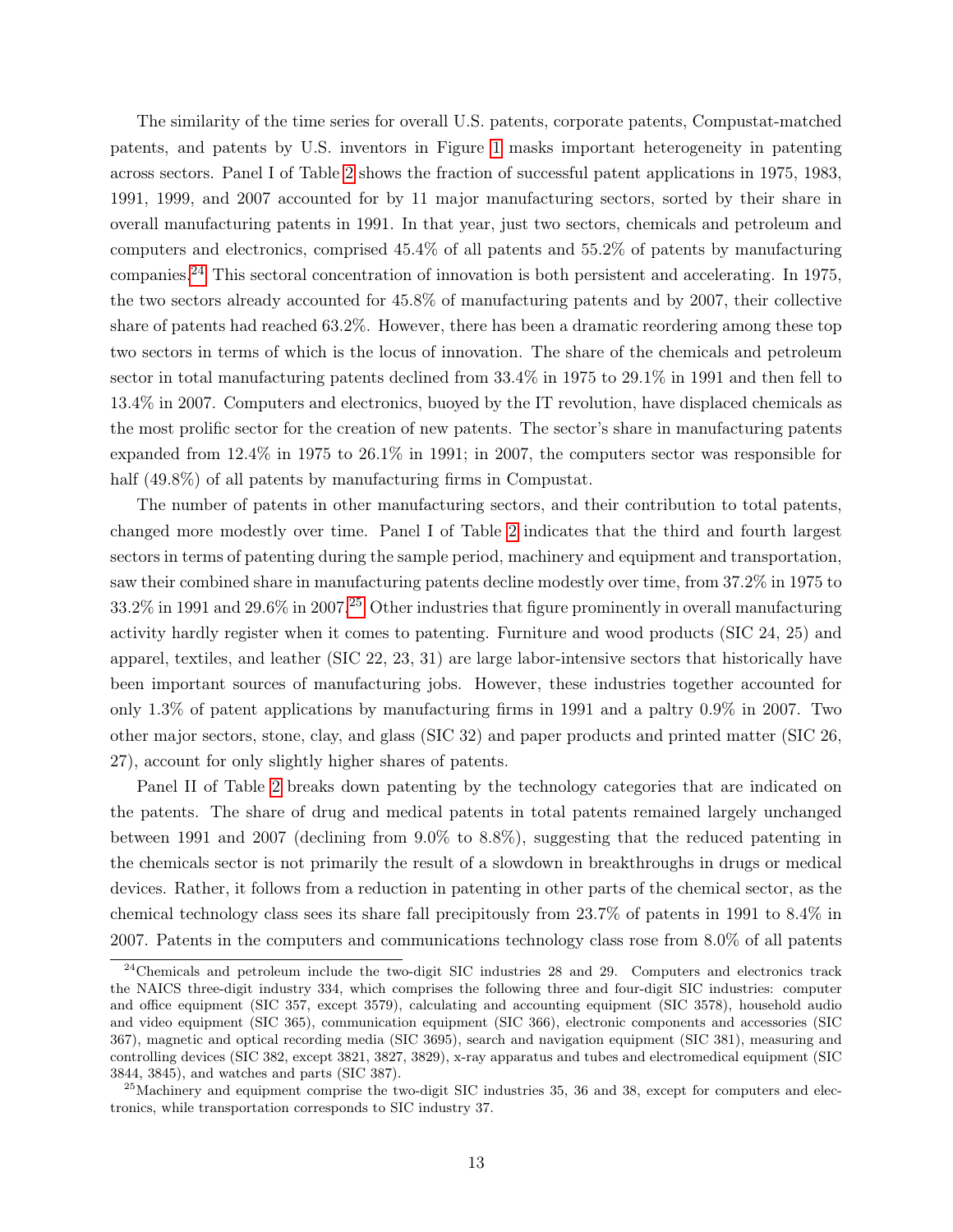in 1975 to 44.0% in 2007, while the patent share of electric and electronic technologies also expanded.

|                           |          |          | Patent Application Year |          |          |
|---------------------------|----------|----------|-------------------------|----------|----------|
|                           | 1975     | 1983     | 1991                    | 1999     | 2007     |
|                           |          |          | I. Sectors              |          |          |
| Chem., Petrol., Rubber    | 27.0%    | 27.0%    | 23.9%                   | 14.2%    | $9.5\%$  |
| Computers, Electronics    | $10.0\%$ | 13.6%    | 21.5%                   | 35.1%    | 35.3%    |
| Machinery, Equipment      | 21.3%    | 21.3%    | 19.3%                   | $15.5\%$ | 13.0%    |
| Transportation            | 8.8%     | 7.9%     | $8.0\%$                 | $6.2\%$  | $8.0\%$  |
| Paper, Print              | 2.6%     | $2.6\%$  | 3.0%                    | $2.1\%$  | $1.4\%$  |
| Metal, Metal Products     | 4.7%     | $3.5\%$  | $2.5\%$                 | $1.4\%$  | $1.1\%$  |
| Food, Tobacco             | $1.5\%$  | $1.6\%$  | $1.4\%$                 | 0.6%     | $0.3\%$  |
| Clay, Stone, Glass        | $3.4\%$  | $2.3\%$  | $1.4\%$                 | $1.2\%$  | $1.0\%$  |
| Wood, Furniture           | $0.5\%$  | $0.5\%$  | 0.7%                    | $0.5\%$  | $0.5\%$  |
| Other Manufacturing       | $0.6\%$  | $0.5\%$  | $0.4\%$                 | $0.5\%$  | $0.8\%$  |
| Textile, Apparel, Leather | $0.4\%$  | $0.5\%$  | 0.2%                    | 0.2%     | $0.1\%$  |
| Non Manufacturing         | 19.3%    | 18.7%    | 17.8%                   | 22.7%    | 29.0%    |
|                           |          |          | II. Technology Classes  |          |          |
| Chemical                  | $30.0\%$ | 29.3%    | 23.7%                   | $12.6\%$ | $8.4\%$  |
| Electrical, Electronic    | 18.2%    | 19.2%    | $20.1\%$                | $20.1\%$ | 21.3%    |
| Computers, Communic.      | $8.0\%$  | 12.0%    | 17.1%                   | 36.8%    | 44.0%    |
| Mechanical                | 22.1%    | 17.2%    | 16.7%                   | 10.7%    | $10.2\%$ |
| Drugs, Medical            | $5.4\%$  | $6.3\%$  | $9.0\%$                 | 11.6%    | 8.8%     |
| Other                     | 16.4%    | $16.0\%$ | 13.5%                   | $8.3\%$  | 7.3%     |

<span id="page-14-0"></span>Table 2: Patent Applications by Sectors and Technology Classes, US-Based Inventors

Notes: The Computer and Electronics sector comprises the SIC industries that correspond to NAICS sector 334, while the Machinery and Equipment sector comprises all other industries belonging to the 2-digit SIC codes 35, 36 and 38. Statistics are based on corporate patents with U.S. inventor that are matched to Compustat firms with valid industry information.

Persistent differences in patent intensity across sectors may reflect underlying industry variation in the technological potential for innovation. The malleable nature of cloth, for instance, has long impeded the automation of production in apparel (Abernathy, Dunlop, Hammond, and Weil, 1999). By contrast, the number of transistors that fit onto a microchip, a key determinant of the pace of technological change in computers and electronics, has displayed exponential growth for over four decades (Jorgenson, 2001; Byrne, Oliner, and Sichel, 2015). Moreover, the broadening and strengthening of intellectual property protection for computer software patents has played an important role in the rise of computer patents, with there being little evidence that strategic patenting (e.g., to deter entry) has lowered the quality of computer patents or harmed firm performance (Graham and Mowery 2004; Bessen and Hunt 2007; Lerner and Zhu 2007).

These sectoral patterns of invention will matter for our analysis of how trade shocks affect innovation if an industry's pre-existing potential for creating new products and production processes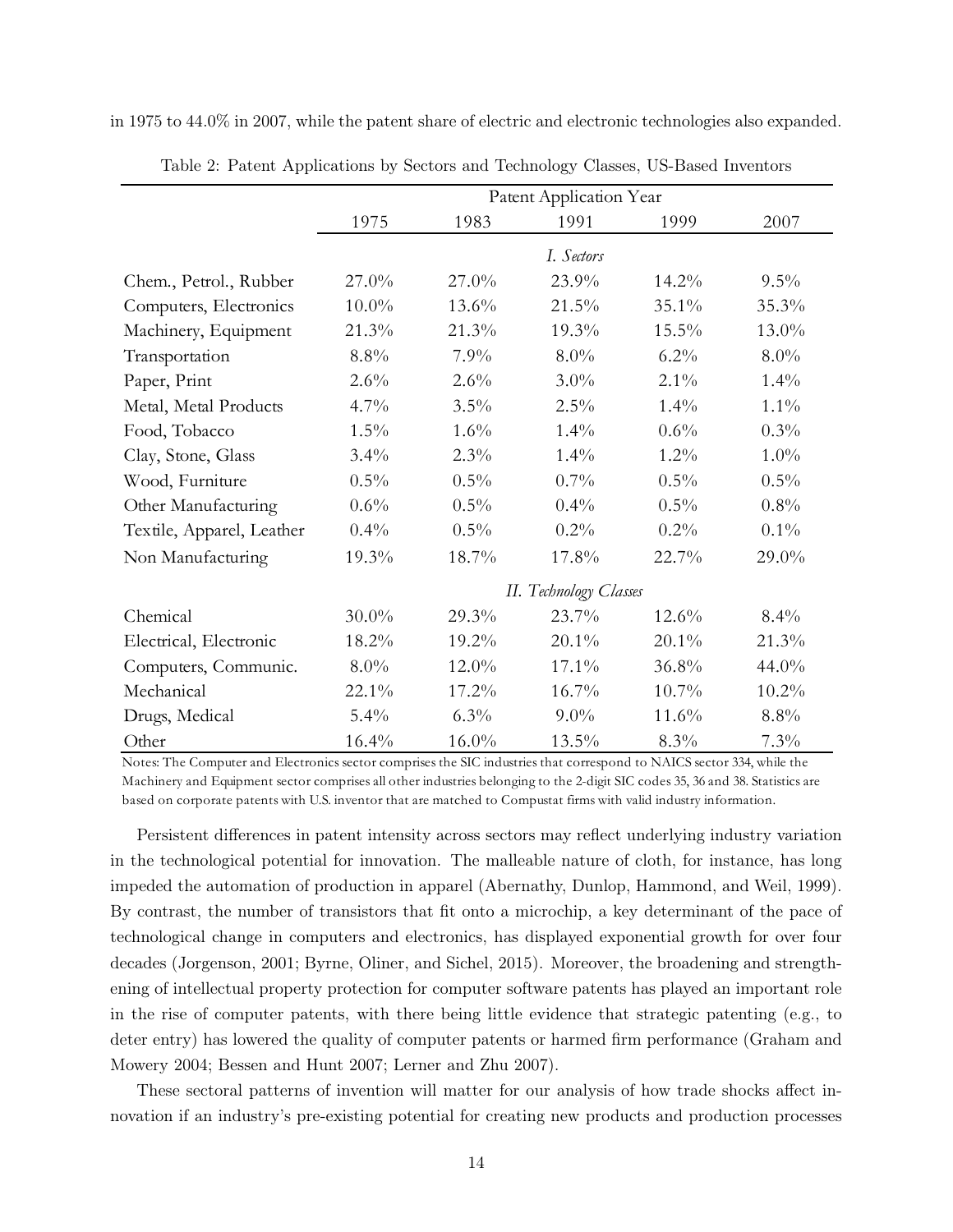is for any reason correlated with industry import exposure. Figure [2](#page-15-0) plots the change in log patent applications for 1991 to 2007 against the contemporaneous change in import penetration for three sectoral aggregates: computers and electronics, chemicals and petroleum, and all other manufacturing industries. The raw correlation between patenting and trade exposure is positive at this broad sectoral level. Computers and electronics have seen both a sharp increase in import penetration from China and the already noted acceleration in patenting. Chemicals, on the other hand, have seen virtually no change in China's presence in the U.S. market and the noted deceleration in patenting. The bulk of other sectors lie somewhere in between.

<span id="page-15-0"></span>Figure 2: Sectoral Patenting and Import Penetration from China, Pre-Sample and Sample Periods



As suggested by Table [2,](#page-14-0) the post-1990 patterns in changes in patenting by sector correspond to longstanding differences in sectoral trends that commenced well before 1990. To characterize these innovation patterns, and their potential role as a confounding factor in our analysis, Figure [2](#page-15-0) also plots the change in sectoral log patent applications for the pre-sample period of 1975 to 1991 against the sectoral change in import penetration from China for 1991 to 2007. Here again, the raw correlation is positive. The stagnation in chemical patenting and the acceleration in computer and electronic patenting that took place in the 1990s and 2000s was already well underway in the late 1970s and 1980s. We certainly would not want to attribute changes in innovation in the decades before 1990 to changes in import exposure that occurred in later decades. Yet, because of the strong secular patterns in industry patenting, we would be in danger of making just such an attribution if we failed to adequately account for these sectoral trends.<sup>[26](#page-15-1)</sup>

<span id="page-15-1"></span> $^{26}$ The same sectoral patterns are also observed when we examine patenting by both US-based and foreign inventors.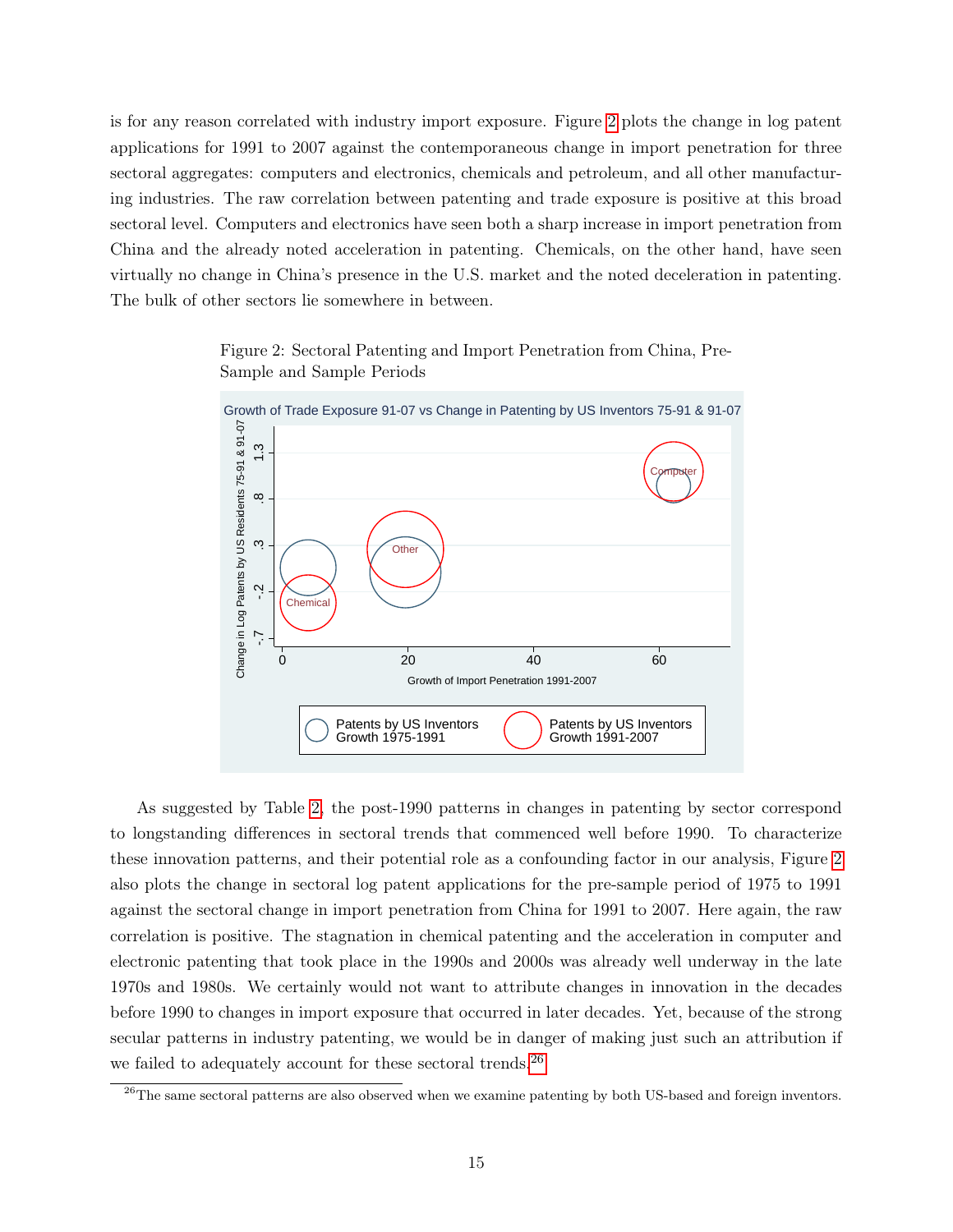## 3 Empirical Strategies and Main Results

#### <span id="page-16-4"></span>3.1 Empirical Strategies

We estimate the impact of changes in industry exposure to import competition from China on patenting at the firm level. We approximate the timing of innovation using the application years of eventually successful patent applications. The baseline regression specification is of the form,

<span id="page-16-1"></span>
$$
\Delta P_{ij\tau} = \alpha_{\tau} + \beta_1 \Delta I P_{j\tau} + \gamma X_{ij0} + e_{ij\tau},\tag{2}
$$

where  $\Delta P_{ij\tau}$  is the relative change in patents for firm i in industry j over time period  $\tau$ , defined as  $100 \times (P_{ij,t1}-P_{ij,t0})/(0.5P_{ij,t1}+0.5P_{ij,t0})$ ;  $\Delta IP_{j\tau}$  is growth of import exposure (in percentage points) for industry j over period  $\tau$ , as defined in equation [\(1\)](#page-6-2) in Section [2.1;](#page-6-3) and  $X_{ij0}$  comprises controls for non-trade related factors that may affect the capacity of a firm to create patents, including sectoral time trends, industry factor and technology intensity, and firm scale and R&D spending, as measured at the start of each time period.<sup>[27](#page-16-0)</sup>

The data consist of stacked first differences for two time periods, 1991 to 1999 and 1999 to 2007. A firm appears in the first time period if it had any patents in 1991 or 1999; similarly, it appears in the second time period if it had any patents in 1999 or 2007. Because some firms may have had patents in 1991, and not later, or in 2007, and not earlier, the panel is unbalanced. We thus allow for firm entry into and exit from patenting. We assign a firm to an industry based on its main industry code in Compustat, which is generally the most recent code. In Section [3.4,](#page-24-0) we experiment with using historical industry codes for firms whose main code changes over time, and we analyze whether trade shocks affect a firm's industry affiliation itself. Observations are weighted by the number of firm patents, averaged over the start and end year of period  $\tau$ ; standard errors are clustered on four-digit SIC industries.

There are several concerns about estimating equation [\(2\)](#page-16-1) in OLS and interpreting the coefficient on  $\Delta IP_{j\tau}$  as causal. First, observed changes in the import penetration ratio may in part reflect domestic shocks to U.S. industries that determine both U.S. import demand and innovative activity. Even if the dominant factors driving China's export growth are internal supply shocks, U.S. industry import demand shocks may still contaminate bilateral trade flows. To capture this supply-driven component in U.S. imports from China, we follow Autor, Dorn, Hanson, and Song (2014) and instrument for trade exposure in [\(1\)](#page-6-2) with the variable,

<span id="page-16-3"></span>
$$
\Delta IPO_{j\tau} = \frac{\Delta M_{j,\tau}^{OC}}{Y_{j,88} + M_{j,88} - X_{j,88}}
$$
\n(3)

where  $\Delta M_{j,\tau}^{OC}$  is the growth in imports from China in industry j during the period  $\tau$ .<sup>[28](#page-16-2)</sup> The denominator in [\(3\)](#page-16-3) is initial absorption in the industry in 1988. The motivation for the instrument

<span id="page-16-0"></span> $27$ The specification of the outcome variable is a standard approximation of a log change that is also defined for firms whose patent output was zero at the start or end of a period.

<span id="page-16-2"></span><sup>&</sup>lt;sup>28</sup>These countries are Australia, Denmark, Finland, Germany, Japan, New Zealand, Spain, and Switzerland, which represent the high-income countries for which we can obtain disaggregated bilateral HS trade data back to 1991.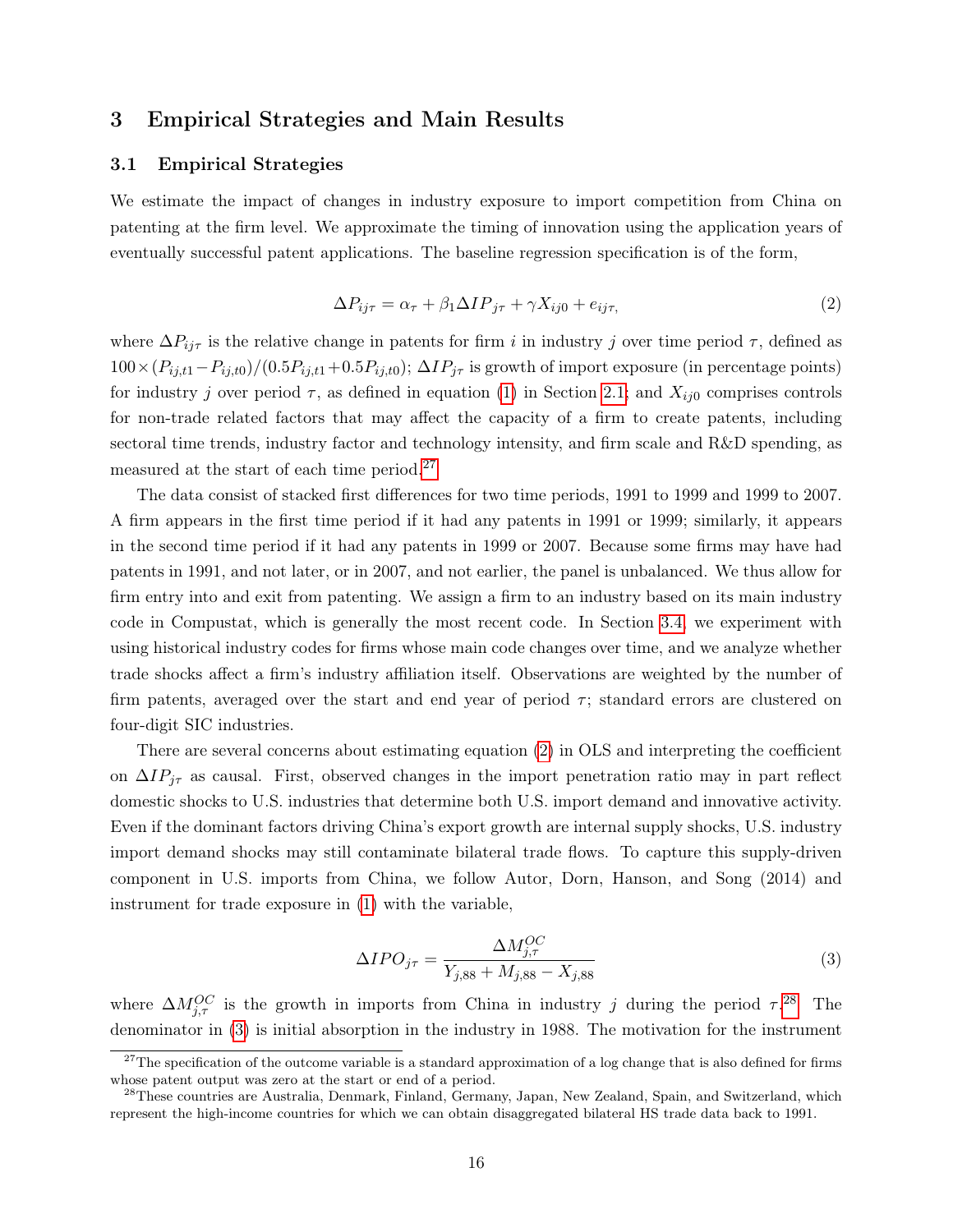in [\(3\)](#page-16-3) is that high-income economies are similarly exposed to growth in imports from China that is driven by supply shocks such as expanding product variety, falling prices, rising quality, and diminishing trade and tariff costs in China's surging sectors. The identifying assumption is that industry import demand shocks are uncorrelated across high-income economies.<sup>[29](#page-17-0)</sup>

Autor, Dorn, and Hanson (2013) and Autor, Dorn, Hanson, and Song (2014) provide ample discussions and evidence on the robustness of this instrumentation approach in studying the employment effects of the China trade shock. In analyzing the effect on innovative activity, however, instrumenting for the trade shock from China is arguably less critical. Autor, Dorn, and Hanson (2013) show that unmeasured domestic demand shocks cause Chinese imports and U.S. production to rise or fall in parallel, generating an upward bias to the OLS estimates of the impact of trade shocks on domestic employment. By contrast, the direction of OLS bias in the present analysis is unclear: if, for example, domestic firms' profits rise with greater U.S. demand, they may direct more resources towards innovating; alternatively, a rise in demand may reflect diminished needs for innovation. While we do not have a strong prior on the direction of bias in OLS estimates, we rely on the IV models because the source of variation is well understood.

Another empirical concern is the presence of confounding industry pre-trends in technology creation which could be incidentally related to trade with China. Figure [2](#page-15-0) offers suggestive evidence as to why it is crucial, at the very least, to control for trends in the major patent-producing sectors of chemicals & petroleum and computers & electronics. Very simply, trade exposure appears to be positively correlated with patenting pre-trends in these two sectors. Furthermore, characteristics such as industry factor intensity, earnings, and propensity to invest in information technology could all drive systematic differences across firms and industries in the potential for successful innovation. We account for these potentially confounding factors by including an extensive set of controls: dummy variables for the 11 manufacturing sectors shown in Table [2;](#page-14-0) controls for industry factor and technology intensity at the start of period (share of production workers in industry employment, log capital over value added, log average industry wage, computer investment as a share of overall investment, and high-tech equipment as a share of total investment); and firm characteristics at the start of period (a dummy variable for whether the firm is headquartered in the U.S., log firm sales in the U.S., and firm global R&D spending as a share of firm global sales).<sup>[30](#page-17-1)</sup> To absorb changes in patenting that are driven by diverging trends across technology classes, we add controls for the technology mix of firm patents (the fraction of a firm's patents that fall into each of the six major technology classes shown in Table [2,](#page-14-0) averaged over the start and end of period). We also control for

<span id="page-17-0"></span><sup>&</sup>lt;sup>29</sup>Modeling the China trade shock as in [\(1\)](#page-6-2) does not exclude a role for global production chains. During the 1990s and 2000s, approximately half of China's manufacturing exports were produced by export processing plants, which import inputs from abroad and assemble them into final export goods (Feenstra and Hanson, 2005). Our instrumental variable strategy does not require China to be the sole producer of the goods it ships abroad; rather, we require that the growth of its gross manufacturing exports is driven largely by factors internal to China (as opposed to shocks originating in the U.S.), as would be the case if, plausibly, the recent expansion of global production chains involving China is primarily the result of its dramatically expanded manufacturing capacity. For work on the impact of globalization on innovation within U.S. firms that utilize offshore production facilities in China, see Bena and Simintzi (2016).

<span id="page-17-1"></span><sup>30</sup>To maintain a constant sample size over all specifications, missing values for the firm or industry controls are replaced with a value of zero, and an indicator variable for each missing control is added to the regression models.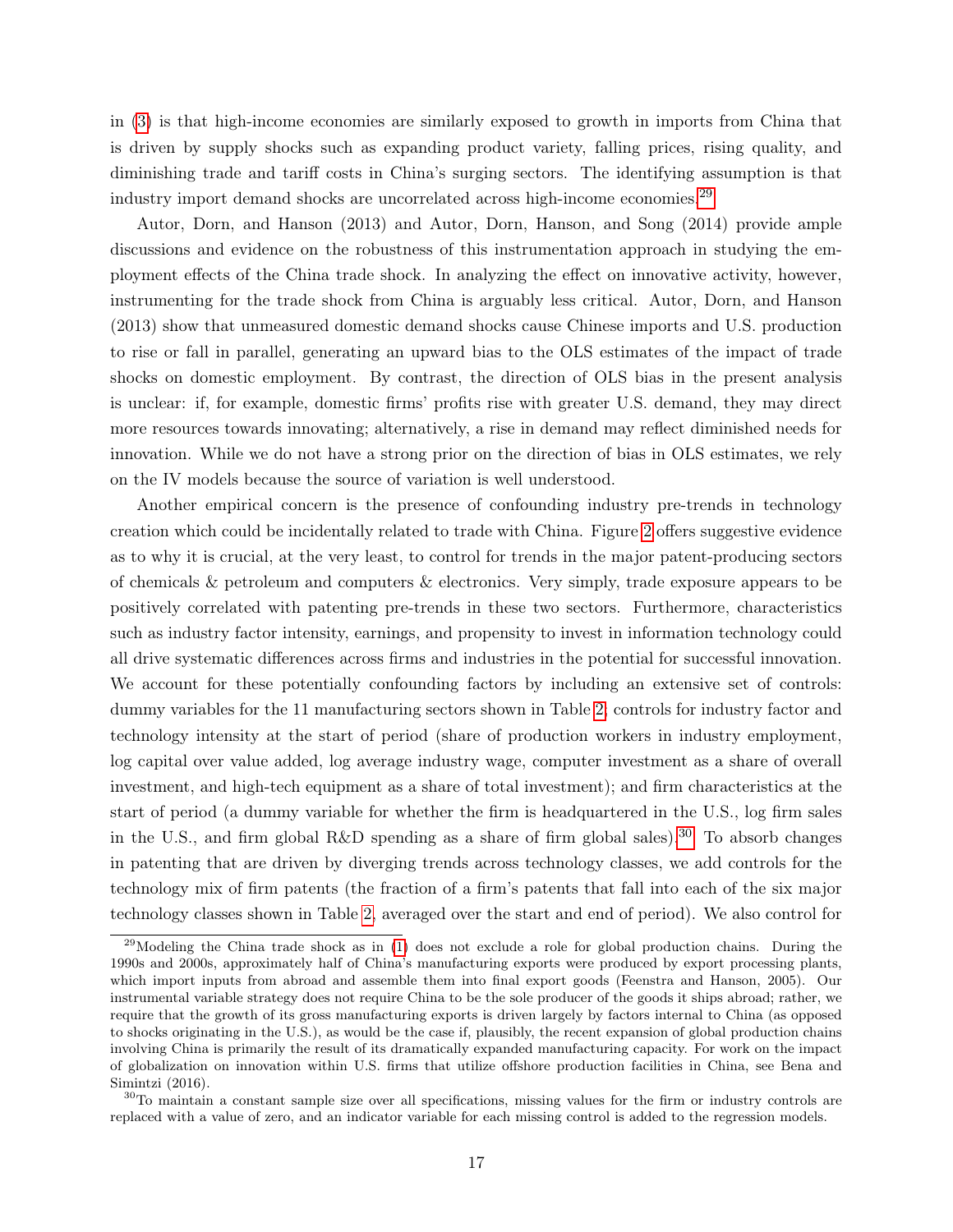a firm's previous history of patenting using the 8-year and 16-year lags of the outcome variable. In alternative specifications, we include fixed effects for each detailed industry, such that identification is based on within-industry variation over time in the growth of import exposure and patenting.

Our main analysis thus compares the change in patenting by firms across industries that face differential increases in import penetration by China, while other sources of firm and industry heterogeneity in changes in innovative potential are absorbed by a rich set of control variables. A remaining potential source of simultaneity bias is correlation between the acceleration of growth in industry trade exposure and of the residual industry propensity to innovate, which firm-level controls may not fully account for. For instance, an unanticipated exhaustion of technological opportunities in certain industries may be a global phenomenon, rendering these industries particularly vulnerable to competition from China not only in the U.S. but also in other high-income economies. Such patterns could be problematic for our identification strategy.

To address other such sources of simultaneity bias, we follow Pierce and Schott's (2016) strategy of exploiting implicit changes in trade-policy uncertainty related to China's World Trade Organization (WTO) accession in 2001 to instrument for the acceleration of the growth in U.S. industry import competition in the 2000s versus the 1990s. U.S. imports from WTO member nations are subject to MFN ("Most Favored Nation") tariffs, which are much lower than the otherwise applicable non-MFN tariffs, the current levels for many of which were established in the 1930s following the Smoot-Hawley Tariff Act. Between 1989 and 2001, the U.S. granted China temporary MFN access to the U.S. market, which required annual reauthorization by Congress. If in some year Congress had not reauthorized China's MFN status, U.S. tariffs on Chinese imports would have jumped from U.S. MFN rates, which averaged 3.4% in 1999, to U.S. non-MFN rates, which averaged 37.0% in 1999. Uncertainty over congressional reauthorization may have dissuaded firms from investing in China for the purpose of exporting to the United States. Pierce and Schott (2016) and Handley and Limao (2017) find that industries with higher gaps between non-MFN and MFN tariffs experienced more rapid acceleration in Chinese imports after China's 2001 WTO accession removed this uncertainty. Because U.S. non-MFN tariffs were largely determined in the 1930s and U.S. MFN tariffs are small, the difference between them is due primarily to the historic non-MFN tariff levels, which plausibly are weakly connected to changes in industry innovation potential in the 1990s and 2000s.

For completeness, we also consider the phase-out of import quotas from the Multi-Fiber Agreement (MFA) between 1999 and 2005 as an additional instrument for within-industry changes in import exposure, which follows the approach of Bloom, Draca and Van Reenen (2016). MFA quotas applied primarily to products from the textile, apparel and leather sectors. In the U.S., these sectors however account for a negligible share of total patent output, as indicated in Table [2.](#page-14-0)

#### 3.2 Baseline Estimates

Table [3](#page-20-0) gives estimation results for equation [\(2\)](#page-16-1). Column 1 presents regressions for the first time period, 1991 to 1999; column 2 presents results for the second time period, 1999 to 2007; and column 3 contains results for the stacked first differences, 1991-1999 and 1999-2007. In panel A, we begin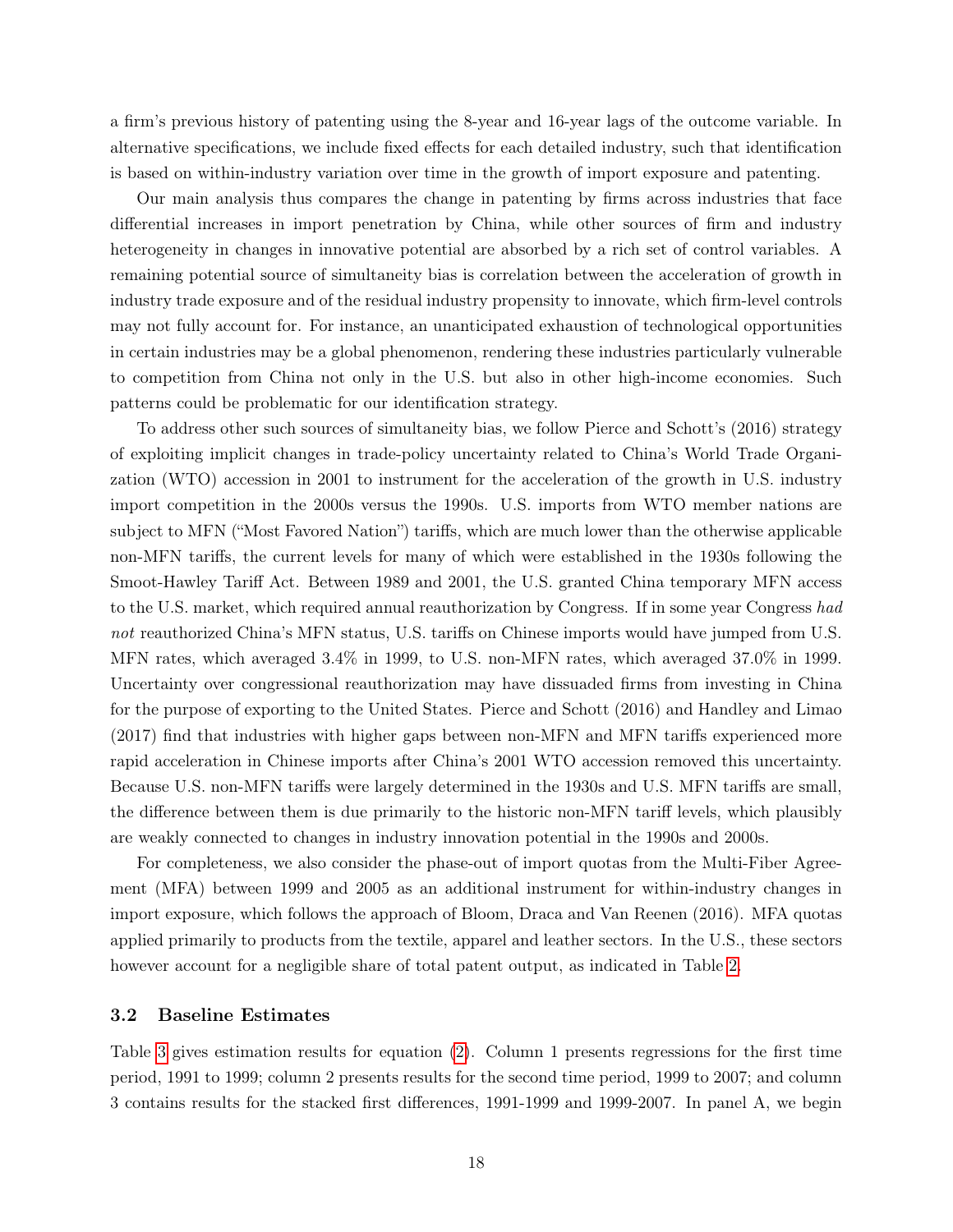with a specification that includes no covariates beyond the change in import penetration and a time-period-specific constant term. The raw correlation between the change in firm patents and the change in industry import penetration is positive for 1991-1999 and negative for both 1999-2007 and the stacked first difference model. For stacked first differences (column 3), the coefficient of interest is not significantly different from zero in either the OLS (row a) or 2SLS regressions (row b). Consistent with our reasoning in Section [3.1,](#page-16-4) the modest difference between OLS and IV estimates for growth in patenting stands in contrast to the application to employment changes in Autor, Dorn, and Hanson (2013), suggesting that the multiple sources of OLS bias may offset each other here.

Moving beyond the univariate regressions in panel A, panel B adds controls to address differences across sectors in patenting trends. In rows (c) and (d) of Table [3,](#page-20-0) we add dummy variables for the two most technology-intensive sectors, which also have divergent long-term trends of patenting: chemicals—in which patenting has been decelerating over time—and computers, in which patenting has been sharply accelerating. The negative impact of industry import penetration on firm patenting becomes larger and statistically significant, both in OLS (column 3, row c) and 2SLS (column 3, row d) specifications. The change in results from panel A to panel B illustrates the importance of controlling for industry trends in innovation, a finding that our subsequent analysis reinforces.

In columns 4 to 6 of panel A in Table [3,](#page-20-0) we project the change in firm-level patenting in the preceding 16-year period of 1975 to 1991 on the average change in import penetration over the periods 1991-1999 and 1999-2007. Paralleling the analysis for 1991 to 2007, we separate the analysis into two sub periods (1975 to 1983 in column 4, 1983 to 1991 in column 5) and estimate a stacked first difference model in column 6. In each of these periods, and for both the OLS (row a) and 2SLS (row b) specifications, there is a positive and statistically significant correlation between the later change in industry import exposure and the earlier change in firm-level patenting. This correlation becomes close to zero and statistically insignificant once we control for the two sectoral dummies for computers and chemicals, as seen in rows (c) and (d) of Table [3.](#page-20-0) Failure to control for patenting pre-trends across sectors thus introduces a source of confounding variation that imparts upward bias to estimates of the impact of import competition on patenting.

Column 7 of Table [3](#page-20-0) indicates the difference between the coefficient estimates of column 3 versus column 6, obtained from a stacked version of the column 3 and 6 models. The significant negative point estimates in rows (a) to (d) indicate that industries facing greater import competition from China since the 1990s experienced a significant decline in patent growth in the 1991-2007 period relative to the pre-period of 1975-1991 in all these specifications. The role of the sectoral dummies for computers and chemicals is to absorb the differential secular trends in patenting for these sectors that predate the growth of Chinese import competition. Therefore, the coefficients in rows (c) and (d) of column 3 for the 1991-2007 period are very similar to the coefficients in rows (c) and (d) of column 7, as the latter evaluates the 1991-2007 impact of imports on patenting relative to a pre-trend that is close to zero conditional on controlling for patenting trends in computers and chemicals.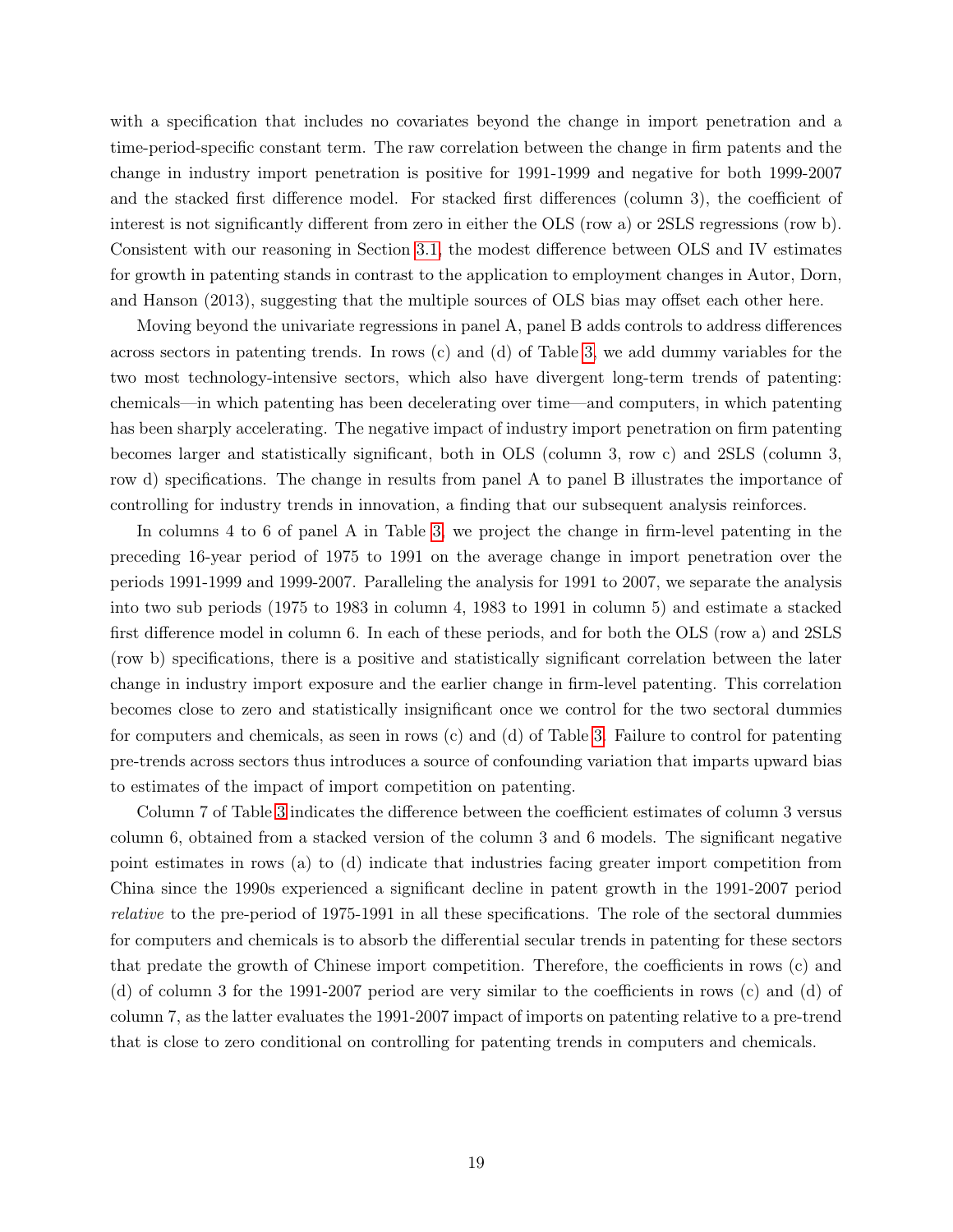<span id="page-20-0"></span>Table 3: Effect of Chinese Import Competition on Firm-Level Patenting, 1991-2007 and 1975-1991 (for Falsification Test). Dependent Variable: Change in Patents by US-Based Inventors (% pts), Relative to Mid-Period Number of Patents.

|                                                        | I. Exposure Period: 1991-2007 |         |                           |         |         | II. Pre-Period: 1975-1991      |        |         |                           |          |                 | III. $\Delta$ |                 |
|--------------------------------------------------------|-------------------------------|---------|---------------------------|---------|---------|--------------------------------|--------|---------|---------------------------|----------|-----------------|---------------|-----------------|
|                                                        | 1991 -                        | 1999 -  |                           | 1991 -  |         | $1975 -$                       |        | 1983 -  |                           | $1975 -$ |                 | $1991 - 07 -$ |                 |
|                                                        | 1999                          | 2007    |                           | 2007    |         | 1983                           |        | 1991    |                           | 1991     |                 | 1975-91       |                 |
|                                                        | (1)                           | (2)     |                           | (3)     |         | (4)                            |        | (5)     |                           | (6)      |                 | (7)           |                 |
|                                                        |                               |         |                           |         |         | A. Models without Controls     |        |         |                           |          |                 |               |                 |
| a. OLS, no controls                                    | 1.37                          | $-0.45$ | $\ast$                    | $-0.32$ |         | 0.91                           | **     | 1.09    | $\widetilde{\phantom{m}}$ | 1.02     |                 | $-1.34$       | $\ast$          |
|                                                        | (1.14)                        | (0.22)  |                           | (0.26)  |         | (0.33)                         |        | (0.61)  |                           | (0.45)   |                 | (0.57)        |                 |
| b. 2SLS, no controls                                   | 0.40                          | $-0.29$ |                           | $-0.26$ |         | 1.06                           | $\ast$ | 1.70    | $\ast$                    | 1.44     | $\star$ $\star$ | $-1.70$       | $\ast$          |
|                                                        | (1.39)                        | (0.40)  |                           | (0.40)  |         | (0.43)                         |        | (0.68)  |                           | (0.54)   |                 | (0.67)        |                 |
|                                                        |                               |         |                           |         |         | <b>B.</b> Models with Controls |        |         |                           |          |                 |               |                 |
| c. OLS, 2 mfg sector dummies                           | $-0.87$                       | $-0.63$ | $***$                     | $-0.91$ | $***$   | 0.36                           |        | $-0.30$ |                           | 0.00     |                 | $-0.92$       | $\ast$          |
| (computers, chemicals)                                 | (1.02)                        | (0.12)  |                           | (0.15)  |         | (0.25)                         |        | (0.64)  |                           | (0.38)   |                 | (0.38)        |                 |
| d. 2SLS, 2 mfg sector dummies                          | $-2.36$                       | $-0.57$ | $\widetilde{\phantom{m}}$ | $-1.25$ | $\star$ | 0.36                           |        | 0.17    |                           | 0.27     |                 | $-1.53$       | $\star$ $\star$ |
| (computers, chemicals)                                 | (1.40)                        | (0.31)  |                           | (0.53)  |         | (0.33)                         |        | (0.61)  |                           | (0.40)   |                 | (0.56)        |                 |
| e. 2SLS, 11 mfg sector dummies                         | $-1.77$                       | $-0.46$ |                           | $-1.10$ | $\ast$  | 0.54                           |        | 0.47    |                           | 0.52     |                 | $-1.62$       | $\star$ $\star$ |
|                                                        | (1.16)                        | (0.34)  |                           | (0.51)  |         | (0.41)                         |        | (0.68)  |                           | (0.49)   |                 | (0.62)        |                 |
| f. 2SLS, 11 mfg sector dummies                         | $-1.10$                       | $-0.50$ |                           | $-1.11$ | $\ast$  | 0.60                           |        | 0.38    |                           | 0.50     |                 | $-1.61$       | $\star$ $\star$ |
| + industry controls                                    | (1.26)                        | (0.34)  |                           | (0.48)  |         | (0.44)                         |        | (0.55)  |                           | (0.43)   |                 | (0.55)        |                 |
| g. 2SLS, 11 mfg d. +                                   | $-1.16$                       | $-0.52$ |                           | $-1.17$ | $\ast$  | 0.62                           |        | 0.33    |                           | 0.48     |                 | $-1.65$       | $\ast$ $\ast$   |
| industry/firm controls                                 | (1.06)                        | (0.34)  |                           | (0.48)  |         | (0.42)                         |        | (0.58)  |                           | (0.43)   |                 | (0.54)        |                 |
| h. 2SLS, 11 mfg d. +                                   | $-1.13$                       | $-0.72$ | $\star$                   | $-1.35$ | $***$   | 0.31                           |        | 0.27    |                           | 0.27     |                 | $-1.63$       | $\star$ $\star$ |
| industry/firm controls +                               | (1.31)                        | (0.35)  |                           | (0.50)  |         | (0.34)                         |        | (0.62)  |                           | (0.39)   |                 | (0.55)        |                 |
| i. 2SLS, $11 \text{ mfg d. } + \text{ind}/\text{firm}$ | $-1.29$                       | $-0.80$ | $\star$                   | $-1.39$ | $* *$   | n/a                            |        | n/a     |                           | n/a      |                 | n/a           |                 |
| cntrls +technology mix $+2$ lags                       | (1.27)                        | (0.39)  |                           | (0.47)  |         |                                |        |         |                           |          |                 |               |                 |
| Mean Outcome Variable                                  | 65.37                         | $-7.61$ |                           | 24.42   |         | $-18.65$                       |        | 36.46   |                           | 10.33    |                 | 19.88         |                 |
| No. Observations                                       | 4157                          | 4114    |                           | 8271    |         | 2437                           |        | 3035    |                           | 5472     |                 | 13743         |                 |

Notes: Each coefficient is derived from a separate firm-level regression of the relative change in patents on the change of Chinese import penetration. The relative change in patents is defined as the first difference in patents over a period t,t+1, divided by the average number of patents across the two periods t and t+1. Import penetration increased by a mean of 2.07 (s.e. 4.37) percentage points in 1991-1999, by 6.46 (s.e. 14.34) in 1999-2007, and by 4.54 (s.e. 11.34) pooled over both periods. Columns 4-6 provide falsification tests that regress the change in patents on the future increase in Chinese import penetration, averaged over the 91-99 and 99-07 periods. Columns 3 and 6 present stacked first differences models for the periods 75-83/83-91 and 91- 99/99-07 and include a period dummy, while column 7 indicates the difference between the import exposure coefficients of the column 3 and 6 models. Models (c) and (d) includes dummies for the computer/communication and chemical/petroleum industries. Model (e) includes a full set of dummies for 11 manufacturing sectors. Model (f) additionally includes 5 industry-level controls for production characteristics (production workers as a share of total employment, log of average wage, and the ratio of capital to value added, all measured at the start of each period; as well as computer investment and investment in high-tech equipment, both expressed as a share of total investment and measured in 1990 for the models of columns 1-3 and in 1972 for the models of columns 4-6). Model (g) additionally includes a dummy variable for US-based firms, and controls for the log US sales of a firm and for its global R&D expenditure expressed as a share of global sales. It also includes two dummy variables indicating firms for which the two latter controls are not available in the Compustat data. Model (h) additionally controls for the fraction of a firm's patents that fall into each of the six major patent technology categories defined by Hall, Jaffe and Trajtenberg (2011), averaged over start-of-period and end-of-period patents. Model (i) additionally controls for two 8-year lags of the outcome variable. All models are weighted by number of patents in a firm, averaged over patents at the start and end of a period. Standard errors are clustered on 4-digit SIC industries.  $\sim p \le 0.10$ , \* p  $\le 0.05$ , \*\* p  $\le 0.01$ .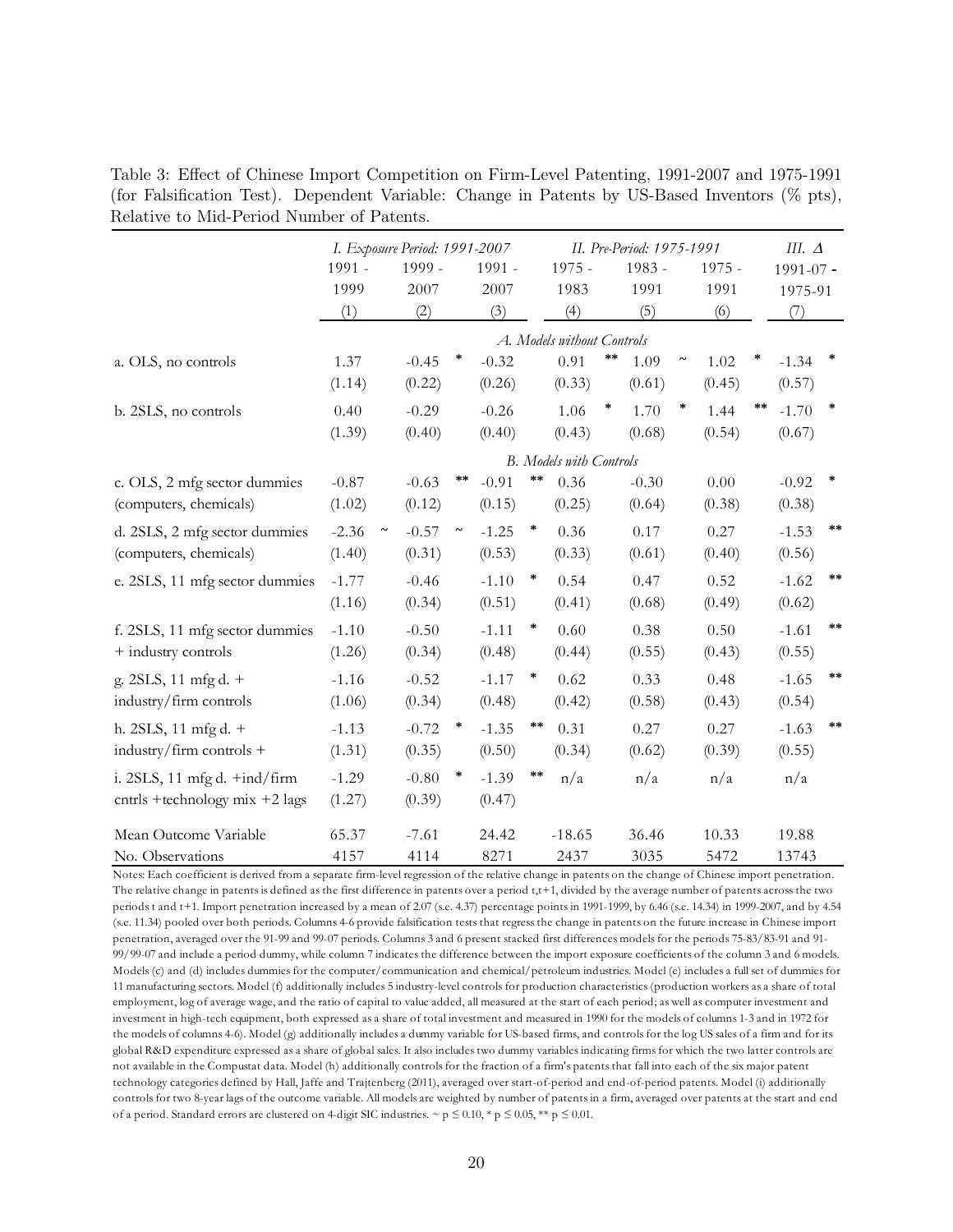The remaining rows of Table [3](#page-20-0) successively add further controls to account for other potentially confounding factors that may affect industry or firm incentives to innovate, as discussed in Section [3.1.](#page-16-4) Stacked-first-difference estimates in column 3 demonstrate a negative and statistically significant impact of changes in industry import penetration on firm patenting across all of these additional specifications. In fact, when adding controls for industry and firm characteristics, including lagged patenting, the impact coefficient of trade exposure on patenting slightly increases in absolute value, though parameter differences across rows in panel B of column 3 are not statistically significant. Results estimated for the two sub-periods in columns 1 and 2 are consistently negative but less precisely estimated. Taking the 2SLS results for the stacked first difference model without lagged outcomes (column 3, row h; our baseline specification henceforth), the parameter estimate of −1.35 indicates that a one standard deviation increase in import penetration from China (11.34) results in approximately a 15.3 log-point decrease in patents.

We conduct a variety of robustness tests on our main specification and discuss the results in Appendix B. In short, our finding of a significant negative impact of import competition on patenting is robust to using different samples, such as including only patents granted within six years of the application date, excluding patents from the computer sector, excluding patents from the chemical sector, and using only subsets of patents matched during the different steps of our matching algorithm. It is also robust to using alternative firm weights, which include patent citations, firm R&D expenditure, firm global sales, or an unweighted sample of firms.

#### 3.3 Alternative Identification Strategies

Table [4](#page-22-0) reports results using the alternative instruments for trade exposure as discussed in Section [3.1.](#page-16-4) To start, column 1 presents an OLS regression of the change in patenting on the growth of import penetration and the full vector of control variables from Table [3.](#page-20-0) This regression does not rely on any of the instruments considered. It finds a highly significant negative correlation between import competition and innovation that is comparable in magnitude to the corresponding 2SLS estimate of Table [3](#page-20-0) (column 3, row h). Column 2 of Table [4](#page-22-0) augments this specification with a full set of fixed effects for 4-digit industries that would absorb any secular technology trend at the level of detailed industries. The coefficient estimate on the interaction term between import exposure and an indicator for the 1999-2007 period in column 2 derives from a comparison of import exposure and patenting within 4-digit industries over time. The coefficient is smaller and less precisely estimated than the correlation in column 1, but remains significantly negative. It implies that industries in which import growth accelerated more in the 1999-2007 period relative to 1991-1999 also experienced a greater slowdown in patent production in the 2000s relative to the 1990s.

The subsequent columns in Table [4](#page-22-0) show the results of regressions without and with industry fixed effects that exploit the alternative instruments for growth in import competition. Following Pierce and Schott (2016), we report these results using the OLS reduced form, in which the instrument for U.S. import growth from China is included directly as a regressor, in place of the endogenous change in U.S. imports. Columns 3 and 4 of Table [4](#page-22-0) regress the change in patenting on the instrument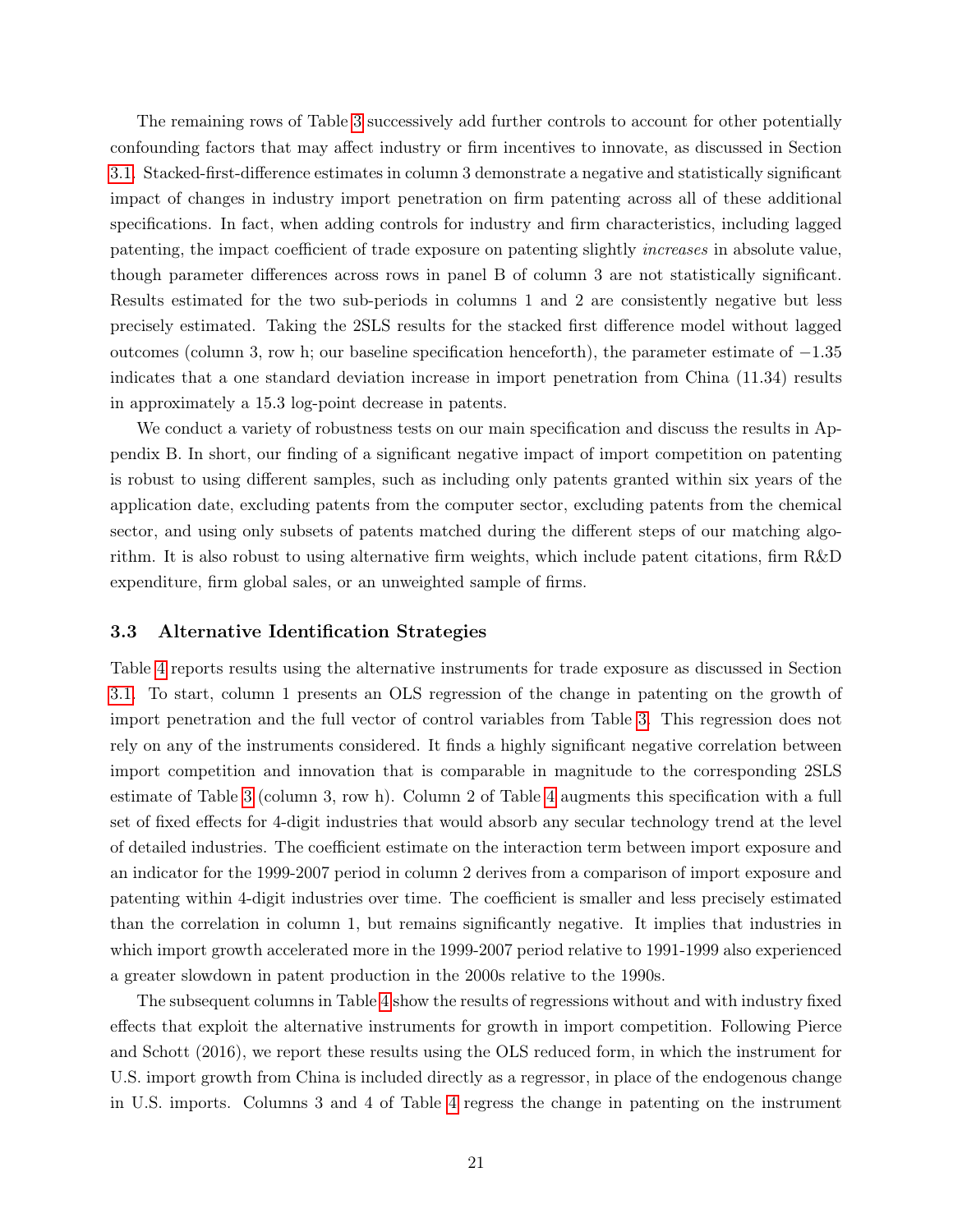from equation [\(3\)](#page-16-3) that draws on Chinese exports to developed countries other than the U.S.. The estimated coefficients are significantly negative and of similar magnitude both in the specifications without and with industry fixed effects.

<span id="page-22-0"></span>Table 4: Response of Patenting to Alternative Measures of Trade Exposure, 1991-2007. Dependent Variable: Relative Change of Number of Patents by US-Based Inventors: OLS and OLS Reduced Form Estimates.

|                               |         |                    |                 |                                                        | Exposure Variable    |                                                                                   |                    |                |
|-------------------------------|---------|--------------------|-----------------|--------------------------------------------------------|----------------------|-----------------------------------------------------------------------------------|--------------------|----------------|
|                               |         | A. US Imports from |                 | B. Third Country                                       |                      | C. Normalized Trade                                                               |                    | D. Multi-Fiber |
|                               |         | China              |                 | Imports from China                                     |                      | Relations Tariff Gap                                                              | Agreement Quotas   |                |
|                               |         | OLS                |                 | (OLS Reduced Form)                                     |                      | (OLS Reduced Form)                                                                | (OLS Reduced Form) |                |
|                               | (1)     | (2)                | (3)             | (4)                                                    | (5)                  | (6)                                                                               |                    | (8)            |
|                               |         |                    |                 |                                                        | Regression Estimates |                                                                                   |                    |                |
| Exposure Variable             | $-1.17$ | $**$               | $**$<br>$-1.81$ |                                                        | 1.95                 |                                                                                   | $-3.28$            |                |
|                               | (0.16)  |                    | (0.69)          |                                                        | (0.43)               |                                                                                   | (2.22)             |                |
| Exposure Variable x           |         | $\ast$<br>$-0.71$  |                 | $\ast$<br>$-1.63$                                      | $**$<br>$-1.85$      | $-0.92$ ~                                                                         | $-2.70$<br>$\sim$  | $-2.27$        |
| 1999-2007 Period              |         | (0.33)             |                 | (0.74)                                                 | (0.59)               | (0.56)                                                                            | (1.39)             | (2.11)         |
| <b>Full Controls</b>          | yes     | yes                | yes             | yes                                                    | yes                  | yes                                                                               | yes                | yes            |
| <b>Industry Fixed Effects</b> |         | yes                |                 | yes                                                    |                      | yes                                                                               |                    | yes            |
|                               |         |                    |                 | Descriptives for Exposure Variable in 1999-2007 Period |                      |                                                                                   |                    |                |
| Mean                          |         | 6.46               |                 | 5.62                                                   |                      | 30.00                                                                             |                    | 1.47           |
| Std Dev                       |         | (14.34)            |                 | (9.17)                                                 |                      | (14.31)                                                                           |                    | (4.49)         |
| Impact of $1\sigma$ Exposure  |         | $-10.15$           |                 | $-14.91$                                               |                      | $-13.11$                                                                          |                    | $-10.21$       |
|                               |         |                    |                 |                                                        |                      | Share of Manufacturing Patents in 4-Digit Industries with Non-Zero Exposure, 1999 |                    |                |
| Exposure Rate                 |         | 100.0%             |                 | $100.0\%$                                              | $100.0\%$            |                                                                                   | $4.9\%$            |                |

Notes: N=8271 except N=495 in columns 7-8 which include only the 3-digit sectors that comprise at least one MFA-affected 4-digit industry. Every regression comprises two stacked first differences 1991-1999 and 1999-2007, and includes the full set of controls from model 3h in table 2. Data on average fill rates of MFA quotas in 1999 and on NTR tariff gaps are based on Pierce and Schott (2016), and are measured in percentage points. ~ p  $\leq 0.10$ , \* p  $\leq 0.05$ , \*\* p  $\leq 0.01$ .

In column 5 and 6 of Table [4,](#page-22-0) we incorporate as an alternative instrument the gap between non-MFN and MFN tariffs based on data from Pierce and Schott (2016). This variable should have different impacts during the 1990s, when China's future access to favorable U.S. MFN rates was uncertain, and the 2000s, when that uncertainty was eliminated following China's accession to the WTO. We therefore include in column 5 both a main effect of the instrument, and an interaction of the instrument with the 1999-2007 period.<sup>[31](#page-22-1)</sup> The tariff gap is positively correlated with the change in patenting in the 1990s (first row, column 5), but relative to this positive trend, industries with higher tariff gaps experience a slowdown in patenting in the 2000s (second row, column 5). This pattern suggests that in the 2000s, innovation fell by more in industries subject to larger reductions in trade policy uncertainty. When we introduce industry fixed effects in column 6, the coefficient on

<span id="page-22-1"></span><sup>&</sup>lt;sup>31</sup>Similar to the non-MFN versus MFN tariff gap, the expected economic effect of the MFA quotas in column 7 differs across the 1991-1999 period (when quotas were in place) versus the 1999-2007 period (during which the quotas were removed). By contrast, the expected impact of rising predicted Chinese import competition as captured by the instrument of equation [\(3\)](#page-16-3) does not differ across periods. When an interaction term with the 1999-2007 period is added to the regression in column 3 of Table [4,](#page-22-0) then the coefficient of the interaction term is very small and imprecisely estimated (coefficient 0.04, s.e. 1.75), which suggests that a unit increase in the column 3 instrument has the same impact on patenting in both periods.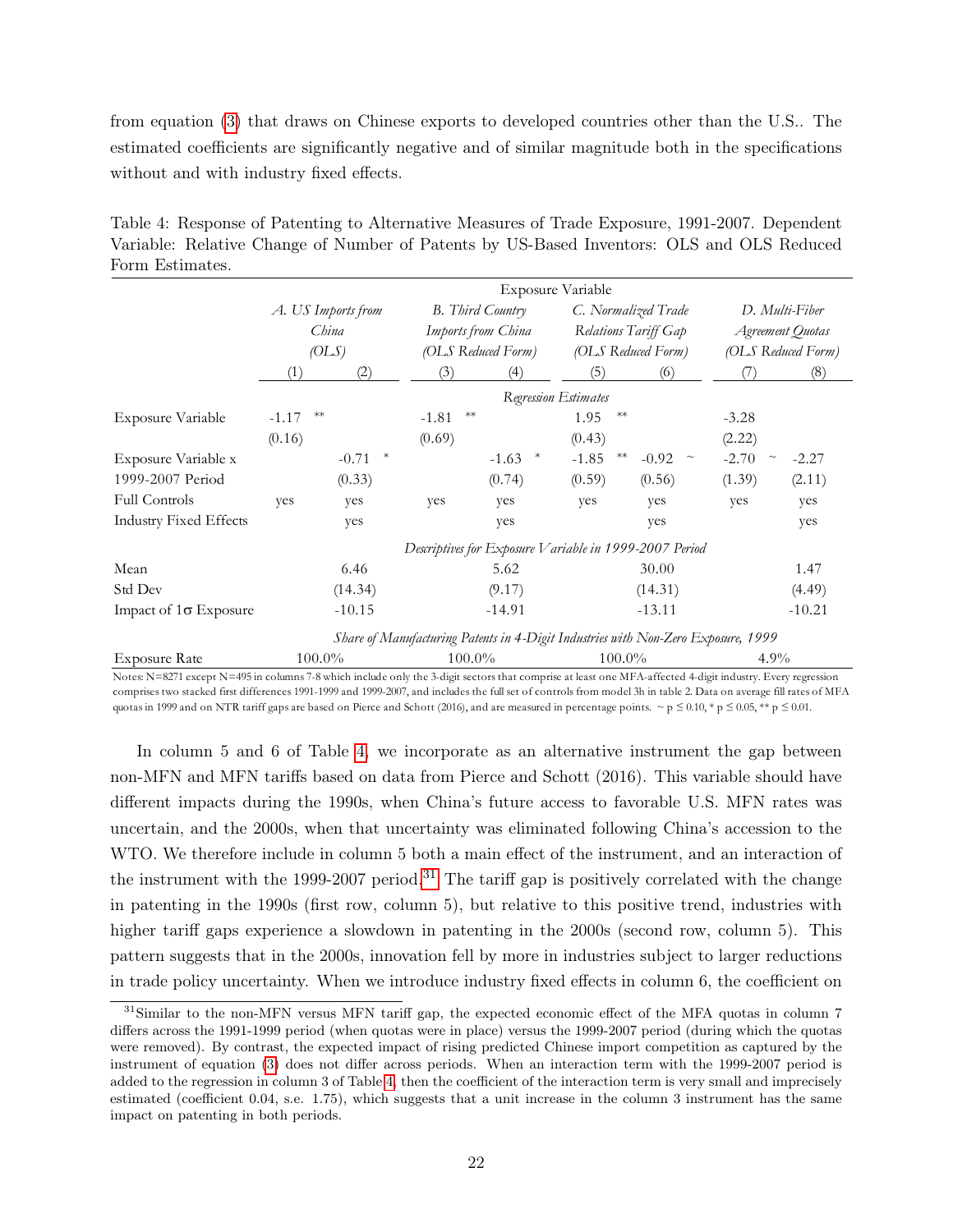the interaction between tariff gap and second period indicator remains negative and is marginally statistically significant. The alternative instrument used in columns 3-4 and 5-6 yield not only qualitatively but also quantitatively comparable estimates. As indicated in the lower half of the table, a one standard deviation increase of the column 4 instrument reduces growth in patenting by 15 log points, whereas a one standard deviation greater value of the column 6 instrument is associated with a 13 log point decline.

Columns 7 and 8 of Table [4](#page-22-0) incorporate the instrument for import competition used by Bloom, Draca, and Van Reenen (2016), which is the share of industry imports subject to MFA quotas prior to the elimination of these quotas in  $2005<sup>32</sup>$  $2005<sup>32</sup>$  $2005<sup>32</sup>$ . As for the tariff gap in columns 5 and 6, the focus is on the contrast between the 1991-1999 period when the quotas were in place, and the 1999-2007 period during which the quotas were removed. A major limitation of the MFA instrument is that sectors subject to import quotas produce a very small share of patents, accounting for just 4.9% of manufacturing patenting in 1999 (bottom row, Table [4\)](#page-22-0). The patent output in industries with an average MFA quota fill rate of at least 20% combined for just 17 total patents in 1999, or 0.05% of the manufacturing total in our sample. The MFA instrument thus provides identifying variation only across a limited subset of industries, and hence differs substantially from the instruments used in columns 3-6, which have non-zero values across the full range of manufacturing industries.[33](#page-23-1) Following Bloom, Draca and Van Reenen (2016), we thus analyze the impact of the removal of MFA quotas for the subsample of firms from sectors that contain MFA-affected industries. Most of these industries are located in the textile, apparel and leather sectors.<sup>[34](#page-23-2)</sup>

Column 7 of Table [4](#page-22-0) indicates a negative association between MFA quotas and U.S. patent growth during the 1990s that becomes more negative in the 1999-2007 period during which the import quotas were phased out. While the interaction term between the MFA instrument and the 1999-2007 period is marginally significant in the column 7 model, the corresponding estimate in the industry fixed effects model of column 8 is of similar magnitude but less precisely estimated. These negative estimates stand in contrast to the results in Bloom, Draca, and Van Reenen (2016), who find a positive impact of exposure to the removal of MFA quotas on patenting by European firms.

Table [4](#page-22-0) shows quite powerfully that whether we relate the change in patenting to the observed growth in U.S. imports from China, to the surge in China's exports to the U.S. using the country's export performance in other high-income countries, as in Autor, Dorn, Hanson, and Song (2004), to implicit changes in trade-policy uncertainty in the United States, as in Pierce and Schott (2016), or to the removal of import quotas in a narrow set of MFA-affected industries, as in Bloom, Draca and Van Reenen's (2016), we find that firms subject to larger increases in industry trade exposure suffer larger decreases in patenting. Since import exposure grew more rapidly in the 2000s than in the 1990s, its negative impact on innovation contributed to the slowdown in U.S. patent production

<span id="page-23-1"></span><span id="page-23-0"></span> $32$ Our data for the fill rate of MFA quotas in the U.S. is from Pierce and Schott (2016).

<sup>&</sup>lt;sup>33</sup>In 1999, all manufacturing patents in our sample originated from industries in which both the U.S. and other developed countries obtained imports from China during the subsequent 1999-2007 period, and all of these industries faced a positive gap between non-MFN and MFN tariffs.

<span id="page-23-2"></span> $34$ Our sample includes all 3-digit sectors that include at least one 4-digit industry with MFA-affected products. Out of 54 industries with MFA exposure, 42 belong to the textile, apparel and leather sectors.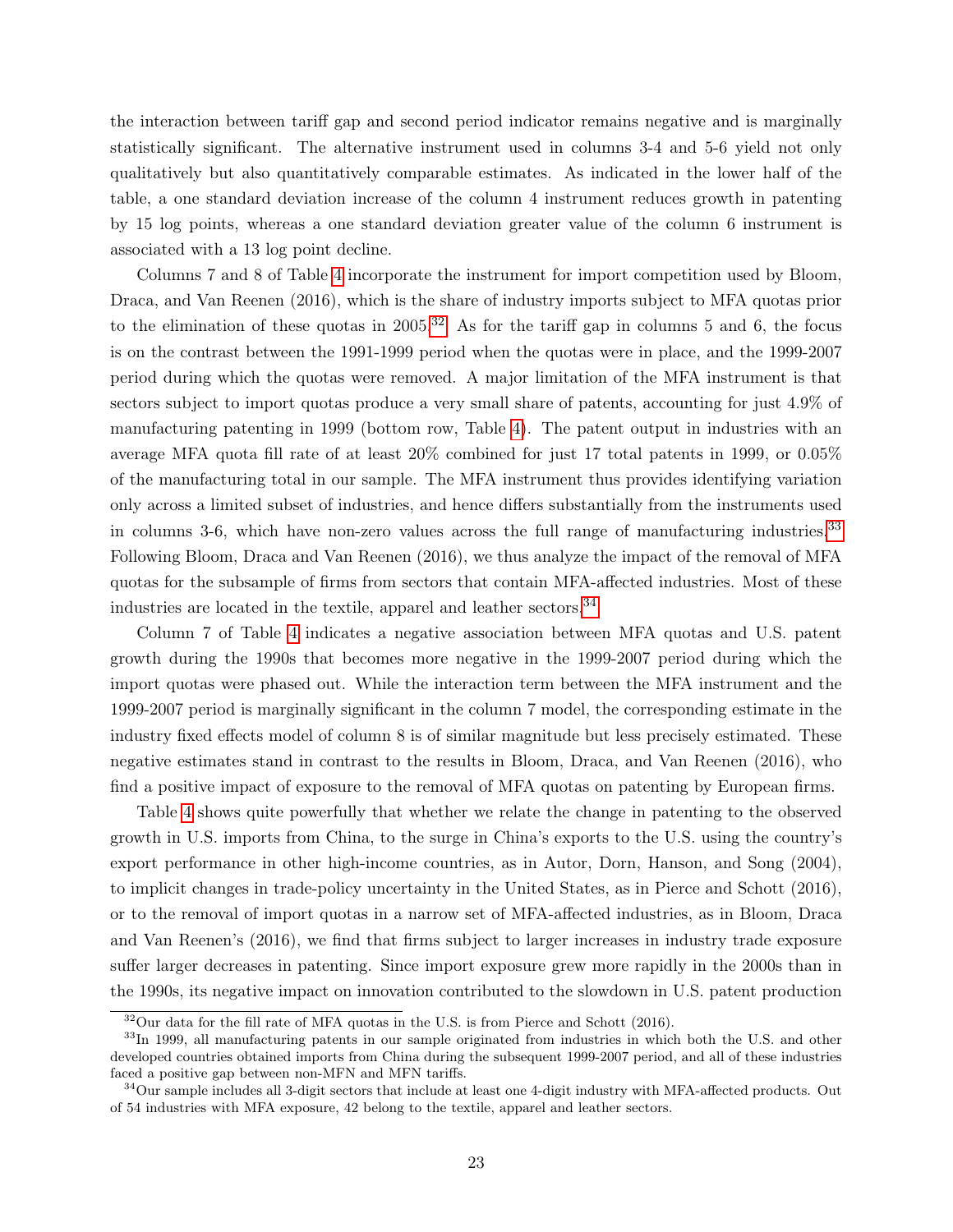that is apparent in Figure [1.](#page-12-0) Based on the estimate of column 4 in Table [4,](#page-22-0) we estimate that rising import competition since 1999 explains 41% of the slowdown in the growth of U.S. manufacturing patenting in the 1999-2007 period relative to the 1991-1999 period.<sup>[35](#page-24-1)</sup>

### <span id="page-24-0"></span>3.4 Alternative Industry Classifications

In the sample used for the estimation results in Table [3,](#page-20-0) we classify firms according to their main industry code, as reported in Compustat. This code generally corresponds to industry affiliation during the most recent period. It is however possible that firms change their primary industries in response to trade shocks. Bernard, Jensen, and Schott (2006) find evidence of such movements at the level of U.S. manufacturing plants during the 1980s and early 1990s. Among plants that survive from one period to the next, those that are exposed to larger increases in import competition are more likely to change their initial industry of affiliation. Our sample, however, is comprised of firms, not plants, where any one firm may own hundreds of manufacturing establishments. Inducing changes in primary industry affiliation at the firm level is likely to require a much stronger impetus than at the plant level. We proceed to examine whether our results are sensitive to changes in how we define a firm's primary industry.

In Table [5,](#page-25-0) we compare our baseline results in column 1, taken from column 3 and row (h) of Table [3,](#page-20-0) to those obtained from alternative definitions of a firm's industry affiliation. In column 2, we designate a firm's primary industry to be that at the start of the respective period, when available, or else from the earliest available subsequent period. Historical industry codes are available for a subset of the firms in our sample as of the late 1980s. For firms where Compustat provides no historical industry information, we retain the main industry code that was used in the baseline estimation. Therefore, the sample size is unchanged. The coefficient estimate on trade exposure declines minimally from −1.35 in column 1 to −1.33 in column 2 and retains its statistical significance when using this modification. In column 3, we incorporate information on historical firm sales across industries, again available for a subset of firms since the late 1980s. Where such data is available, we construct a firm-level measure of trade exposure, defined as the average import penetration across all industries in which the firm was active in a given year, weighted by firm sales across these industries. Again, a firm's main historical or its most recent industry code is used when such segment sales data are unavailable. The resulting coefficient estimate on trade exposure rises modestly in absolute value when compared to column 2. In column 4, we retain just those firms for which a historical

<span id="page-24-1"></span><sup>&</sup>lt;sup>35</sup>The number of annual manufacturing patents in our sample grew by 18,966 in the 1991-1999 period (from 22,215 to 41,181) and then declined by 6,161 from 1999 to 2007 (from 41,181 to 35,020). We recalculate each firm's patent growth during the 1999-2007 period for a counterfactual scenario with no import growth by subtracting from each firm's outcome variable the actual growth of import penetration in its industry times the regression coefficient of -1.63 in column 4 in Table [4,](#page-22-0) and constraining the resulting values to the admissible range of -200 to 200 over which the outcome variable is defined. The counterfactual number of 2007 patents of the firm can then be directly backed of the adjusted outcome variable, which is (counterfactual 2007 patents - actual 1999 patents)/(average of counterfactual 2007 and actual 1999 patents). Summing up over the entire manufacturing sector, we calculate that absent growing import competition in the 2000s, patent output would have modestly increased by 4,173 patents (from 41,181 to 45,354) over the 1999-2007 period. In this counterfactual, the slowdown in patent growth across the two periods would have been  $-14,793$  (4,173-18,966) instead of  $-25,127$  ( $-6,161-18,966$ ), which implies that import competition can explain  $100-(-14,793/-25,127)=41.1\%$  of the observed deceleration in patent growth.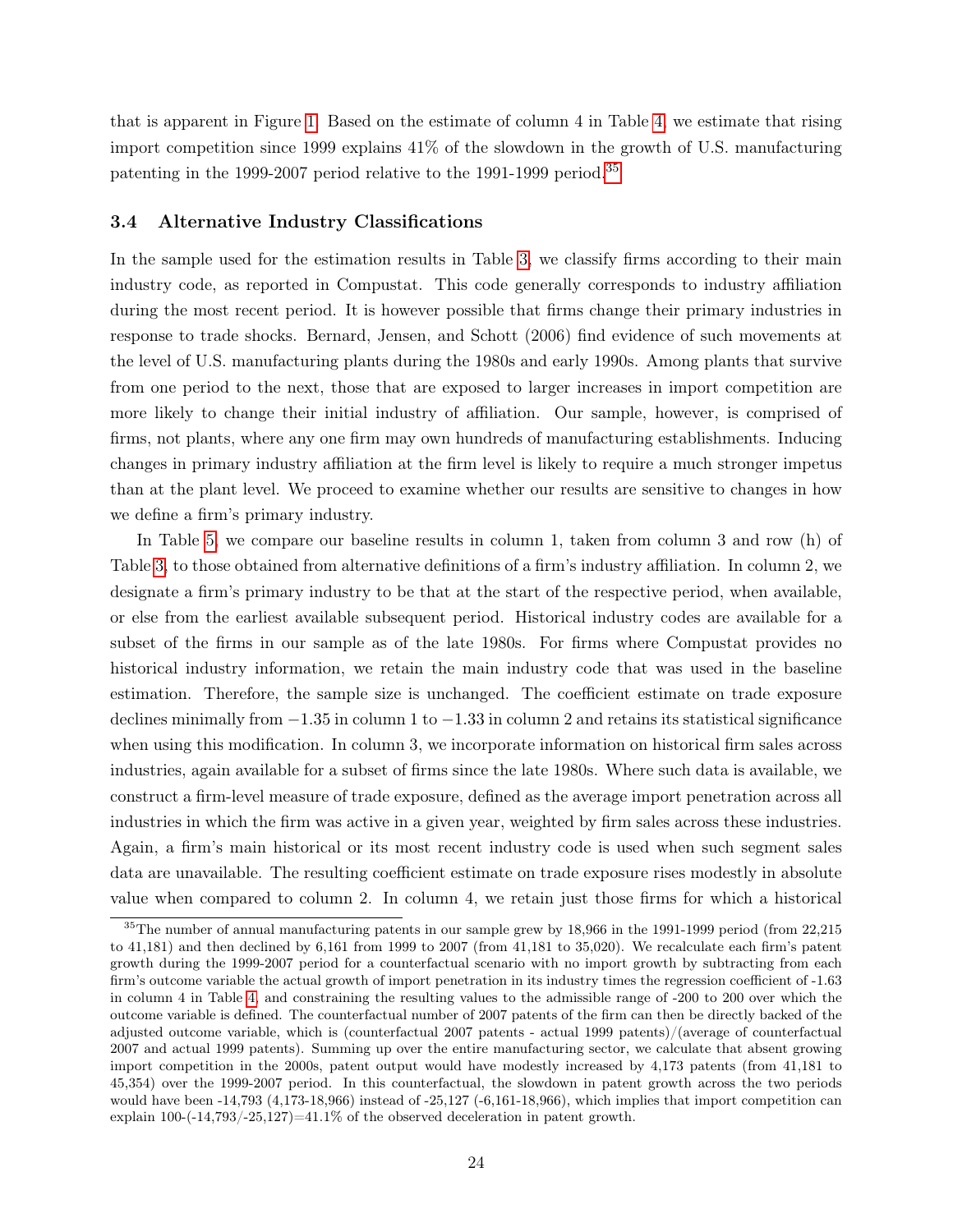industry code is available both at the start and end of the respective period, meaning we retain only firms that had full Compustat coverage in the years for which we measure patent applications. The resulting estimate for the impact of trade exposure on patenting is nearly identical to that in column 2, although it is computed based on a substantially smaller set of firms. Finally, in column 5 we retain only firms that have historical sales data by industry segment at the start and end of a period. This regression model, which just includes firms for which we can define a firm-specific trade shock as opposed to an industry-level shock, produces a modestly larger impact coefficient for trade exposure. Overall, adjusting for changes in firm industry of affiliation or the industry composition of firm sales leaves our coefficient estimate on import penetration materially unchanged.

<span id="page-25-0"></span>Table 5: Effect of Chinese Import Competition on Firm-Level Patenting, and on Probability of Industry and Segment Change, 1991-2007. Dependent Variable: Change in Patents by US-Based Inventors (% pts), Probability of Industry or Segment Change (% pts).

|                            |         |                     |               |               | Probability $\Delta$ Industry or Segment |            |            |           |
|----------------------------|---------|---------------------|---------------|---------------|------------------------------------------|------------|------------|-----------|
|                            |         |                     |               |               |                                          | Pr(Ind     | Pr(Entered | Pr(Exited |
|                            |         | Change)             | Segment)      | Segment)      |                                          |            |            |           |
|                            |         | (2)                 | (3)           | (4)           | (5)                                      | (6)        |            | (8)       |
|                            |         |                     |               |               |                                          |            |            |           |
|                            |         | Historical/         | Historial/    | Exact         | Exact                                    | Exact      | Exact      | Exact     |
| Source of Industry Code    | Main    | Main                | Main          | Historical    | Segment                                  | Historical | Segment    | Segment   |
| $\Delta$ U.S. Industry     | $-1.35$ | **<br>**<br>$-1.33$ | **<br>$-1.46$ | **<br>$-1.34$ | **<br>$-1.57$                            | 0.17       | $-0.58$    | 0.37      |
| <b>Exposure to Chinese</b> | (0.50)  | (0.49)              | (0.54)        | (0.50)        | (0.58)                                   | (0.24)     | (0.63)     | (0.42)    |
| Mean Outcome Variable      | 24.42   | 24.42               | 24.42         | 27.86         | 27.05                                    | 16.24      | 51.16      | 56.90     |
| No. Observations           | 8271    | 8271                | 8271          | 3160          | 2704                                     | 3160       | 2704       | 2704      |
| No. Patents Used           | 129,585 | 129,585             | 129,585       | 102,431       | 94,910                                   | n/a        | n/a        | n/a       |

Notes: Every regression comprises two stacked first differences 1991-1999 and 1999-2007, and includes the full set of controls from column 3 model (h) in table 2. The relative change in patents is defined as the first difference in patents over a period t,t+1, divided by the average number of patents across the two periods t and t+1. The column 1 model assigns each firm to its main, time-invariant industry code as reported in Compustat, and corresponds to column 3 model (h) in table 2. The column 2 model assigns each firm-period observation to the historical Compustat industry code at the start of the respective period if available, or else to the earliest available subsequent historical industry code, or else to the main industry code. The column 3 model defines firm-level trade exposure by weighting industry-level import shocks with a firm's start-of-period distribution of sales across industries. If sales by industry segment are unavailable, then trade exposure is defined as in the column 2 model. Columns 4 and 5 only retain firms for which a historical industry code or historical segment data is available both for the start-of-period and end-ofperiod year. The column 6 model uses the same sample and industry definition as column 4, and estimates the probability that a firm will have a different industry code at the end of a period than at the start. Columns 7 and 8 use the same sample and industry definition as column 5, and estimate the probability that a firm has positive sales in an industry segment only at the end of a period (entry into new industry segment, column 7) or only at the start of the period (exit from industry segment, column 8). All models are weighted by number of patents in a firm, averaged over patents at the start and end of a period. Standard errors are clustered on 4-digit SIC industries. ~ p  $\leq$  0.10, \* p  $\leq$  0.05, \*\* p  $\leq$  0.01.

These estimation results suggest that changes in import competition may have little impact on firm industry representation. In columns 6 to 8 of Table [5,](#page-25-0) we test this proposition formally. The column 6 specification has as the dependent variable an indicator for whether a firm changes its primary industry of affiliation between the start of the period and the end of the period.[36](#page-25-1) The impact of import penetration on industry switching is positive but small and quite imprecisely estimated (t-ratio of 0.71). A one-standard-deviation increase in import penetration produces only a 1.6 percentage-point increase in the likelihood of changing the primary industry, relative to a mean period likelihood of change of 16.8 percentage points. In columns 7 and 8, we examine the related possibility that changes in import competition affect firm entry into an industry segment,

<span id="page-25-1"></span><sup>36</sup>The firm sample for this analysis corresponds to the one used in column 4.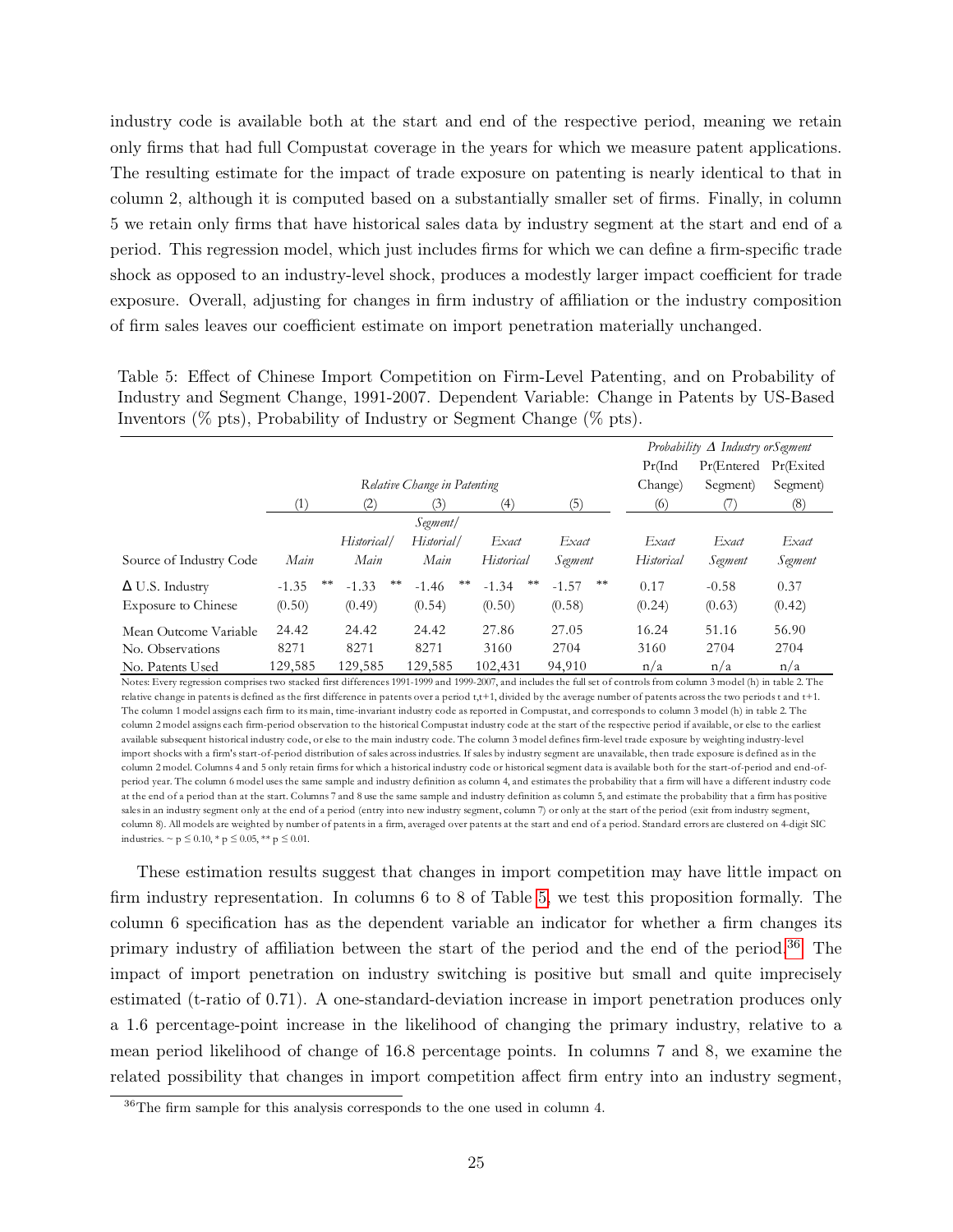as indicated by zero segment sales at the start of period and positive segment sales at the end of period, or exit from an industry segment, as indicated by sales moving from positive to zero over the relevant time interval. There is a modest negative impact of import competition on a firm entering a new sales segment and a modest positive impact of import exposure on a firm exiting an existing segment, though neither result is close to statistical significance. At the level of corporate entities represented in Compustat, greater import penetration suppresses patenting but appears to have little impact on a firm's major industry orientation.

#### 3.5 Analysis at the Technology-Class Level

One limitation of using the Compustat firm data is that we do not observe smaller firms that never cross the threshold into being publicly listed. These firms likely account for the bulk of the 28% of corporate patents that our algorithm did not match to firms that have ever been covered by Compustat. However, while we do not know the industry of these unmatched firms, we do observe detailed technology classes for all patents. Using the sample of patents that are matched to Compustat firms, we impute the trade shock to which a technology class is exposed as the average industry trade shock of Compustat firms in that technology class, weighted by firms' shares of patents in the class. This allows us to examine how these imputed trade shocks at the technology-class level affect patenting by corporate entities, whether or not they appear in Compustat and thereby expand our analysis to include both public and non-public companies. Similarly, we also estimate the impact of import competition on patents by non-corporate entities—which include universities, hospitals, other non-profit institutions, and private individuals. Table [6](#page-26-0) presents these results.

|                                    |                       |         |         |           | CompuStat-Matched Corporate |         | $All$ Non-        |        | $Corporate + Non-$ |           |
|------------------------------------|-----------------------|---------|---------|-----------|-----------------------------|---------|-------------------|--------|--------------------|-----------|
|                                    | All Corporate Patents |         |         | Only      |                             |         | Corporate Patents |        | Corporate Patents  |           |
|                                    |                       |         |         | (4)       | (5)                         | (6      |                   | (8)    |                    | (10)      |
| $\Delta$ U.S. Industry Exposure to | $-3.33$               | $-3.25$ | $-3.25$ | $-3.06$ * | $-3.35$ *                   | $-3.35$ | 0.63              | 2.01   | $-3.11$<br>*       | $-2.64$ * |
| Chinese Imports                    | (1.33)                | (1.33)  | (1.33)  | (1.49)    | (1.34)                      | (1.34)  | (1.29)            | (1.43) | (1.25)             | (1.30)    |
| Two Sectors (Comp, Chem)           | yes                   | yes     | yes     | yes       | yes                         | yes     | yes               | yes    | yes                | yes       |
| 11 Sectors, Six Tech               |                       | ves     | yes     |           | yes                         | yes     |                   | yes    |                    | yes       |
| 2 Lags of Outcome                  |                       |         | ves     |           |                             | ves     |                   | yes    |                    | ves       |

<span id="page-26-0"></span>Table 6: Effect of Chinese Import Competition on Patenting 1991-2007: Technology Class-Level Analysis. Dependent Variable: Change in Patents within Technology Class (% pts).

Notes: Every regression comprises two stacked first differences 1991-1999 and 1999-2007. N=819, based on 184,262/130,611/52,084/236,346 patents in columns 1-4/5-6/7-8/9- 10. The mean of the outcome variable is 29.57/21.88/9.04/25.93 in columns 1-4/5-6/7-8/9-10. The control vector in column 1 includes a period dummy, the start-of-period fraction of Compustat-matched patents in a technology class that have an assignee in either the computer or chemical sector. Subsequent models also control for the distribution of Compustat-matched patents across 11 sectors, and dummies for 6 major technology categories. All models are weighted by the number of matched patents in a technology class, averaged over patents at the start and end of a period. ~  $p \le 0.10$ , \*  $p \le 0.05$ , \*\*  $p \le 0.01$ .

The unit of analysis in Table [6](#page-26-0) is a detailed patent technology class, rather than the firm. Columns 1 to 3 show results for the change in patenting by all corporate entities, where across the columns we expand the set of controls included in the analysis. As in our earlier results, the impact of exposure to import competition on patenting is negative and precisely estimated. The impact changes little, while retaining statistical significance, as we move from controls for the share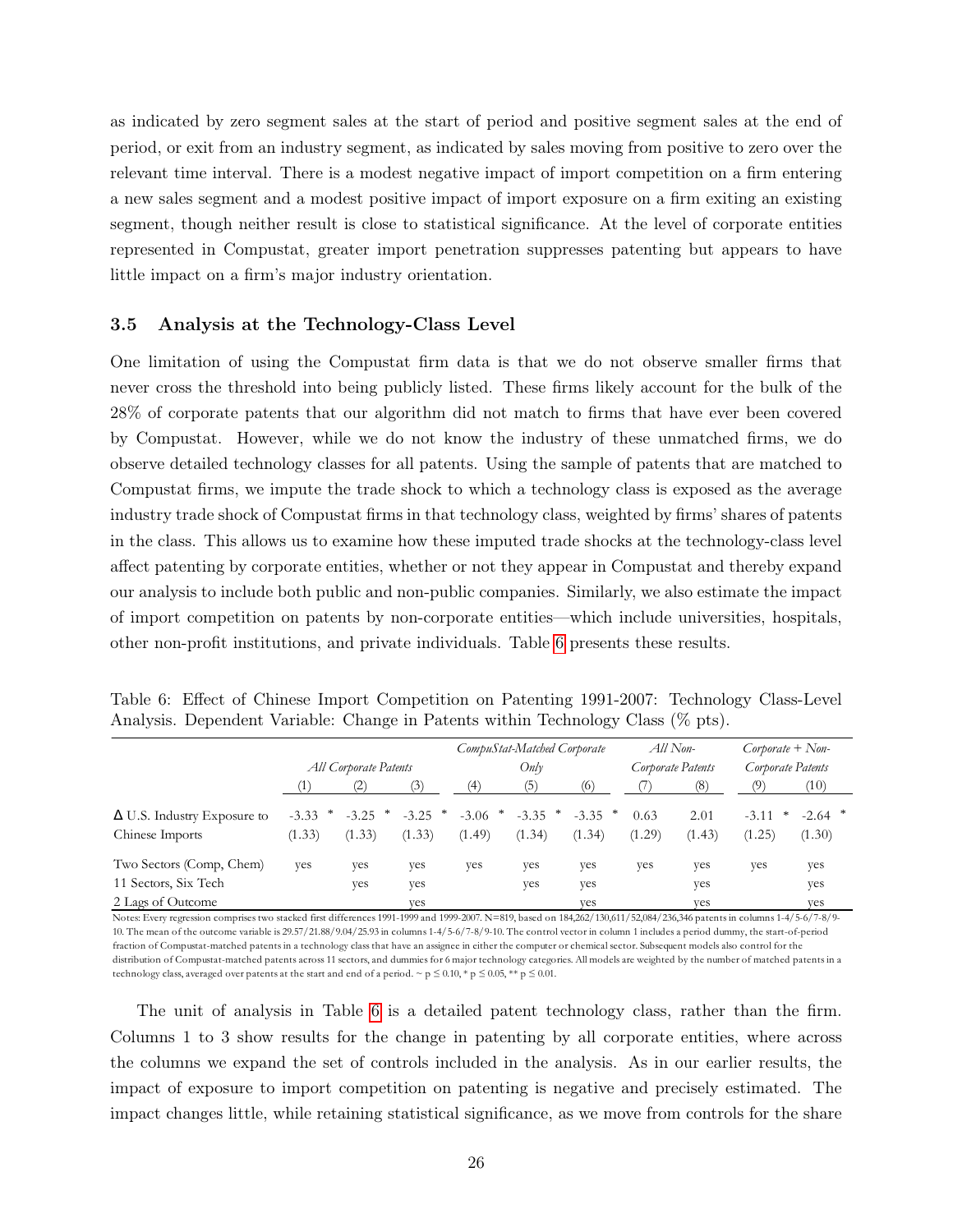of Compustat firms in the class that are active in the computer or chemical sectors (column 1) to controlling for the 11 major industry sectors (column 2), and dummy variables for the six major technology-class categories (column 3). Since the imputed import shock for a technology class is a weighted average of the original industry-level trade shocks, the import exposure measure in Table [6](#page-26-0) has a notably smaller standard deviation (4.38) than the import shock used in column 3 of Table [3](#page-20-0) (11.34). The absolute size of the estimated regression coefficients in the two tables is inversely proportional to that dispersion of the exposure variable. If we take the coefficient estimate from column 3 in Table [6,](#page-26-0) a one standard deviation increase in trade exposure over the 1991 to 2007 period would lead to a 14.2 percentage-point decrease in patenting in a technology class, whereas in column 3i of Table [3,](#page-20-0) we had found a 15.3 percentage-point reduction in firm-level patents associated with a one standard deviation in import exposure. The firm- and technology-class level regressions thus find comparable sizes of effects of import competition on U.S. corporate patenting.

In columns 4 to 6, we limit the patents included in the analysis to those that can be matched to Compustat firms, such that the patents represented are the same as in Table [3](#page-20-0) but now aggregated to the technology class level. The coefficient estimates are similar to those for all corporate patents, showing a modestly smaller negative effect in the specification with minimal controls (columns 4 vs. 1) and a larger negative effect in the specification with full controls (columns 6 vs. 3).

In columns 7 and 8, we find that the negative impact of trade shocks on patenting disappears when we use patents by non-corporate entities; the impact coefficients of import competition on non-corporate patenting are now positive but imprecisely estimated. Since non-corporate entities such as universities and hospitals are not directly subject to manufacturing-industry market forces, we would expect their patenting activities to reflect underlying availabilities of technological opportunities—which presumably apply to all types of invention—more so than responses to import competition. That import competition does not inhibit patenting by non-corporate entities suggests that the trade-exposed industries do not suffer from an exhaustion of technological opportunities.

Finally, in columns 9 and 10, we include in the analysis both corporate and non-corporate patents, which constitutes the universe of patenting by U.S.-based inventors. For this combined sample, the impact of trade shocks on patenting is negative, though smaller than for the sample of corporate patents (i.e., when comparing columns 1 and 4 with columns 9 and 10). We conclude that adverse trade shocks reduce in patenting for all types of corporate entities, whether or not these firms are publicly listed, but has no such effect on non-corporate entities.

## 4 Additional Analysis

The estimation results in Section 3 provide robust evidence that U.S. firms exposed to greater increases in import competition from China have experienced relatively large reductions in patenting. In this section, we extend our main analysis. First, we examine whether greater import competition may have had differential effects by geography. Second, we explore possible mechanisms behind the negative impact of trade exposure on innovation by public companies in the U.S. by looking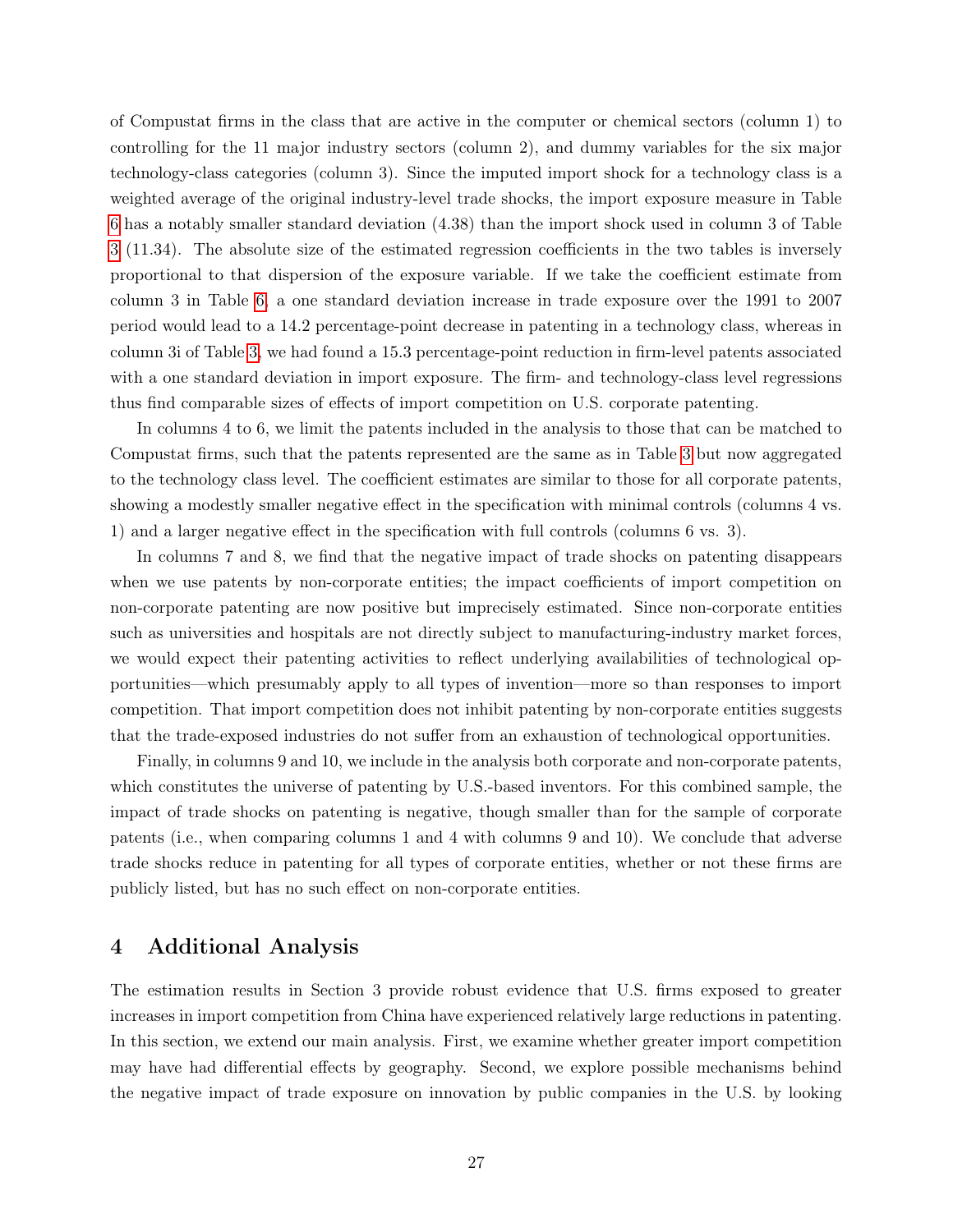at additional outcome variables including sales, employment, R&D spending, and profit growth. Third, we explore the heterogeneity of the impact of trade shocks by firms' initial conditions to further inform the interpretation of our results.

#### 4.1 Heterogeneity by Firm Headquarters and Inventor Locations

Many of the companies listed in Compustat are multinational enterprises with subsidiaries located around the world. Most are owned by parent companies headquartered in the U.S., though some are owned by parent companies located abroad.<sup>[37](#page-28-0)</sup> Through offshoring, multinational companies have relocated a substantial share of their U.S. manufacturing employment to their subsidiaries or to arms-length contractors located in other countries (Harrison and McMillan, 2011). In Table [7,](#page-29-0) we examine whether greater import competition may have had differential effects on innovation at home versus innovation abroad in a manner analogous to the impacts of trade on the global location of employment engaged in production.

The data allow us to track the location of innovation via the address of the lead inventor listed in the patent application. In its worldwide operations, IBM, for instance, has 12 R&D labs located in 10 different countries.[38](#page-28-1) Presumably, patents created in one of IBM's three U.S.-based labs would list the lead inventor as being located domestically, whereas patents created in one of IBM's labs in Australia, Israel, or Switzerland would list the lead inventor as being located abroad. To review the sample definitions used in the analysis so far, our baseline specification includes all Compustat firms, whether or not the firm's parent company is U.S. owned. It also restricts patents to those whose lead inventor has a U.S. address, and thus captures innovation within the U.S. In what follows, we differentiate between firms that are owned by a U.S. parent company versus a foreign parent company and expand the sample to include patents created by inventors located abroad.

In column 1 of Table [7,](#page-29-0) we expand the set of firm patents to include all inventors, whether based in the U.S. or abroad; in column 2, we repeat the baseline result for U.S.-based inventors; and in column 3, we limit patents to those created by foreign-based inventors. The impact of import competition on patenting by foreign inventors (−1.37, column 3) is negative and precisely estimated, and almost equal to the the baseline specification for U.S. inventors (−1.35, column 2). Innovation in importexposed industries does not appear to shift from the U.S. to other countries; instead, patenting declines both domestically and abroad. A similar pattern holds when the sample is constrained to firms that are headquartered in the U.S. according to Compustat. Again, patenting falls overall (column 4) and both for patents with a U.S.-based or a foreign-based lead inventor (columns 5 and 6), although the effects are slightly smaller in magnitude and less precisely estimated than in samples of columns 1 to 3. The innovation by foreign companies is covered in our data only to a limited extent, namely for foreign firms that both patent their innovations in the U.S. and have a listing at a U.S. stock market. For this select sample of foreign firms, there is again a negative impact of Chinese import competition in the U.S. market on the patent production of both foreign-based

<span id="page-28-0"></span><sup>&</sup>lt;sup>37</sup>All firms in Compustat are publicly listed in the U.S., whereas some have parent firms located in the U.S. and others have parent firms located in other countries.

<span id="page-28-1"></span><sup>38</sup>See https://www.research.ibm.com/labs/.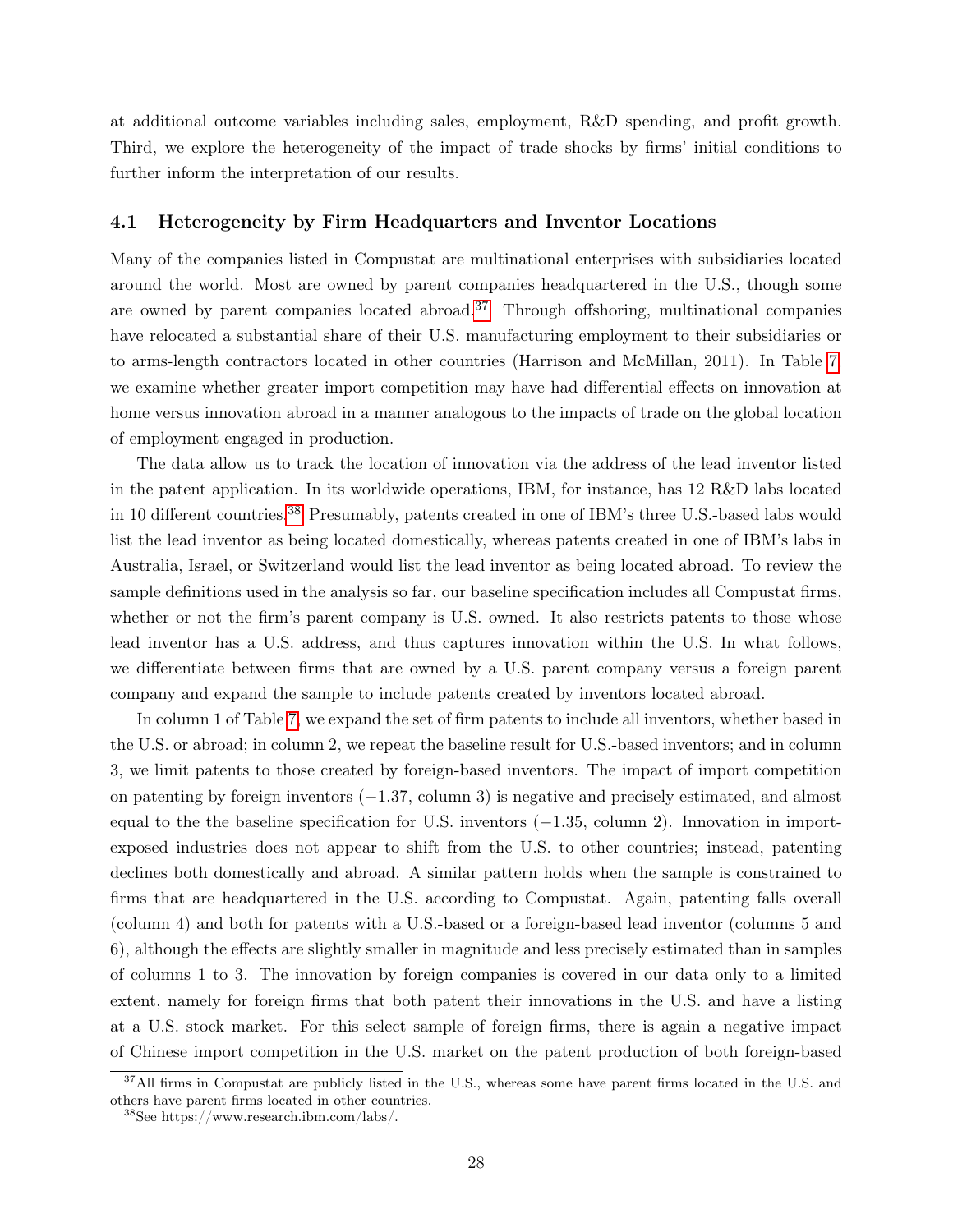and domestically-based inventors (columns 7 to 9). Overall, we find a uniformly negative effect of Chinese import competition on firm patenting, regardless of firm and inventor locations.

|                                 |         | A. US Inventors                     |               |              | <b>B.</b> US Firms                   |                   | C. All        |
|---------------------------------|---------|-------------------------------------|---------------|--------------|--------------------------------------|-------------------|---------------|
|                                 |         |                                     | Foreign       |              | US                                   | Foreign           | Firms,        |
|                                 | All     | US Firms                            | Firms         | All          | Inventors                            | Inventors         | Inventors     |
|                                 | (1)     | $\left( 2\right)$                   | (3)           | (4)          | (5)                                  | (6)               |               |
| $\Delta$ U.S. Industry Exposure | $-1.35$ | $\pm \pm$<br>$-1.17$<br>$\thicksim$ | **<br>$-2.23$ | *<br>$-1.15$ | $-1.17$<br>$\widetilde{\phantom{m}}$ | $-1.03$<br>$\sim$ | **<br>$-1.28$ |
| to Chinese Imports              | (0.50)  | (0.64)                              | (0.47)        | (0.56)       | (0.64)                               | (0.63)            | (0.40)        |
| Mean Outcome Variable           | 24.42   | 22.50                               | 41.81         | 25.07        | 22.50                                | 44.39             | 27.56         |
| No. Observations                | 8271    | 7596                                | 675           | 7996         | 7596                                 | 2003              | 9381          |
| No. Patents Used                | 129,585 | 117,190                             | 12,395        | 133,151      | 117,190                              | 15,961            | 217,489       |

<span id="page-29-0"></span>Table 7: Effect of Chinese Import Competition on Firm-Level Patenting, 1991-2007: Alternative Firm and Inventor Samples. Dependent Variable: Relative Change of Number of Patents.

Notes: Every regression comprises two stacked first differences 1991-1999 and 1999-2007, and includes the full set of controls from column 3 model (h) in table 2. Panel A uses only patents whose main inventor is based in the US (as observed in the patent), while Panel B uses only firms that are headquartered in the US (as observed in the most recent Compustat data). All models are weighted by number of patents in a firm, averaged over patents at the start and end of a period. Standard errors are clustered on 4-digit SIC industries.  $\sim p \le 0.00$ ,  $\gamma p \le 0.05$ ,  $\gamma \gamma p \le 0.01$ .

Not observing patents filed outside of the U.S. is unlikely to be an issue for the interpretation of our analysis as it relates to U.S. firms. Given the importance of the U.S. market and its welldeveloped intellectual property protection system, it is highly unlikely U.S. firms would patent elsewhere, such as in China, without patenting in the U.S., regardless of where the inventions originate from. However, the scarcity of U.S. patents from China-based inventors and firms makes it difficult to examine the potential growth in innovations originating from China. Across the five sample years, there are only 2,055 corporate patents with China-based primary inventors, nearly  $94\%$  of which are from application-year 2007.<sup>[39](#page-29-1)</sup>

## 4.2 Additional Firm-Level Outcomes

Perhaps the most concise explanation for our results is that greater foreign competition reduces firm profitability and thereby spurs firms to contract their operations along multiple margins of activity, including innovation. This logic of a negative equilibrium relationship between innovation and product-market competition underlies the influential analysis in Dasgupta and Stiglitz (1980). In panel I of Table [8,](#page-30-0) we examine the impact of trade exposure on ten alternative measures of firm outcomes: total sales in the U.S. market (column 1), total sales in the global market (column 2), total R&D spending in the firm's global operations (column 3), total advertising spending in the firm's global operations (column 4), total employment in the firm's global operations (column 5), the firm's global capital stock (column 6), stock market valuation of the firm (column 7), book value of the firm's global assets (column 8), total debt of the firm (column 9), and an indicator for whether

<span id="page-29-1"></span><sup>&</sup>lt;sup>39</sup>There is a similar surge in patent filings at the State Intellectual Property Office of China during the 2000s, but the quality of these inventions appears to be low (Hu and Jefferson, 2009; Boeing and Mueller, 2016).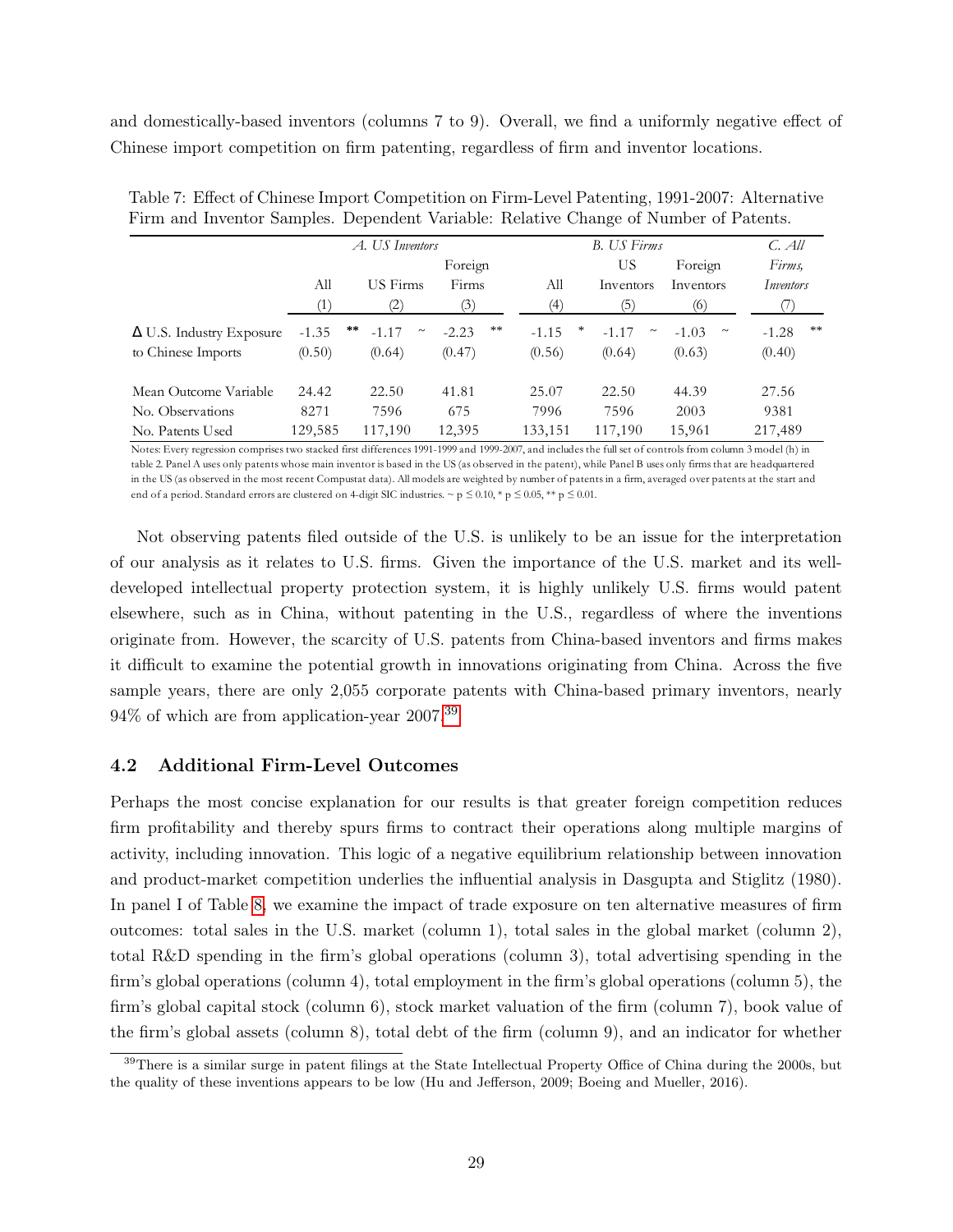the firm had an increase in profit over the same period (column 10).<sup>[40](#page-30-1)</sup> In parallel to the preceding analysis for patents, the outcome variables in columns (1) to (9) are defined as the first difference of the outcome, divided by the average of the start-of-period and end-of-period values, a statistic that approximates a log change.[41](#page-30-2)

<span id="page-30-0"></span>

| Table 8: Effect of Chinese Import Competition on Firm Sales, Employment and R&D Expenditures,  |  |
|------------------------------------------------------------------------------------------------|--|
| 1991-2007 and 1975-1991 (for Falsification Test). Dependent Variable: Change in Sales, Employ- |  |
| ment, Capital, Equity, and R&D (in % pts); 100 x Indicator for Profit Growth.                  |  |

|                            |                 | A. Sales and Expenditure |               |              | <b>B.</b> Production Factors |               | C. Profit, Value and Debt |              |         |              |
|----------------------------|-----------------|--------------------------|---------------|--------------|------------------------------|---------------|---------------------------|--------------|---------|--------------|
|                            |                 |                          |               |              | Global                       |               | Stock                     |              |         | $100 \times$ |
|                            |                 | Global                   | R&D           | Adver-       | Employ-                      | Global        | Market                    | Book         |         | (AEBIT)      |
|                            | <b>US</b> Sales | Sales                    | Invest        | tising Exp   | ment                         | Capital       | Value                     | Value        | Debt    | >0)          |
|                            | (1)             | (2)                      | (3)           | (4)          | (5)                          | (6)           | (7)                       | (8)          | (9)     | (10)         |
|                            |                 |                          |               |              | I. Exposure Period 1991-2007 |               |                           |              |         |              |
| $\Delta$ U.S. Industry     | $-1.14$         | *<br>$-0.81$             | **<br>$-0.83$ | ∗<br>$-0.96$ | $-0.71$<br>$\ast$            | **<br>$-1.25$ | *<br>$-1.67$              | ∗<br>$-1.31$ | $-0.37$ | $-0.43$ *    |
| <b>Exposure to Chinese</b> | (0.76)          | (0.36)                   | (0.32)        | (0.47)       | (0.28)                       | (0.49)        | (0.67)                    | (0.62)       | (0.76)  | (0.18)       |
| Mean Outcome Variable      | 31.56           | 53.35                    | 49.76         | 29.11        | 18.43                        | 54.33         | 39.72                     | $-15.62$     | 6.73    | 76.17        |
| No. Observations           | 1731            | 2404                     | 1888          | 425          | 2198                         | 2406          | 2125                      | 2307         | 2199    | 2405         |
|                            |                 |                          |               |              | II. Pre Period 1975-1991     |               |                           |              |         |              |
| $\Delta$ U.S. Industry     | 0.22            | 0.06                     | 0.25          | $-0.64$      | 0.15                         | 0.48          | 0.62                      | 0.09         | $-0.05$ | 0.27         |
| <b>Exposure to Chinese</b> | (0.31)          | (0.26)                   | (0.33)        | (0.89)       | (0.22)                       | (0.39)        | (0.54)                    | (0.38)       | (0.59)  | (0.30)       |
| Mean Outcome Variable      | 44.68           | 59.91                    | 72.23         | 74.32        | 2.44                         | 57.48         | 58.48                     | $-5.57$      | 72.71   | 70.25        |
| No. Observations           | 1,508           | 1,672                    | 1,181         | 592          | 1,597                        | 1,670         | 1,456                     | 1,656        | 1,634   | 1,644        |

Notes: Every regression comprises two stacked first differences 1991-1999 and 1999-2007, and includes the full set of controls from column 3 model (h) in table 2. All outcomes except US sales in column 1 refer to a company's global operations. The relative change of an outcome variable in columns 1-9 is defined as the first difference in the outcome over a period t,t+1, divided by the average of the outcome across the two periods t and t+1. Panel II provides falsification tests that regress the change in outcomes on the future increase in Chinese import penetration, averaged over the 91-99 and 99-07 periods. All models are weighted by number of patents in a firm, averaged over patents at the start and end of a period. Standard errors are clustered on 4-digit SIC industries.  $\sim p \leq 0.10$ , \*  $p \leq 0.05$ , \*\*  $p \leq 0.01$ .

In all ten specifications, the estimated impact of a change in industry import penetration on the change in firm activity is negative; the impact coefficient is statistically significant for eight of the ten outcomes (global sales, R&D spending, advertising spending, global employment, global capital, stock market value, book value, and the likelihood that profit increases). These results drive home the breadth of the competitive consequences that import growth from China has meant for manufacturing firms in the U.S. market. It is not simply that U.S. production employment has contracted. The largest relative change across the outcome variables in columns (1) to (9) is a decline in stock market valuations, which fall as sales, profitability, and investment into future business development through R&D and advertising expenditure contract. By contrast, the lowest adjustment is seen for debt, which falls by much less than book value or equity. Of particular interest for our analysis is that we observe a negative impact of import competition on both innovation inputs

<span id="page-30-1"></span><sup>40</sup>Firms' U.S. employment or R&D spending would also be of interest for this analysis, but are not observed in Compustat except for a very small number of firms over a short time period. To be included in the analysis of firm outcomes in Table [8,](#page-30-0) a firm needs to be included in Compustat both at the start and end of a period, and the respective outcome variable must not be negative or missing. The latter restriction leads to smaller sample sizes especially for the outcomes R&D spending and advertising expenditure, which are not reported by all firms. Since EBIT (earnings before interest and taxes) can be negative, the corresponding outcome variable in column (10) is defined as a dummy for growth in the outcome rather than a relative change.

<span id="page-30-2"></span> $^{41}$ In very rare cases, Compustat records negative values such variables as sales, capital or R&D expenditure, which we winsorize at zero.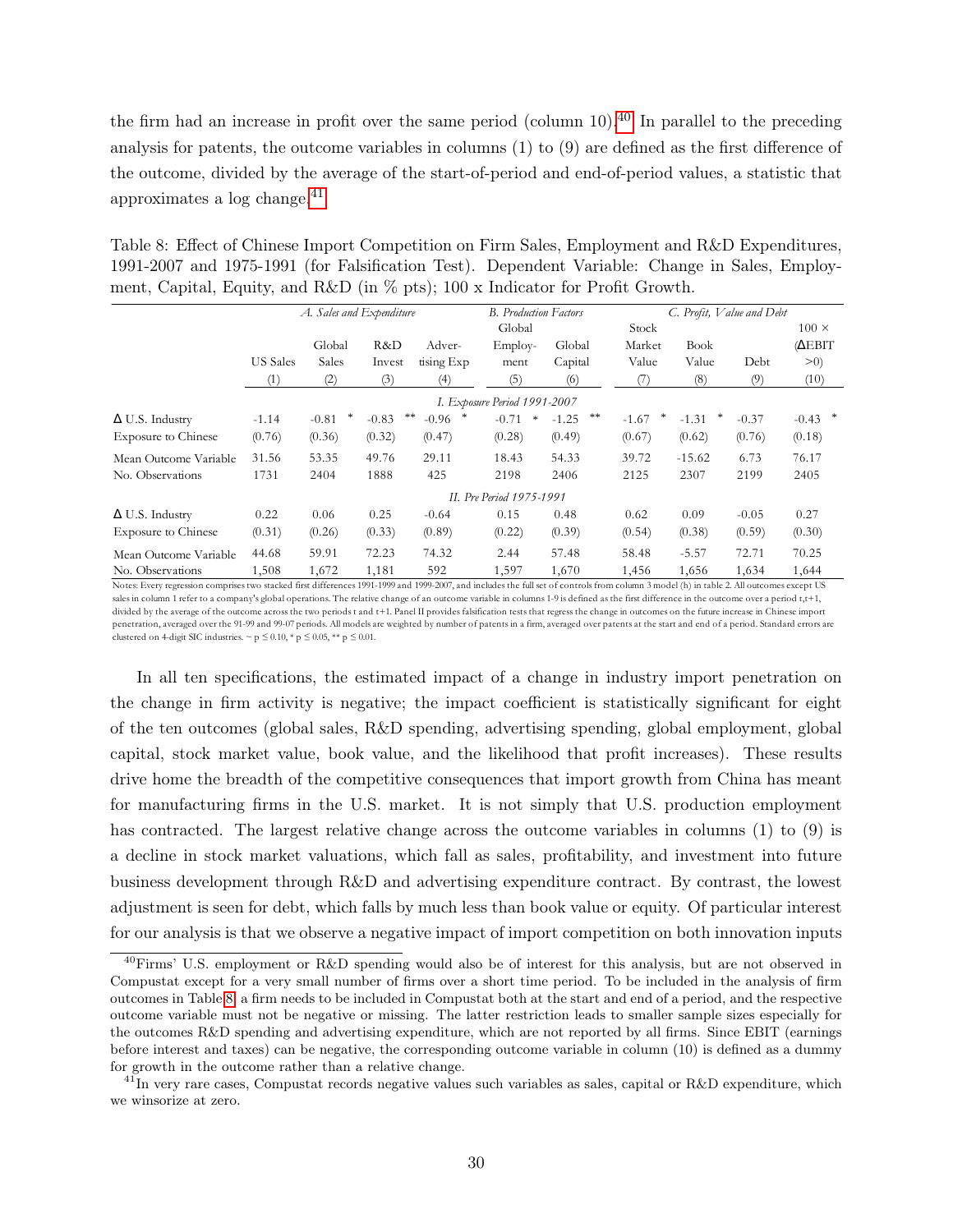(R&D spending) and observed innovation outputs (patenting), which suggests that firms facing fierce import competition are not simply holding back from patenting while still investing in innovation.

Importantly, the impacts we uncover of how import competition affects firm outcomes are not a byproduct of long-running trends in firm performance. In panel II of Table [8,](#page-30-0) we repeat the panel I regression but now using as outcomes changes in firm performance over the pre-sample period of 1975 to 1991. Estimated coefficients are all small, mostly positive (in eight of the ten cases), and imprecisely estimated. Whereas trade exposure over 1991 to 2007 negatively affects contemporaneous firm performance, it has no predictive power for firm performance in the pre-sample period.

### 4.3 Heterogeneity by Initial Conditions

The results of Table [8](#page-30-0) imply that import-exposed firms may be forced to reduce their investments in R&D as falling sales, lower profits and a higher debt ratio reduces their financial action space. We next explore whether the impact of import competition on firm innovation is particularly negative for firms that were already less productive, less profitable and more indebted prior to the import shock. The Melitz (2003) model predicts that more productive firms are better positioned to take advantage of opportunities created by globalization. In response to lower trade barriers, they expand their operations both at home and abroad. Their less productive domestic counterparts, however, fair less well. Greater openness makes them relatively likely to shut down their operations and among those that remain in business to cut back on their production. A similar mechanism is at work in the model of Aghion, Bloom, Blundell, Griffith, and Howitt (2005), where greater competition dampens a laggard's incentives to innovate in industries with technological gaps.

<span id="page-31-0"></span>

| Table 9: Effect of Chinese Import Competition on Patenting 1991-2007: Splitting Sample Accord- |  |
|------------------------------------------------------------------------------------------------|--|
| ing to Initial Firm Sales, Sales/Worker, Capital/Worker, and Return on Investment. Dependent   |  |
| Variable: Change in Patents by US-Based Inventors $(\%$ pts).                                  |  |

|                            |         | A. Firm Labor Productivity and Capital Intensity |         |                |         | B. Firm Profitability and Leverage |                   |              |
|----------------------------|---------|--------------------------------------------------|---------|----------------|---------|------------------------------------|-------------------|--------------|
|                            |         | Sales/Worker                                     |         | Capital/Worker |         | Profit/Capital (ROI)               | Debt/Equity       |              |
|                            | $>$ Ind | $\leq$ Ind                                       | $>$ Ind | $\leq$ Ind     | $>$ Ind | $\leq$ Ind                         | $>$ Ind           | $\leq$ Ind   |
|                            | Mean    | Mean                                             | Mean    | Mean           | Mean    | Mean                               | Mean              | Mean         |
|                            |         | (2)                                              | (3)     | (4)            | (5)     | (6)                                |                   | (8)          |
| $\Delta$ U.S. Industry     | $-1.11$ | $-2.32$<br>$\tilde{\phantom{a}}$                 | 0.04    | **<br>$-2.47$  | $-0.98$ | **<br>$-2.01$                      | $-3.18$<br>$\sim$ | 冰<br>$-0.95$ |
| <b>Exposure to Chinese</b> | (0.79)  | (1.38)                                           | (1.04)  | (0.58)         | (0.63)  | (0.74)                             | (1.72)            | (0.42)       |
| Mean Outcome Variable      | 27.27   | 3.29                                             | 25.48   | 3.16           | 17.16   | 0.69                               | 12.76             | 11.34        |
| No. Observations           | 1,348   | 2,738                                            | 1,270   | 2,068          | 1,492   | 2,078                              | 638               | 2,555        |

Notes: Every regression comprises two stacked first differences 1991-1999 and 1999-2007, and includes the full set of controls from column 3 model (h) in table 2, with firm-level controls aggregated to the industry level. Columns 1-2, 3-4, 5-6 and 7-8 split the firm sample into firms whose global sales, sales per employee, capital per employee, or return on investment is above/below the patent-weighted industry average in the start-of-period year. All models are weighted by the number of matched patents in a firm, averaged over patents at the start and end of a period. Standard errors are clustered on 4-digit SIC industries. ~ p  $\leq 0.10$ , \* p  $\leq 0.05$ , \*\* p  $\leq 0.01$ .

In Table [9,](#page-31-0) we examine the impacts of exposure to import competition on firm patenting when we separate firms into subsamples based on whether they fall above or below the patent-weighted sample mean among firms in the same industry for various indicators of firm performance in the initial time period. By construction, each of the resulting subsamples comprises approximately half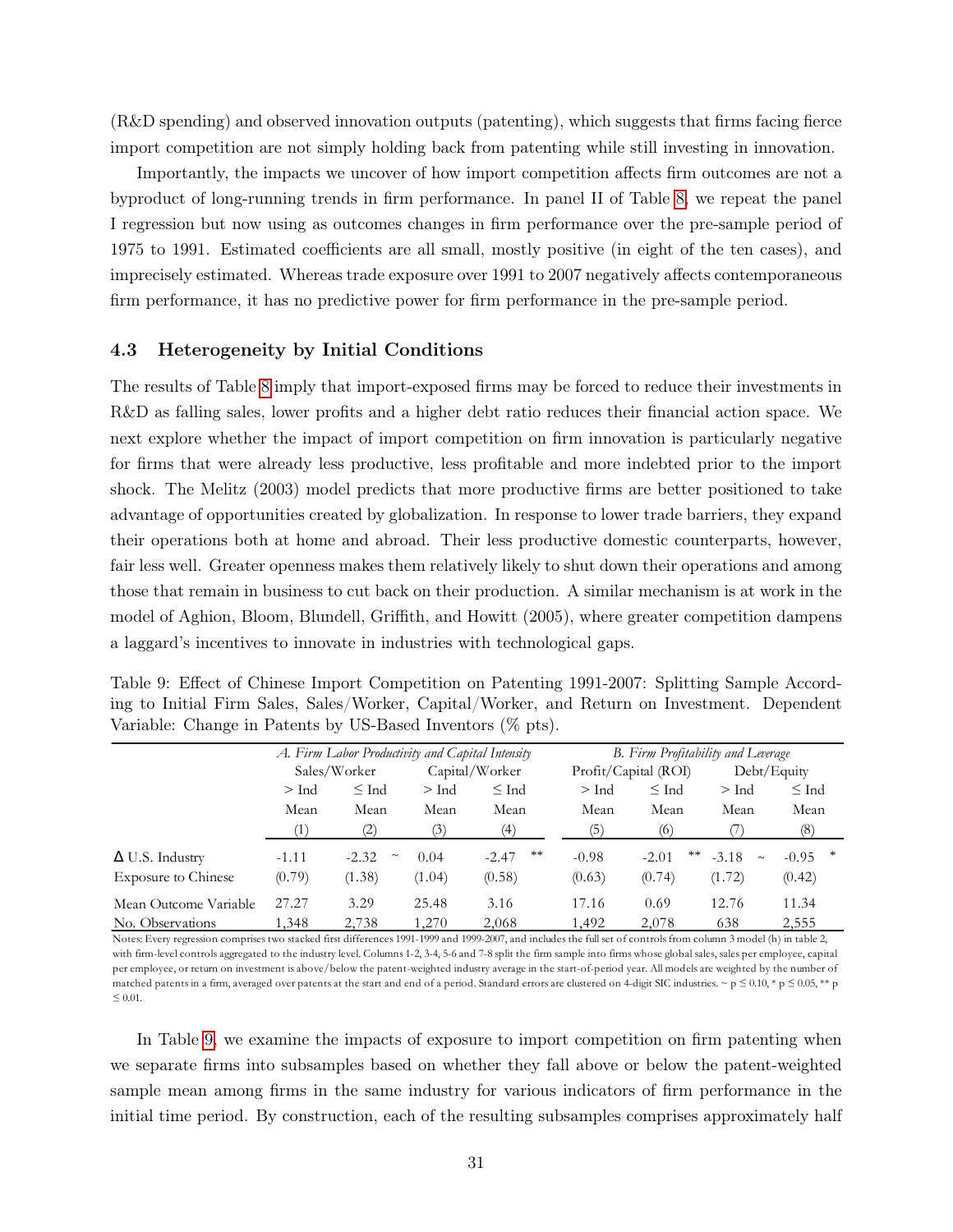of the patents of each industry. All four sample splits convey that import competition leads to a larger contraction of innovation for the less productive or less profitable firms of each industry. Firms with lower initial global sales per employee (column 2), lower initial capital per employee (column 4), a low initial rate of return on investment (column 7), or a higher initial debt/equity ratio (column 7) experience larger reductions in patenting for a comparable increase in exposure to import competition when compared to their initially better-performing industry counterparts.

Though the difference in impacts for firms above versus below the mean is statistically significant for only one of the four cases—the separation of firms by capital intensity—the results are indicative of how weaker firms tend to experience larger reductions in patenting in response to adverse trade shocks. Consider the separation of firms based on sales per worker in panel A, a one-standarddeviation increase in import competition produces a  $26.3$  ( $-2.32 \times 11.34$ ) percentage-point decrease in patenting among firms with below mean initial labor productivity, while generating a 12.6 ( $-1.11 \times$ 11.34) percentage-point decrease for firms above the industry mean; the coefficient for the first effect is statistically significant at the 10% level and for the second coefficient is insignificant. The difference is yet more stark when separating firms by capital intensity. Whereas firms with above-mean capital per worker see a positive though very small and highly insignificant impact of trade exposure on patenting, firms with below-mean capital per worker see a  $28.0$  ( $-2.47\times11.34$ ) percentage decrease in patenting from a one standard deviation increase in import competition. The finding of more severe effects of negative trade shocks on less productive, less capital intensive and less profitable firms is broadly consistent with the reasoning in Melitz (2003) and Aghion, Bloom, Blundell, Griffith, and Howitt (2005). In complementary analyses, Gutierrez and Philippon (2017) find that the sensitivity of capital investment to changes in industry import competition is greater in smaller relative to larger U.S. manufacturing enterprises, and Aghion, Bergeaud, Lequien, and Melitz (2017) find that patenting by French manufacturing firms responds more positively to export-demand shocks in more-productive relative to less-productive establishments.

## 5 Discussion

Does escalating import competition from China induce U.S. manufacturing firms to innovate? Our analysis suggests that the answer is no. Publicly listed firms in industries that have seen larger increases in import penetration from China have suffered larger reductions in patenting, both in their U.S. and foreign operations. This finding emerges once we control for persistent broad sectoral trends in innovation and remains after adding extensive controls for industry and firm-level characteristics or when expanding the sample to include patenting by corporations that are not publicly listed. We provide a variety of robustness tests to show that our results are not a byproduct of the exhaustion of technological opportunities or rising non-disclosure of innovations.

Another avenue for firms to insulate themselves from greater trade exposure is to change their main line of business. Famously, IBM has largely given up producing computers to focus on software and business services. In 2004, IBM sold the intellectual property surrounding its ThinkPad laptop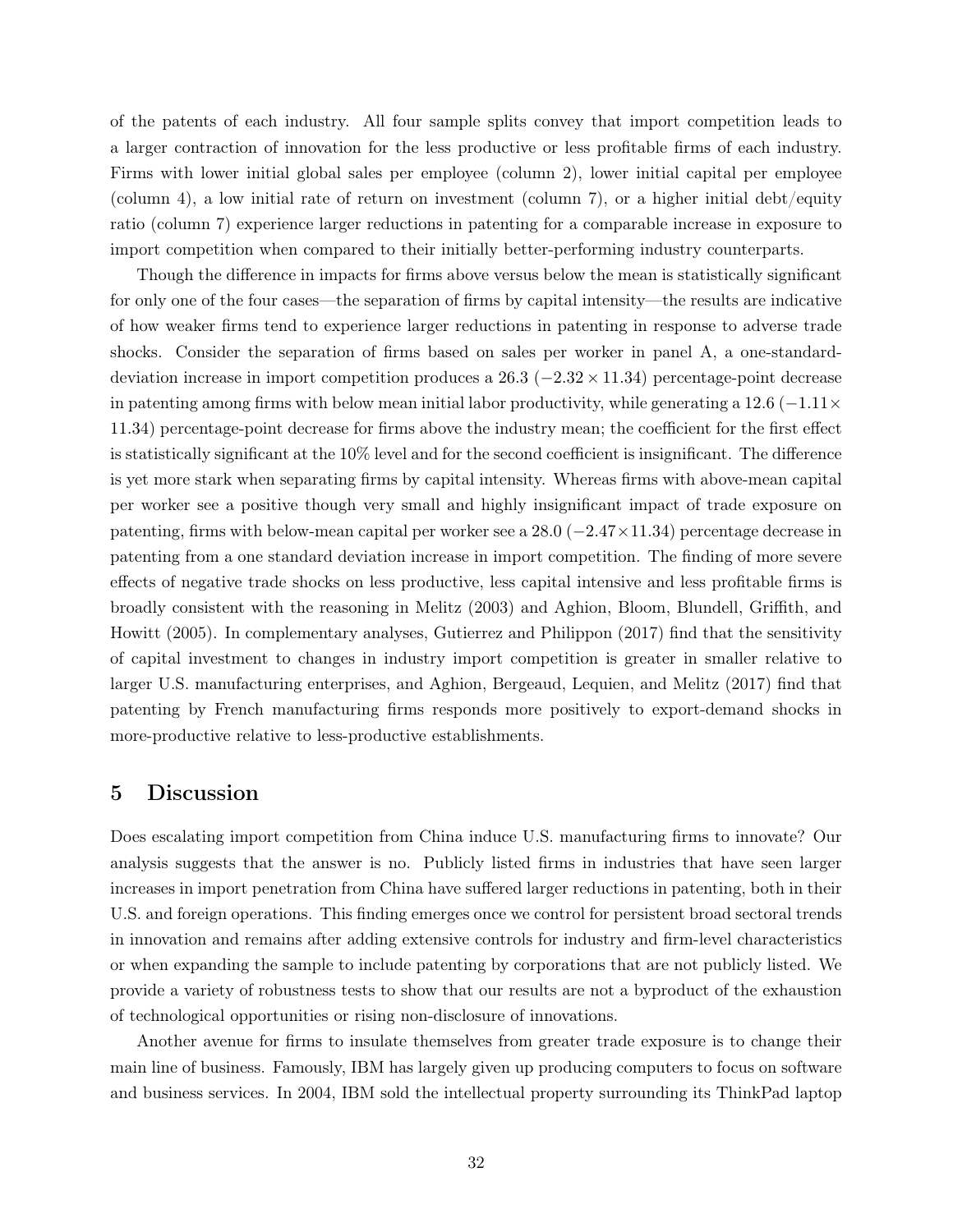to Lenovo, a Chinese company, which now manufactures and markets the product. However, IBM's experience appears to be the exception and not the rule. There is little evidence that U.S. corporate entities change their primary industry of operation in response to greater foreign competition. Greater import competition also causes U.S. firms to contract along every margin of activity that we observe, including sales, profits, stock market valuation, employment, capital, and R&D spending. In whatever manner U.S. manufacturers manage to survive the competitive threat from China, innovating their way out does not appear to be a prevalent strategy.

The decline of innovation in the face of Chinese import competition suggests that R&D and manufacturing tend to be complements, rather than substitutes. That is, when faced with intensifying rivalry in the manufacturing stage of industry production, firms tend not to substitute effort in manufacturing with effort in R&D. There are a number of reasons this may happen. First, greater competition in manufacturing could portend a more general decline in the profitability of an industry, thereby reducing incentives to invest in R&D (Dasgupta and Stiglitz, 1980). Second, intensified competition from low cost Chinese suppliers may have shifted American consumer preferences from more innovative intensive offerings to lower cost products. To the extent the presence of significantly lower cost alternatives impacts demand with respect to "quality," the incentive of firms to invest in quality-enhancing innovations may have been reduced (Bena and Simintzi, 2016). Finally, to the extent greater import competition from China was also associated with a shift in the locus of production from the U.S. to China, it likely increased the geographic distance between R&D (in the U.S.) and manufacturing. Such geographic separation may have made it more difficult for US companies with domestic R&D operations to coordinate successfully between R&D and manufacturing (Pisano and Shih, 2012) or to keep investing in advanced production technologies (Fushs and Kirchain, 2010). Among these explanations, our results are most consistent with the simple profitability mechanism of Dasgupta and Stiglitz (1980). The trade-induced contraction along all margins of adjustment and for all measures of valuation suggest that the primary response of firms to greater import competition is to scale back their global operations.

# References

Abernathy, Frederick H., John T. Dunlop, Janice H. Hammond, and David Weil. 1999. A Stitch in Time: Lean Retailing and the Transformation of Manufacturing—Lessons from the Apparel and Textile Industries. Oxford University Press.

Acemoglu, Daron, David Autor, David Dorn, Gordon H. Hanson, and Brendan Price. 2016. Import Competition and the Great U.S. Employment Sag of the 2000s." Journal of Labor Economics, 34(S1): S141-S198.

Aghion, Philippe, France Antonin Bergeaud, Matthieu Lequien, and Marc Melitz. 2017. "The Impact of Exports on Innovation: Theory and Evidence." Mimeo, Harvard University.

Aghion, Philippe, Nick Bloom, Richard Blundell, Rachel Griffith, and Peter Howitt. 2005. "Competition and Innovation: An Inverted-U Relationship." Quarterly Journal of Economics, 120(2): 701–28.

Aghion, Philippe, and Peter Howitt. 1992. "A Model of Growth Through Creative Destruction." Econometrica, 60(2): 323–51.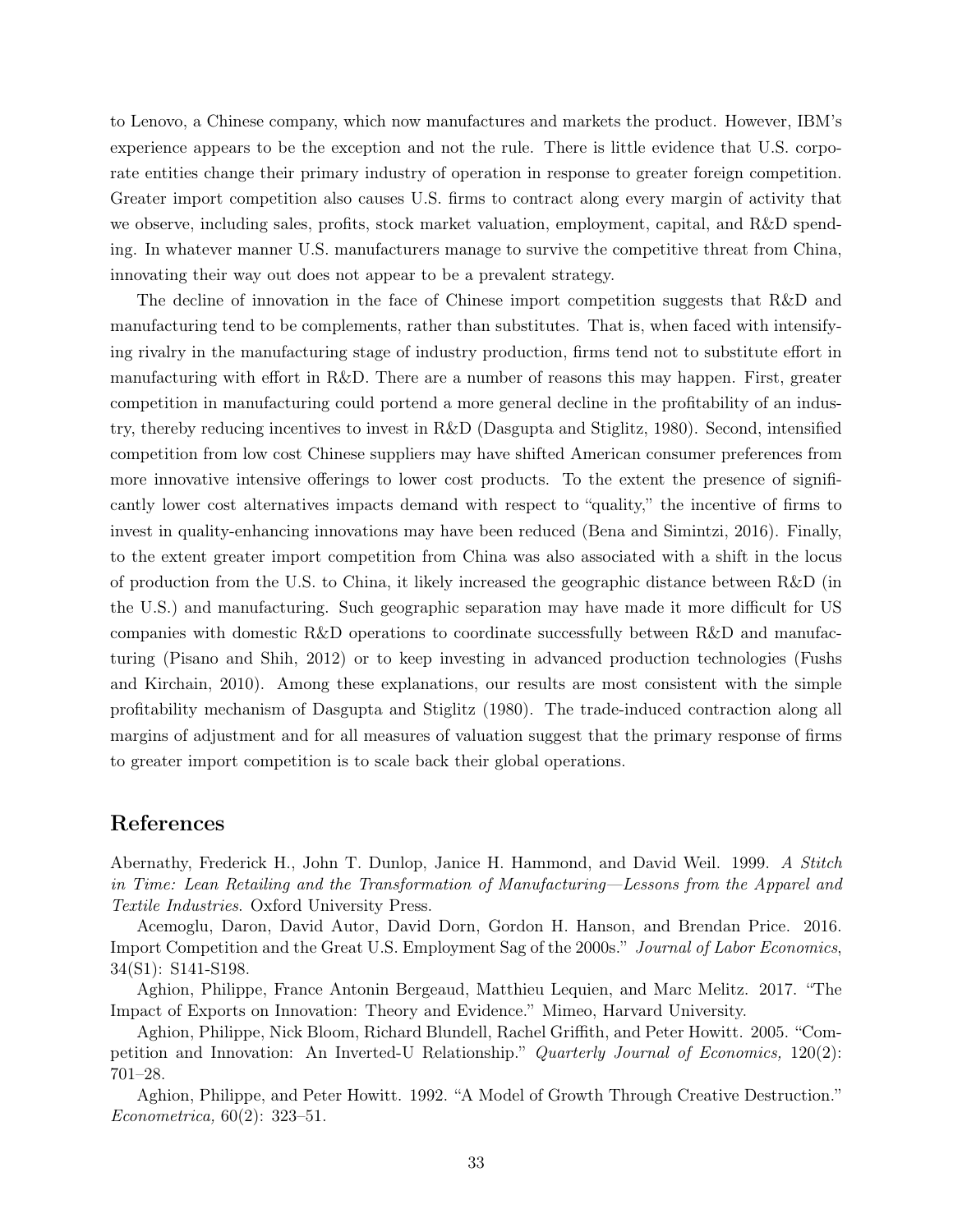Arkolakis, Costas, Natalia Ramondo, Andres Rodriguez-Clare, and Stephen Yeaple. 2016. "Innovation and Production in the Global Economy." Mimeo, UC San Diego.

Arora, Ashish, Sharon Belenzon, and Andrea Patacconi. 2017. "The Decline of Science in Corporate R&D." Strategic Management Journal, forthcoming.

Autor, David H., David Dorn, and Gordon H. Hanson. 2013. "The China Syndrome: Local Labor Market Effects of Import Competition in the United States." American Economic Review, 103(6): 2121-2168.

Autor, David H., David Dorn, and Gordon H. Hanson. 2016. "The China Shock: Learning from Labor Market Adjustment to Large Changes in Trade." Annual Review of Economics, 8: 205–240.

Autor, David H., David Dorn, Gordon H. Hanson, and Jae Song. 2014. "Trade Adjustment: Worker Level Evidence." Quarterly Journal of Economics, 129(4): 1799-1860.

Bai, Xue, Kala Krishna and Hong Ma. 2015. "How You Export Matters: Export Mode, Learning and Productivity in China." NBER Working Paper No. 21164.

Bena, Jan, and Elena Simintzi. 2016. "Labor-Induced Technological Change: Evidence from Doing Business in China." Mimeo, University of British Columbia.

Bessen, James, and Robert M. Hunt. 2007. "An empirical look at software patents." Journal of Economics & Management Strategy, 16(1), 157-189.

Bartelsman, Eric J., John Haltiwanger, and Stefano. Scarpetta. 2013. "Cross-Country Differences in Productivity: The Role of Allocation and Selection." American Economic Review, 103 (1), 305-334.

Bernard, Andrew B., J. Bradford Jensen, and Peter K. Schott. 2006. "Survival of the Best Fit: Exposure to Low-Wage Countries and the (Uneven) Growth of U.S. Manufacturing Plants." Journal of International Economics, 68(1): 219-237.

Bessen, James. 2009. "NBER PDP Project User Documentation: Matching Patent Data to Compustat Firms."

Belenzon, Sharon, and Tomer Berkovitz. 2010. "Innovation in Business Groups." Management Science, 56 (3): 519–35.

Bloom, Nicholas, Mirko Draca, and John Van Reenen. 2016. "Trade Induced Technical Change? The Impact of Chinese Imports on Innovation, IT and Productivity." Review of Economic Studies, 83(1): 87–117.

Bloom, Nicholas, Mark Schankerman, and John Van Reenen. 2013. "Identifying Technology Spillovers and Product Market Rivalry." Econometrica, 81(4): 1347–93.

Bloom, Nicholas, Paul M. Romer, Stephen J. Terry, and John Van Reenen. 2014. "Trapped Factors and China's Impact on Global Growth." NBER Working Paper No. 19951.

Boeing, P., and E. Mueller. 2016. "Measuring Patent Quality in International Comparison." Mimeo, Tsinghua University.

Boldrin, Michele, and David K. Levine. 2013. "The Case against Patents." Journal of Economic Perspectives, 27(1): 3-22.

Brandt, Loren, Johannes Van Biesebroeck, and Yifan Zhang. 2012. "Creative Accounting or Creative Destruction? Firm-Level Productivity Growth in Chinese Manufacturing." Journal of Development Economics, 97(2): 339-351.

Branstetter, Lee, Jong-Rong Chen, Britta Glennon, Chih-Hai Yang, and Nikolas Zolas. 2017. "Does Offshoring Manufacturing Harm Innovation in the Home Country? Evidence from Taiwan and China." Mimeo, Carnegie Mellon University.

Byrne, David M., Stephen D. Oliner, and Daniel E. Sichel. 2015. "How Fast are Semiconductor Prices Falling?" NBER Working Paper No. 21074.

Carley, Michael, Deepak Hegde, and Alan C. Marco. 2015. "What is the Probability of Receiving a U.S. Patent?" Yale Journal of Law and Technology, 17(1): 203-223.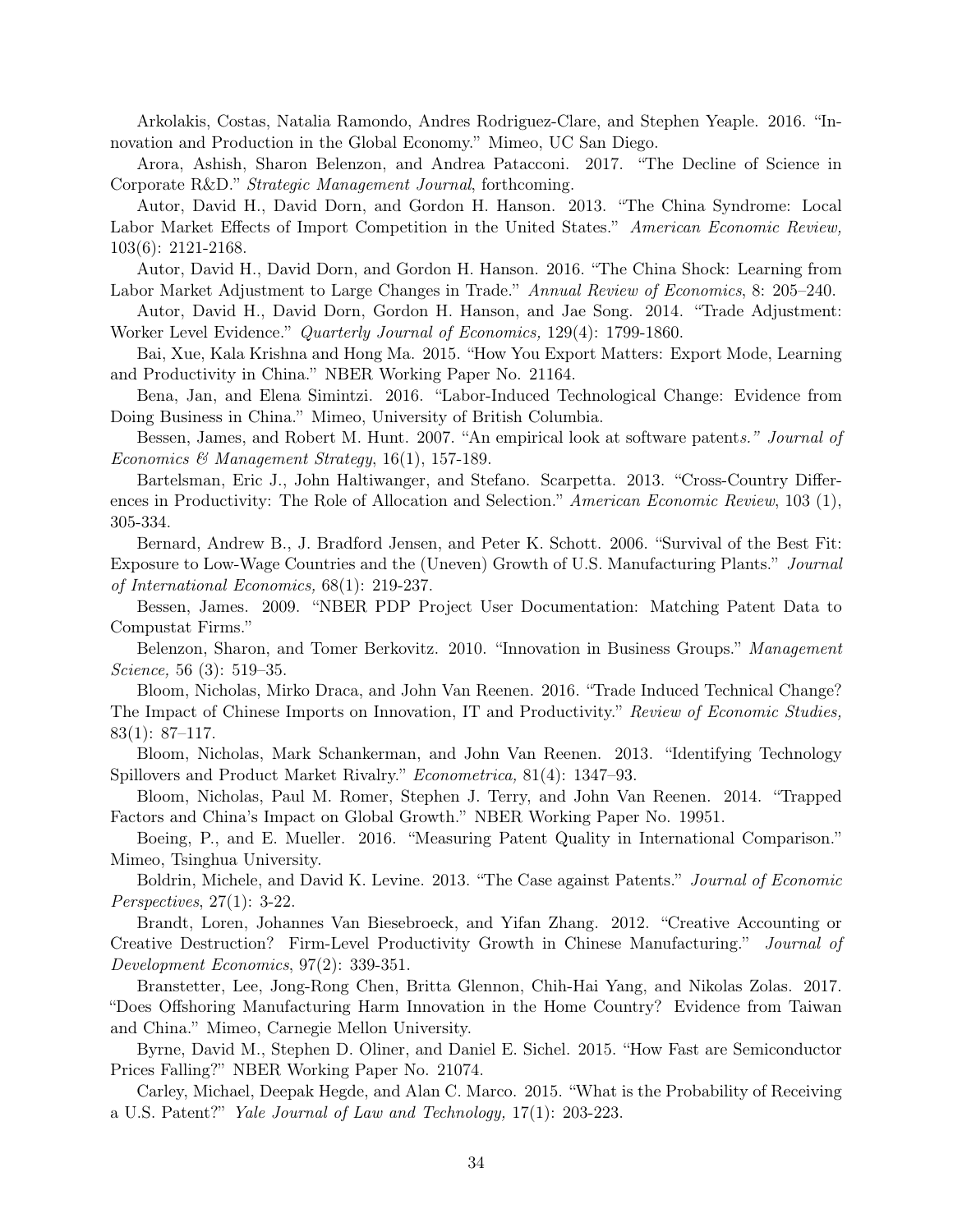Chen, Cheng, and Claudia Steinwender. 2016. "Import Competition, Heterogeneous Preferences of Managers, and Productivity." Mimeo, MIT.

Coelli, Federica, Andreas Moxnes, and Karen Helen Ulltveit-Moe. 2016. "Better, Faster, Stronger: Global Innovation and Trade Liberalization." Mimeo, University of Oslo.

Cohen, Wesley M. 2010. "Fifty Years of Empirical Studies of Innovative Activity and Performance." In *Handbook of the Economics of Innovation*, edited by Bronwyn H. Hall and Nathan Rosenberg, 1:129–213.

Dasgupta, Partha, and Joseph Stiglitz. 1980. "Industrial Structure and the Nature of Innovative Activity." Economic Journal, 90(358): 266-293.

Dauth, Wolfgang, Sebastian Findeisen, and Jens Südekum. 2014. "The Rise of the East and the Far East: German Labor Markets and Trade Integration." Journal of the European Economic Association, 12(6): 1643-1675.

Doidge, Craig, G. Andrew Karolyi, and René M. Stulz. 2015. "The U.S. Listing Gap." NBER Working Paper No. 21181.

Dunne, Timothy, Shawn Klimek, and James A. Schmitz, Jr. 2011. "Does Competition Spur Productivity? Evidence From Post WWII U.S. Cement Manufacturing" Mimeo, Federal Reserve Bank of Minneapolis.

Ebenstein, Avraham, Ann Harrison, Margaret McMillan, and Shannon Phillips. 2014. "Estimating the Impact of Trade and Offshoring on American Workers using the Current Population Surveys." Review of Economics and Statistics, 96(4): 581-595.

Eslava, Marcela, John Haltiwanger, Adriana Kugler, and Maurice Kugler. 2013. "Trade and Market Selection: Evidence from Manufacturing Plants in Colombia." Review of Economic Dynamics, 16 (1): 135–58.

Feenstra, Robert C., and Gordon H. Hanson. 2005. "Ownership and Control in Outsourcing to China: Estimating the Property Rights Theory of the Firm." Quarterly Journal of Economics, 120(2): 729–762.

Fuchs, Erica R. H., and Randolph Kirchain. 2010. "Design for Location? The Impact of Manufacturing Offshore on Technology Competitiveness in the Optoelectronics Industry." Management Science, 56(12): 2323-2359.

Gilbert, Richard. 2006. "Looking for Mr. Schumpeter: Where Are We in the Competition-Innovation Debate?" In Adam B. Jaffe, Josh Lerner, and Scott Stern, eds., Innovation Policy and the Economy, Vol. 6, Cambridge, MA: MIT Press.

Gong, Kaiji, and Rui Xu. 2017. "Does Import Competition Induce R&D Reallocation? Evidence from the U.S." IMF Working Paper No. 17/253.

Gordon, Robert. 2012. "Is U.S. Economic Growth Over? Faltering Innovation Confronts the Six Headwinds." NBER Working Paper No. 18315.

Gorodnichenko, Yuriy, Jan Svejnar, and Kathy Terrell. 2010. "Globalization and innovation in emerging markets." American Economic Journal: Macroeconomics, 2(2), 194-226.

Graham, Stuart J.H., and David C. Mowery. 2003. "Intellectual property protection in the U.S. software industry." In: Cohen, Wesley, Merrill, Steven (Eds.), Patents in the Knowledge-based Economy: Proceedings of the Science, Technology and Economic Policy Board. National Academies Press, Washington.

Grossman, Gene M., and Elhanan Helpman. 1993. Innovation and Growth in the World Economy. Cambridge, MA: MIT Press.

Grossman, Gene M., and Esteban Rossi-Hansberg. 2008. "Trading Tasks: A Simple Theory of Offshoring." American Economic Review, 98(5): 1978-1997.

Hall, Bronwyn H., Adam B. Jaffe, and Manuel Trajtenberg. 2001. "The NBER Patent Citation Data File: Lessons, Insights and Methodological Tools," NBER Working Paper No. 8498.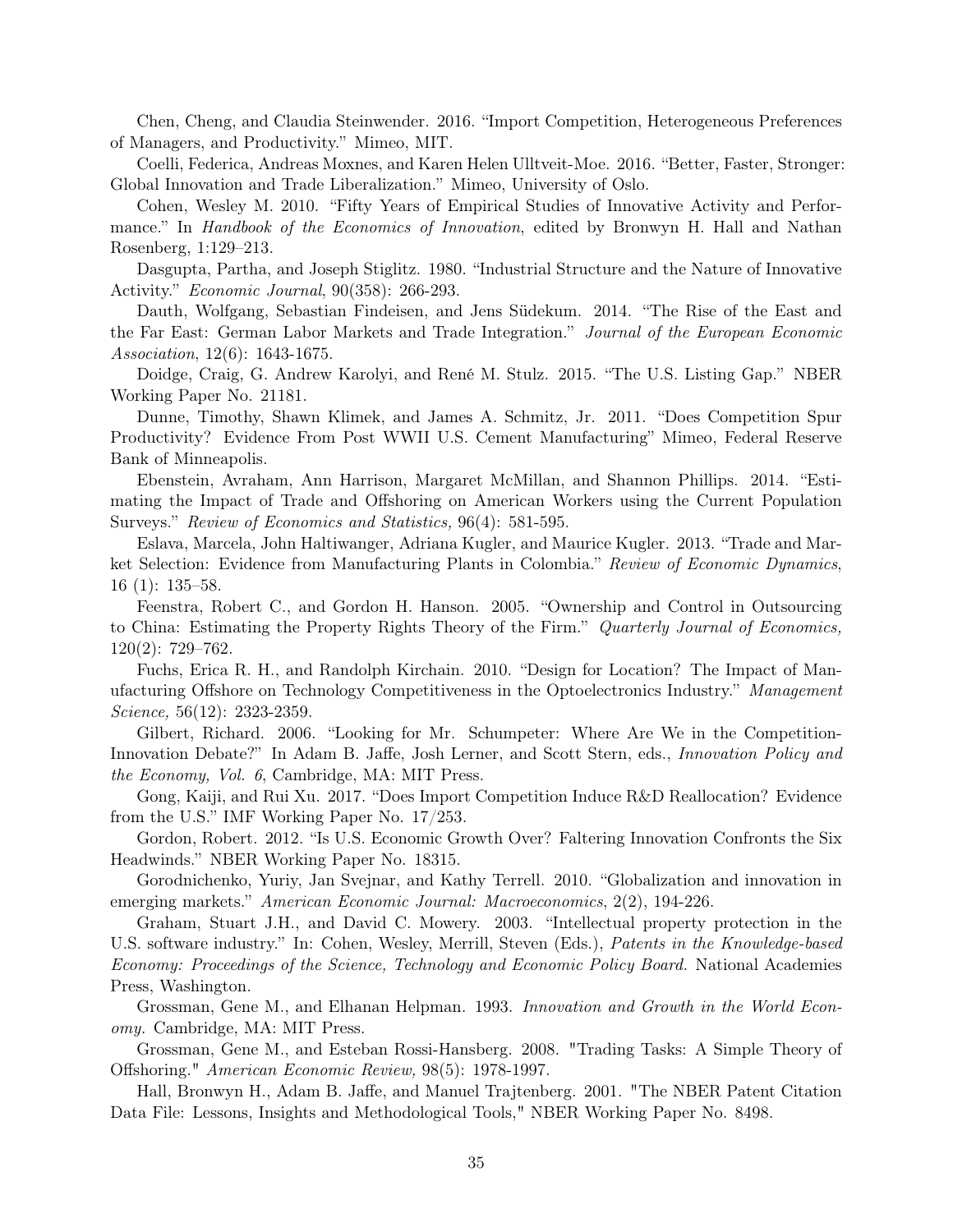Hall, Bronwyn H., Adam B. Jaffe, and Manuel Trajtenberg. 2005. "Market value and patent citations." RAND Journal of Economics, 36 (1), pp. 16–38.

Halpern, Lazlo, Miklos Koren, and Adam Szeidl. 2015. "Imported Inputs and Productivity." American Economic Review, 105(12): 3660-3703.

Handley, Kyle, and Nuno Limão. 2017. "Policy Uncertainty, Trade, and Welfare: Theory and Evidence for China and the United States." American Economic Review, 107(9): 2731-83.

Harrison, Ann, and Margaret McMillan. 2011. "Offshoring Jobs? Multinationals and U.S. Manufacturing Employment." Review of Economics and Statistics, 93(3): 857-875.

Hashmi, A. R. 2013. "Competition and innovation: the inverted-U relationship revisited." Review of Economics and Statistics, 95(5), 1653-1668.

Helper, Susan, Timothy Krueger, and Howard Wial. 2012. "Why Does Manufacturing Matter? Which Manufacturing Matters? A Policy Framework." Policy Report, Brookings Institution.

Hémous, David, and Morten Olsen. 2016. "The Rise of the Machines: Automation, Horizontal Innovation and Income Inequality." Working Paper, University of Zurich.

Hombert, Johan, and Adrien Matray. 2016. "Can Innovation Help U.S. Manufacturing Firms Escape Import Competition from China?" Mimeo, INSEAD.

Hsieh, Chang-Tai, and Ralph Ossa. 2015. "A Global View of Productivity Growth in China." NBER Working Paper No. 16778.

Hsieh, Chang-Tai, and Zheng Song. 2015. "Grasp the Large, Let Go of the Small: The Transformation of the State Sector in China." NBER Working Paper No. 21006.

Hu, Albert, and Gary H. Jefferson. 2009. "A Great Wall of Patents: What Is behind China's Recent Patent Explosion?" Journal of Development Economics, 90(1): 57–68.

Jaffe, Adam B, and Gaetan de Rassenfosse. 2016. "Patent Citation Data in Social Science Research: Overview and Best Practices by Adam B. Jaffe, Gaetan de Rassenfosse," NBER Working Paper No. 21868.

Jaffe, Adam B., and Manuel Trajtenberg. 2002. Patents, Citations, and Innovations: A Window on the Knowledge Economy, Cambridge, MIT Press.

Jones, Charles. 1995. "R&D-Based Models of Economic Growth." Journal of Political Economy, 103(4): 759-784.

Jorgenson, Dale W. 2001. "Information Technology and the U.S. Economy." American Economic Review, 91(1): 1–32.

Jorgenson, Dale W., Mun Ho, Kevin J. Stiroh. 2008. "A Retrospective Look at the U.S. Productivity Growth Resurgence." Journal of Economic Perspectives, 22(1): 3-24.

Kueng, Lorenz, Nicholas Li, and Mu-Jeung Yang. 2016. "The Impact of Emerging Market Competition on Innovation and Business Strategy." NBER Working Paper No. 22840.

Lai, Ronald, Alexander D'Amour, Amy Yu, Ye Sun, David M. Doolin, and Lee Fleming. March 2013. "Disambiguation and Co-authorship Networks of the U.S. Patent Inventor Database (1975 - 2013)."

Lerner, Josh, and Amit Seru. 2017. "The Use and Misuse of Patent Data: Issues for Corporate Finance and Beyond." NBER Working Paper No. 24053..

Lerner, Josh, and Feng Zhu. 2007. "What is the impact of software patent shifts? Evidence from Lotus v. Borland." International Journal of Industrial Organization, 25(3), 511-529.

Kogan, Leonid, Dimitris Papanikolaou, Amit Seru, and Noah Stoffman. 2016. "Technological Innovation, Resource Allocation, and Growth," Quarterly Journal of Economics, forthcoming.

Moser, Petra. 2016. "Patents and Innovation in Economic History." Annual Review of Economics 8, 241-258.

Munos, Bernard. 2009. "Lessons from 60 Years of Pharmaceutical Innovation." Nature Reviews Drug Discovery 8, 959-968.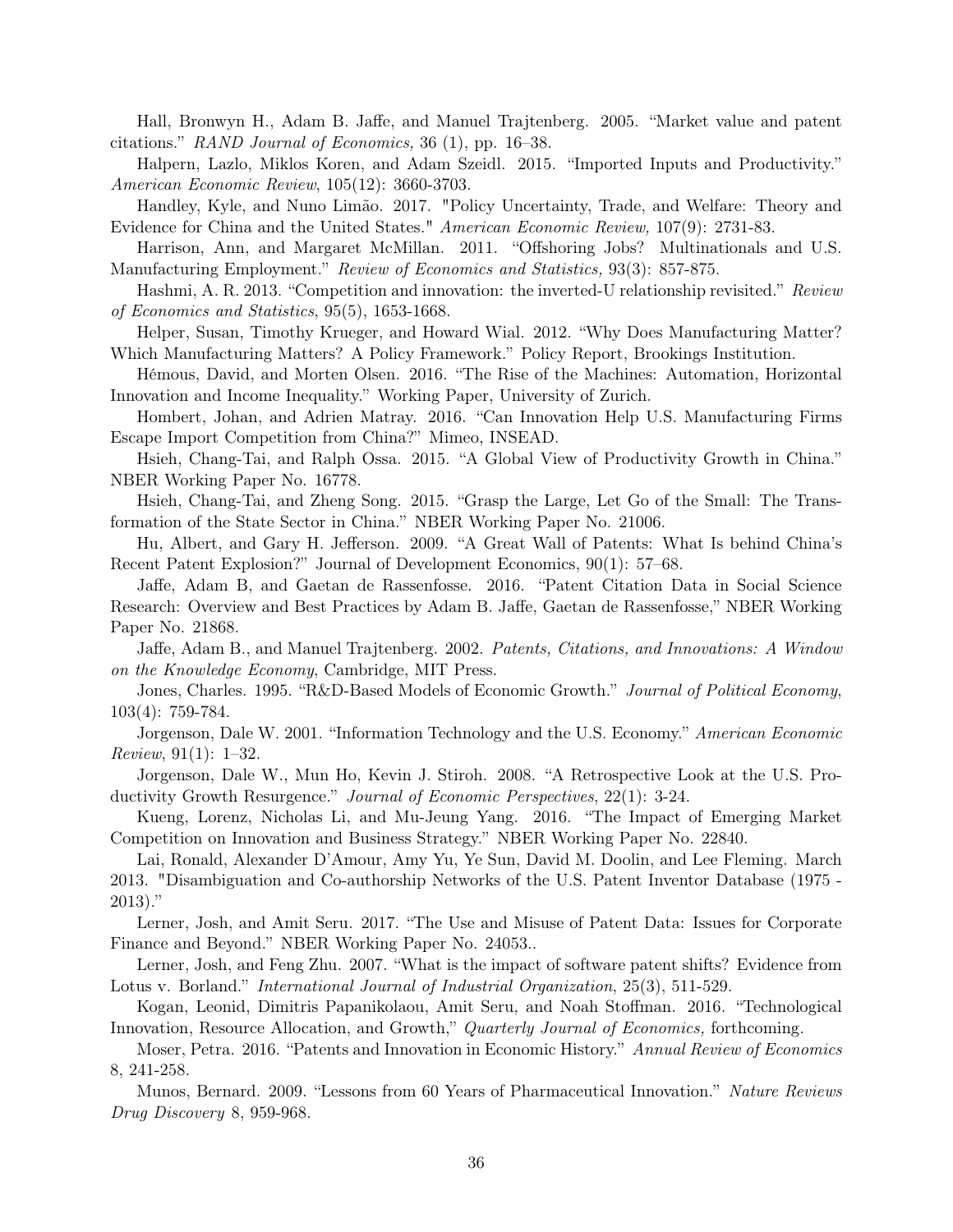Naughton, Barry. 2007. The Chinese Economy: Transitions and Growth. Cambridge, MA: MIT Press.

Pavcnik, Nina. 2002. "Trade Liberalization, Exit, and Productivity Improvements: Evidence from Chilean Plants." Review of Economic Studies, 69 (1): 245–76.

Pierce, Justin R., and Peter K Schott. 2012. "A Concordance between Ten-digit U.S. Harmonized System Codes and SIC/NAICS Product Classes and Industries." Journal of Economic and Social Measurement, 37(1–2): 61–96.

Pierce, Justin R., and Peter K Schott. 2016. "The Surprisingly Swift Decline of U.S. Manufacturing Employment." American Economic Review, 106(7): 1632–1662

Pisano, Gary P., and Willy C. Shih. 2012. "Does America Really Need Manufacturing?" *Harvard* Business Review, March.

Rivera-Batiz, Luis A., and Paul M. Romer. 1991. "Economic Integration and Endogenous Growth." Quarterly Journal of Economics, 106(2): 531–555.

Romer, Paul M. 1990. "Endogenous Technological Change." Journal of Political Economy, 98(5): S71–102.

Scherer, F. M., and Keun Huh. 1992. "R & D Reactions to High-Technology Import Competition." Review of Economics and Statistics, 74 (2): 202–12.

Teshima, Kensuke. 2010. "Import Competition and Innovation at the Plant Level: Evidence from Mexico." Mimeo, ITAM.

Trajtenberg, Manuel. 1990. "A Penny for Your Quotes: Patent Citations and the Value of Innovations." RAND Journal of Economics, 21: 172-187.

Trefler, Daniel. 2004. "The Long and Short of the Canada-U. S. Free Trade Agreement." American Economic Review, 94 (4): 870–95.

Yu, Miaojie, and Wei Tian. 2012. "China's Firm-Level Processing Trade: Trends, Characteristics, and Productivity." China Center for Economic Research Working Paper No. E2012002.

# Appendix A: Matching Patent Assignees to Firms

We utilize a four-step matching procedure to assign patents to firms in the Compustat data. First, following NBER-PDP, we clean the firm names (e.g., removing punctuation and accents) and standardize commonly used words in firm names in both the patent and Compustat data (e.g., Corp./Corporation). This allows us to perform an initial matching based on standardized names.<sup>[42](#page-37-0)</sup> Columns (4a-b) of Table [A3](#page-40-1) show that name matching alone allows us to assign 50% of all corporate patents by U.S.-based inventors to firms in Compustat over our sample period. However, the performance of name matching deteriorates over time, with a match rate that falls from 59% of corporate patents in 1975 to just 44% of patents in 2007, perhaps due to an increasing variety of inconsistent and misspelled firm names over time. Next, we conduct an internet search of the name of each patent assignee and each Compustat firm (entered in quotation marks and clean of punctuation and accents) using the search engine Bing.com. Our program retrieves the URLs of the top five search results, which serve as an input into the next step of the algorithm. Based on the URLs collected from Bing.com in August 2014, we consider a patent assignee and a Compustat firm to be a match

<span id="page-37-0"></span><sup>&</sup>lt;sup>42</sup>In rare cases, the same patent assignee can be matched to multiple Compustat firm records, which are usually due to the same firm having multiple listings in Compustat. We apply tiebreakers based on the availability of segment sales data, historical industry affiliation, and R&D spending data.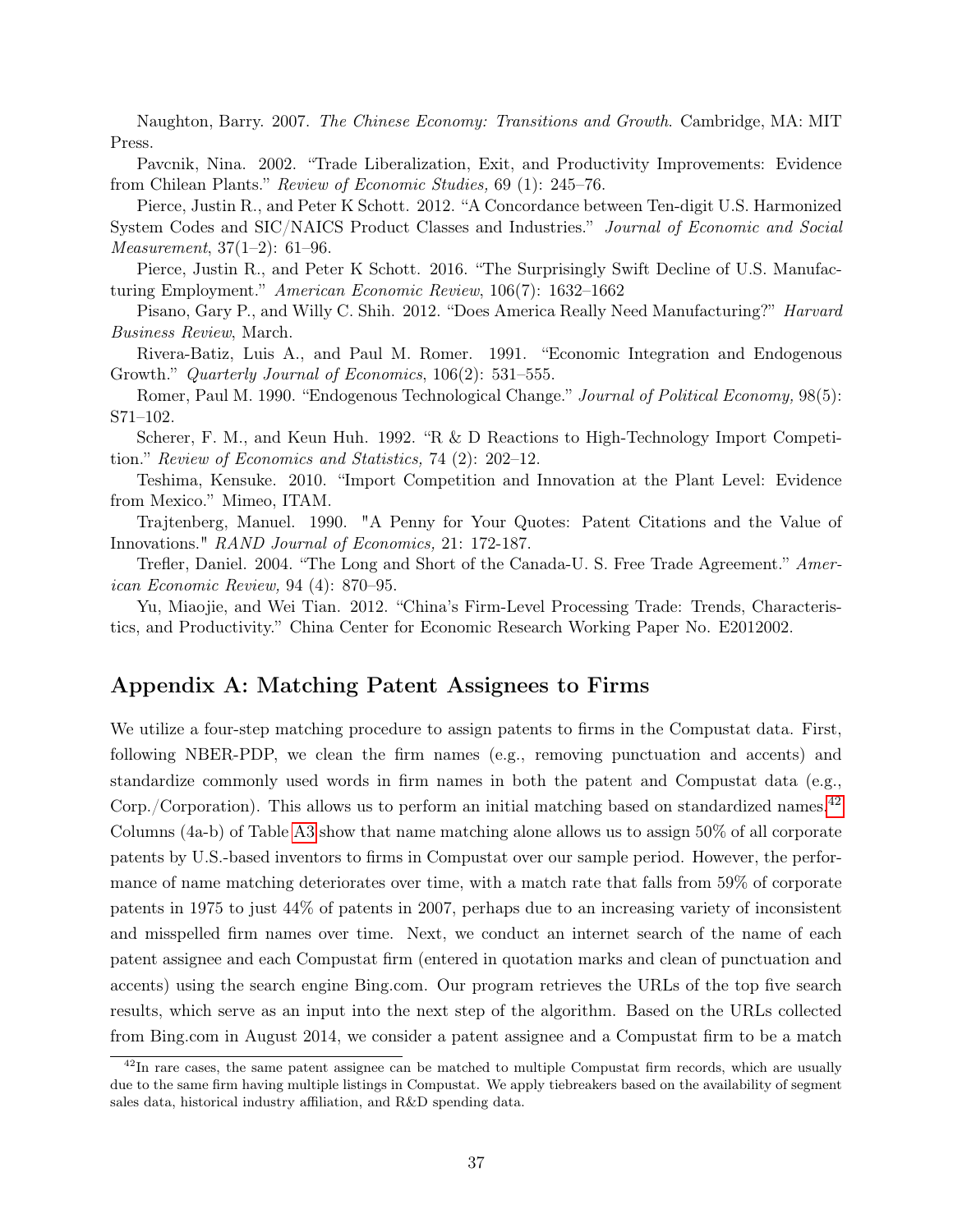if the top search results for the patent assignee contain the company website listed in Compustat (e.g., ibm.com). We also consider them a match if the top five search results for the patent assignee and the Compustat firm share at least two URLs in common. Columns (5a-b) in Table [A3](#page-40-1) show that web-based matching alone allows us to match 64% of corporate patents to Compustat firms, with a roughly constant match rate of  $62$  to  $66\%$  in each year of the sample. Pooled over all years, web matching links 26% more patents to Compustat than name matching (152,445 vs. 120,583). The relative gain is even larger in terms of assignee-years (distinct firm name strings that appear on the patents of a given year), where the match rate of the internet-based algorithm is 57% higher (14,278 vs. 9,085), as it is able to match less frequently used variations of a firm's name in the patent records. In the final two steps of our matching procedure, we append to our data the manual matching between assignees and Compustat firms from NBER-PDP that our method has failed to capture, and then ourselves manually match a few large assignees that remained unmatched after the previous procedures. Our final sample links 72% of all corporate patents to Compustat (column 2b of Table [A3\)](#page-40-1), compared to a match rate of 65% in the NBER-PDP up to the application year 1999 (column 3b).

Table [A4](#page-41-0) shows the share of the final sample of patents (and of assignee years) accounted for by each matching method. Across all years, name matching identifies 120,583 patents (70% of the final sample), while web-based matching adds 34,495 patents that would have been missed by name matching (20% of the sample). We further improve the match rate by adding a modest number of patents that were manually matched in the NBER-PDP project (7% of the sample), or by ourselves (3% of the sample).

Because our matching algorithm is easily scalable, we have also executed the matching of patents to Compustat records for all other patent application years. Table [A1](#page-39-0) provides an illustration of the quality of our patent matching for the case study of IBM. Name matching alone successfully links the two most frequent name variations of IBM, but misses the dozens of alternative spellings. Web matching greatly improves the success of the automated matching by identifying 67 of the 70 most frequent name variations. The number of patents that are matched to IBM by our methodology corresponds extremely closely to the patent total that IBM states in its annual company reports. When sorting patents by the year in which they are granted (rather than the application year which is used in the empirical analysis below), we find that for each year between 1994 and 2012, our sample comprises between 99.5% and 100% of IBM's self-reported patent output. At least in case of IBM, our strategy of matching assignee names to firm records produces very few false negatives or false positives.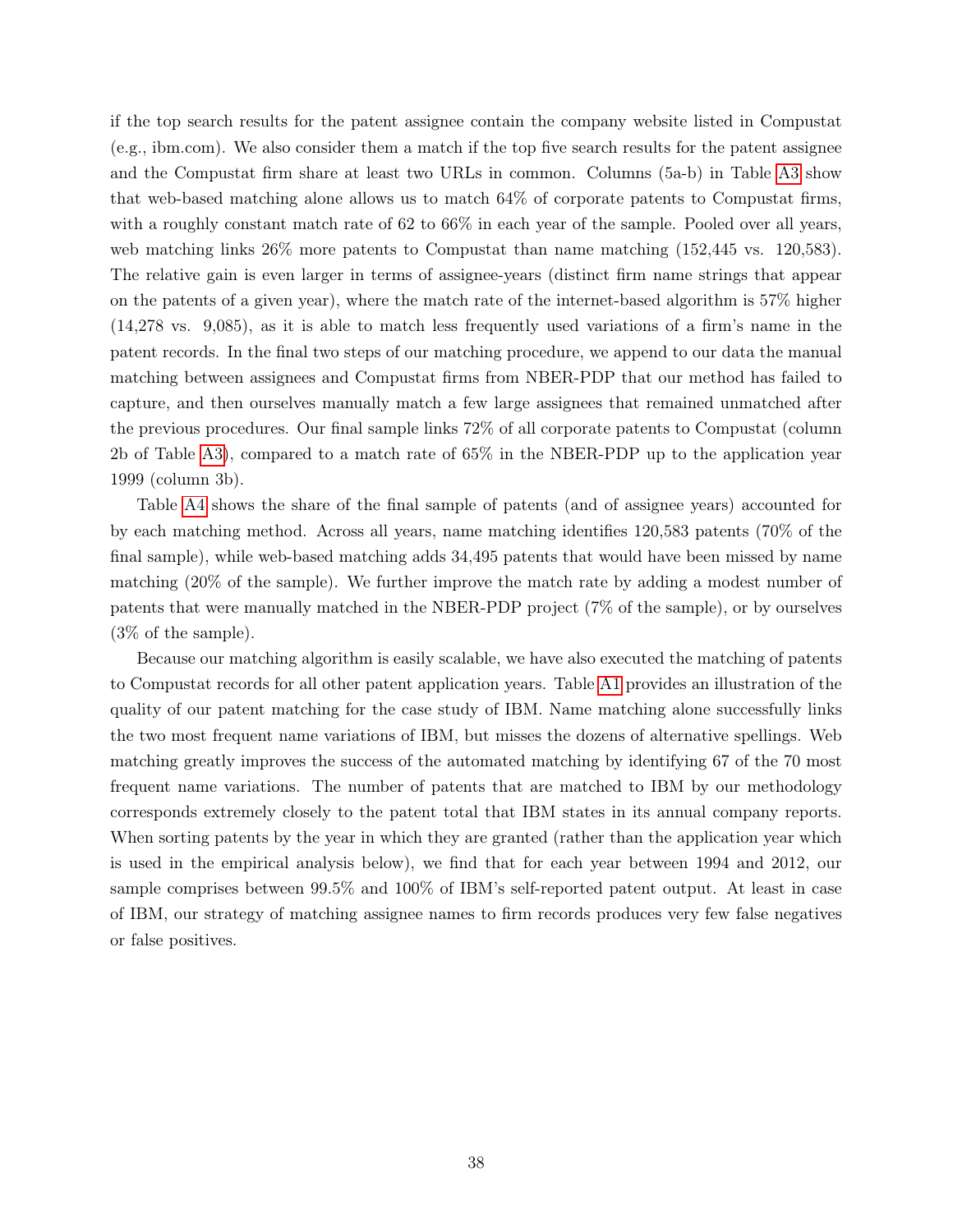|                                                                                             | Number of                        |                            | Matched to IBM |                | Matched to IBM            | Matched to IBM |
|---------------------------------------------------------------------------------------------|----------------------------------|----------------------------|----------------|----------------|---------------------------|----------------|
|                                                                                             | Patents Granted                  | Any Patent                 | by Name        | Matched to IBM | by ADHPS Web              | by ADHPS       |
| Assignee Name                                                                               | 1975-2013                        | Granted by 2006            | Matching Only  | by NBER-PDP    | Matching                  | (Consolidated) |
| INTERNATIONAL BUSINESS MACHINES CORPORATION                                                 | 74489                            | $\mathbf x$                | $\mathbf x$    | $\mathbf x$    | $\mathbf x$               | $\mathbf x$    |
| INTERNATIONAL BUSINESS MACHINES CORP                                                        | 766                              | $\bf x$                    | $\mathbf x$    | $\mathbf x$    | $\mathbf x$               | $\mathbf x$    |
| INTERNATIONAL BUSINESS MACHINE CORPORATION                                                  | 90                               | $\mathbf x$                |                | $\mathbf x$    | $\mathbf x$               | $\mathbf x$    |
| <b>IBM CORPORATION</b>                                                                      | 85                               | $\mathbf x$                |                | $\mathbf x$    | $\mathbf x$               | X              |
| INTERNATIONAL BUSINESS MACHINES                                                             | 71                               | $\bf x$                    |                | $\mathbf{x}$   | $\mathbf{x}$              | $\bf x$        |
| INTERNATIONAL BUISNESS MACHINES CORPORATION                                                 | 29                               | $\mathbf x$                |                | $\bf x$        | $\bf x$                   | X              |
| INTERNATIONAL BUSINESS MACHINE CORP                                                         | 27                               | $\bf x$                    |                | $\bf x$        | $\mathbf{x}$              | X              |
| INTERNATIONAL BUSINESS MACHINES COPORATION                                                  | 26                               | $\mathbf x$                |                | $\mathbf x$    | $\mathbf x$               | X              |
| INTERNATIONAL BUSINES MACHINES CORPORATION                                                  | 19                               | $\mathbf x$                |                | $\bf x$        | $\bf x$                   | $\bf x$        |
| INTERNATIONAL BUSINESS MACHINES CORPORAITON                                                 | 18                               | $\bf x$                    |                | $\mathbf{x}$   | $\boldsymbol{\mathrm{x}}$ | X              |
| INTERNATIONAL BUSINESS MACHIENS CORPORATION                                                 | 15                               | $\mathbf x$                |                | $\mathbf x$    | $\mathbf x$               | X              |
| INTERNATIONAL BUSINESS MACHINES CORPORTION                                                  | 15                               | $\bf x$                    |                | $\mathbf{x}$   | $\mathbf{x}$              | $\bf x$        |
| INTERNATIONAL BUSINESS MACHINES CORPROATION                                                 | 14                               | $\mathbf x$                |                | $\mathbf x$    | $\bf x$                   | X              |
| INTERNATIONAL BUSINESS MACHINES CORPORATIONS                                                | 12                               | $\mathbf x$                |                | $\mathbf x$    | $\mathbf x$               | $\mathbf x$    |
| INTERNATIONAL BUSINESSS MACHINES CORPORATION                                                | 12                               | $\mathbf x$                |                | $\mathbf x$    | $\mathbf x$               | X              |
| INTERNATIONAL BUSINESS MACHINES INC<br>INTERNATINAL BUSINESS MACHINES CORPORATION           | 11                               | $\mathbf x$                |                | $\bf x$        | $\bf x$                   | X              |
| INTERNATIONAL BUSNIESS MACHINES CORPORATION                                                 | 11<br>11                         | $\bf x$                    |                | $\mathbf{x}$   | $\bf x$                   | $\bf x$        |
| INTENATIONAL BUSINESS MACHINES CORPORATION                                                  | 10                               | $\mathbf x$<br>$\mathbf x$ |                | $\bf x$        | $\mathbf x$<br>$\bf x$    | X<br>$\bf x$   |
| INTERNATIONL BUSINESS MACHINES CORPORATION                                                  | 9                                | $\mathbf x$                |                | $\mathbf x$    | $\mathbf x$               | X              |
| INTERNATION BUSINESS MACHINES CORPORATION                                                   | $\overline{9}$                   | $\mathbf x$                |                | $\mathbf x$    | $\mathbf x$               | X              |
| INTERNATIOANL BUSINESS MACHINES CORPORATION                                                 | 9                                | $\bf x$                    |                | $\mathbf{x}$   | $\mathbf{x}$              | $\bf x$        |
| INTERNATIONAL BUSINESS MACHINES COMPANY                                                     | 8                                | $\mathbf x$                |                | $\bf x$        | $\bf x$                   | X              |
| INTERNATIONAL BUSINESS MACHINESS CORPORATION                                                | 8                                | $\mathbf x$                |                | $\bf x$        | $\mathbf{x}$              | X              |
| INTERNATIONAL BUSINESS MACINES CORPORATION                                                  | $\overline{\phantom{a}}$         | $\mathbf x$                |                | $\mathbf x$    | $\mathbf x$               | X              |
| INERNATIONAL BUSINESS MACHINES CORPORATION                                                  | $\overline{\phantom{a}}$         | $\mathbf x$                |                | $\mathbf{x}$   | $\mathbf x$               | $\bf x$        |
| INTERNATIONAL MACHINES CORPORATION                                                          | 7                                | $\bf x$                    |                | $\mathbf{x}$   | $\bf x$                   | X              |
| INTERNAITONAL BUSINESS MACHINES CORPORATION                                                 | 6                                | $\mathbf x$                |                | $\mathbf x$    | $\mathbf x$               | X              |
| INTERNATIONAL BUSSINESS MACHINES CORPORATION                                                | 6                                | $\mathbf x$                |                | $\mathbf{x}$   | $\mathbf{x}$              | $\bf x$        |
| INTERNATIONAL BUSINESS MACHINES CORPORATON                                                  | 6                                | $\mathbf x$                |                | $\mathbf x$    | $\mathbf x$               | X              |
| INTERNITONAL BUSINESS MACHINES CORPORATION                                                  | 6                                | $\mathbf x$                |                | $\bf x$        | $\mathbf x$               | $\mathbf x$    |
| INTERNATIONAL BUSINESS MACHINES INCORPORATED                                                | 6                                | $\mathbf x$                |                | $\mathbf x$    |                           | X              |
| INTERNATIONAL BUSINESS MACHINES COPRORATION                                                 | 5                                | $\mathbf x$                |                | $\bf x$        | $\bf x$                   | X              |
| INTERNATIOAL BUSINESS MACHINES CORPORATION                                                  | 5                                | $\bf x$                    |                | $\mathbf{x}$   | $\bf x$                   | $\bf x$        |
| INTERNATIONAL BUINESS MACHINES CORPORATION                                                  | 5                                | $\mathbf x$                |                | $\bf x$        | $\mathbf x$               | X              |
| INTERNATIONAL BUSINESS MACHINCES CORPORATION                                                | $\overline{4}$                   | $\mathbf x$                |                | $\bf x$        | $\mathbf x$               | $\bf x$        |
| INTERNATIONAL BUSINESS MACHINES CORPORAION                                                  | $\overline{4}$                   | $\mathbf x$                |                |                | $\bf x$                   | X              |
| <b>IBM JAPAN LTD</b>                                                                        | $\overline{4}$                   | $\bf x$                    |                |                | $\bf x$                   | X              |
| INTERNATIONAL BUSINESS MAHINES CORPORATION                                                  | $\overline{4}$<br>4              | $\mathbf x$                |                | $\mathbf{x}$   | $\bf x$                   | $\bf x$        |
| INTERNATONAL BUSINESS MACHINES CORPORATION<br>INTERNATIONAL BSUINESS MACHINES CORPORATION   | $\overline{4}$                   | $\mathbf x$                |                | $\bf x$        | $\bf x$<br>$\bf x$        | X              |
| INTERNATIONAL BUSINESS MACHINES CORPORARTION                                                | $\overline{4}$                   | $\mathbf x$                |                | $\mathbf x$    | $\mathbf x$               | X<br>X         |
| INTERNATIONAL BUSINESS MACHINES CORPORATIION                                                | 3                                | $\bf x$                    |                | $\bf x$        | $\bf x$                   | $\bf x$        |
| INTERNATIONANL BUSINESS MACHINES CORPORATION                                                | 3                                |                            |                |                | $\bf x$                   | X              |
| INTERNATIONAL BUSIENSS MACHINES CORPORATION                                                 | $\sqrt{3}$                       | $\mathbf x$                |                | $\bf x$        | $\mathbf x$               | X              |
| INTERANTIONAL BUSINESS MACHINES CORPORATION                                                 | 3                                | $\mathbf x$                |                | $\bf x$        | $\bf x$                   | $\bf x$        |
| <b>IBM</b>                                                                                  | $\sqrt{3}$                       | $\mathbf x$                |                | $\bf x$        | $\bf x$                   | X              |
| INTERNATIONAL BUSINESS MACHINES CORPORATIOIN                                                | 3                                | $\mathbf x$                |                | $\bf x$        | $\mathbf x$               | X              |
| INTERNATIONAL BUSINESS MACHNIES CORPORATION                                                 | $\sqrt{3}$                       | $\mathbf x$                |                | $\mathbf{x}$   | $\mathbf x$               | X              |
| INTERNATIONAL BUSINESS MAHCINES CORPORATION                                                 | 3                                | $\bf x$                    |                | $\bf x$        | $\mathbf x$               | X              |
| INTERNATIONAL BUSINESS MACHINES CORPORATOIN                                                 | 3                                | $\bf x$                    |                | $\mathbf{x}$   | $\bf x$                   | $\bf x$        |
| INTERNATIONAL BUSINSS MACHINES CORPORATION                                                  | 3                                |                            |                |                |                           |                |
| INTERNATIOANAL BUSINESS MACHINES CORPORATION                                                | 3                                | X                          |                | X              | X                         | X              |
| INTERNATIONAL BUSINESS MACHINES INCORPORATION                                               | 2                                | x                          |                | X              |                           | x              |
| INTERNATIONAL BUSNINESS MACHINES CORPORATION                                                | $\sqrt{2}$                       | $\mathbf x$                |                |                | $\mathbf x$               | X              |
| INNTERNATIONAL BUSINESS MACHINES CORPORATION                                                | $\overline{c}$                   |                            |                |                | X                         | X              |
| INTERNATIONAL BUSINESS MACHINES CORPOATION                                                  | 2                                | $\mathbf x$                |                |                | $\bf x$                   | $\mathbf x$    |
| INTERNATIONAL BUSINESS MACHNINES CORPORATION                                                | $\overline{c}$                   | x                          |                | X              | X                         | $\bf x$        |
| INTERNATIIONAL BUSINESS MACHINES CORPORATION                                                | 2                                | $\mathbf x$                |                | X              | $\mathbf x$               | $\mathbf x$    |
| INTRANATIONAL BUSINESS MACHINES CORPORATION                                                 | $\overline{c}$                   |                            |                |                | $\mathbf{x}$              | $\bf x$        |
| INTERNATIONAL BUISINESS MACHINES CORPORATION<br>INTERNATIONAL BUSINESS MACHINES CORPOARTION | 2                                | $\mathbf x$                |                |                | X                         | X              |
| INTERNATIONAL BUSINESS MACHINES CORPORATIONAL                                               | $\overline{c}$<br>$\overline{c}$ |                            |                |                | $\bf x$                   | X              |
| INTERNATIONAL BUSINESS MACHINES CORPRATION                                                  | 2                                |                            |                |                | $\mathbf x$               | $\bf x$        |
| INTERNATIONA BUSINESS MACHINES CORPORATION                                                  | $\sqrt{2}$                       |                            |                |                | $\bf x$<br>$\mathbf x$    | X<br>X         |
| INTERNATIONAL BUSINESS MACHINES COPROATION                                                  | $\overline{c}$                   | $\mathbf x$                |                | X              | $\mathbf x$               | X              |
| INFORMATION BUSINESS MACHINES CORPORATION                                                   | $\overline{c}$                   | $\mathbf x$                |                | $\mathbf{x}$   |                           | $\bf x$        |
| INTERNATIONAL BUSINESS MACHINES COROPORATION                                                | $\overline{c}$                   | x                          |                | $\mathbf x$    | $\mathbf x$               | $\bf x$        |
| INTERNATIONAL BUSINESS MACHINES CORPORATIN                                                  | $\overline{c}$                   | $\mathbf x$                |                |                | $\mathbf x$               | X              |
|                                                                                             |                                  |                            |                |                |                           |                |

### <span id="page-39-0"></span>Table A1: Patents matched to IBM by NBER-PDP and ADHPS

X EXTERNATIONAL BUSINESS MACHINES CORPORATION<br>Notes: The table comprises all patent assignees with at least two granted patents during 1975-2013 which have been matched to IBM by either name matching (column 3), through th shown in the table, there are a further 77 assignee names with one patent each that are matched to IBM. NBER-PDP matches 51 of these assignees, while ADHPS name+web match matches 67. The listed<br>assignee names have been sub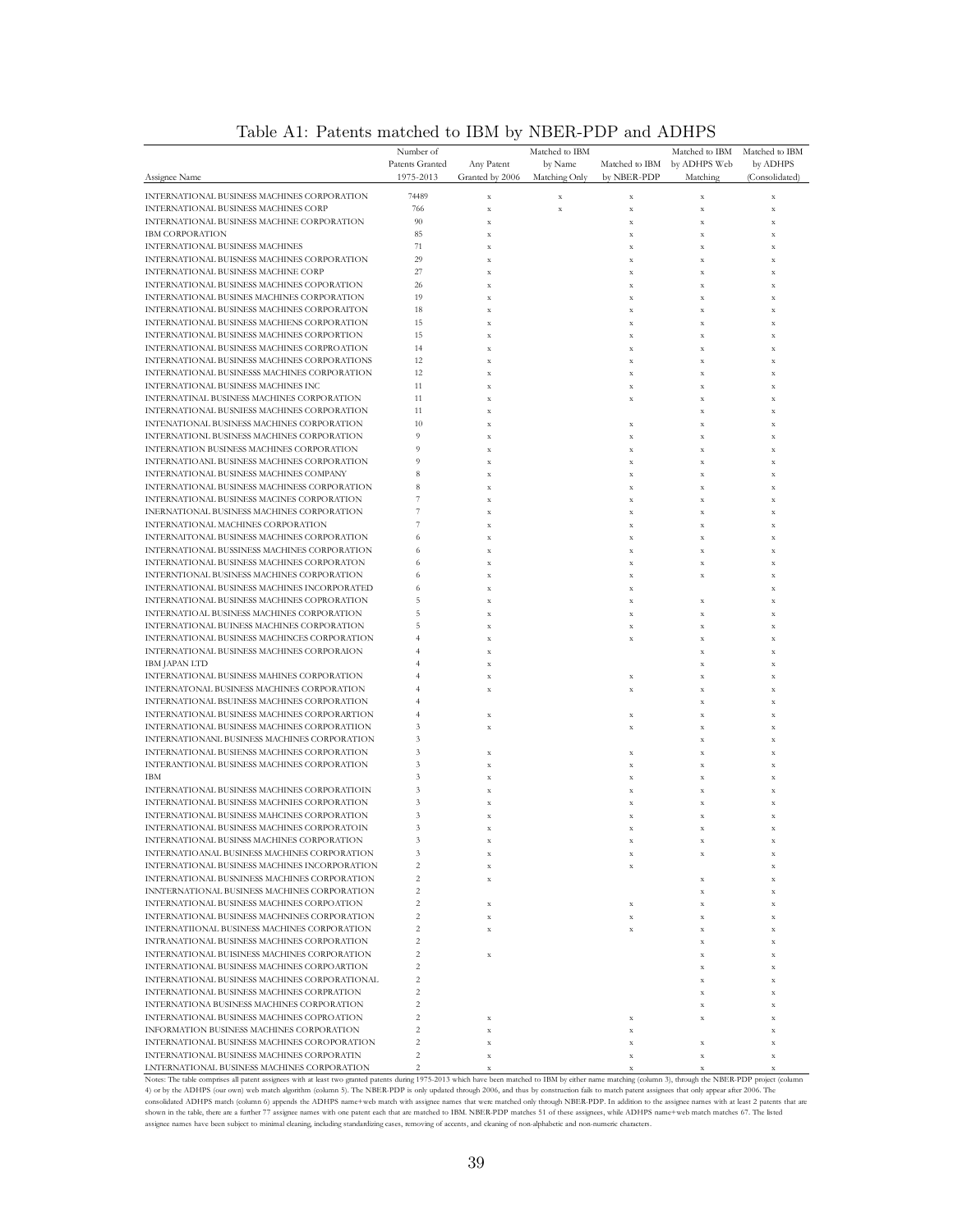<span id="page-40-0"></span>Table A2: Sample Construction

|                                                      | No. Patents | Cumulative % |
|------------------------------------------------------|-------------|--------------|
| All USPTO Patents (Application Years 75/83/91/99/07) | 586,200     |              |
| w/ US-Based Inventor                                 | 312,991     | 53%          |
| and Corporate Patent                                 | 239,110     | 76%          |
| and Matched to Compustat Firm                        | 171,838     | $72\%$       |
| and with Valid Industry Code                         | 170,788     | $99\%$       |
| Main Patent Sample                                   | 170,788     |              |

|                                   | All US    | A. ADHPS vs NBER-PDP Match |                              |          |                      | B. Name Matching vs. Web Matching                             |               |          |               |  |  |
|-----------------------------------|-----------|----------------------------|------------------------------|----------|----------------------|---------------------------------------------------------------|---------------|----------|---------------|--|--|
|                                   | Inventor  |                            | Name                         |          |                      |                                                               |               | Web      |               |  |  |
|                                   | Corporate |                            | $\frac{0}{0}$                | NBER-    | $\frac{0}{0}$        | Matching                                                      | $\frac{0}{0}$ | Matching | $\frac{0}{0}$ |  |  |
|                                   | Patents   | <b>ADHPS</b>               | Matched                      | PDP      | Matched              | only                                                          | Matched       | only     | Matched       |  |  |
|                                   | (1)       | (2a)                       | (2b)                         | (3a)     | (3b)                 | (4a)                                                          | (4b)          | (5a)     | (5b)          |  |  |
|                                   |           |                            |                              |          | I. Number of Patents |                                                               |               |          |               |  |  |
| 1975 Patents                      | 29,930    | 22,531                     | 75%                          | 20,785   | 69%                  | 17,630                                                        | 59%           | 19,619   | 66%           |  |  |
| 1983 Patents                      | 24,918    | 18,696                     | 75%                          | 17,459   | 70%                  | 14,704                                                        | 59%           | 16,306   | 65%           |  |  |
| 1991 Patents                      | 38,091    | 27,094                     | 71%                          | 24,851   | 65%                  | 20,324                                                        | 53%           | 23,714   | 62%           |  |  |
| 1999 Patents                      | 74,496    | 53,617                     | 72%                          | 45,784   | 61%                  | 36,671                                                        | 49%           | 48,033   | 64%           |  |  |
| 2007 Patents                      | 71,675    | 49,900                     | 70%                          | $\theta$ | $0\%$                | 31,254                                                        | 44%           | 44,773   | 62%           |  |  |
| All Years                         | 239,110   | 171,838                    | 72%                          | 108,879  | 46%                  | 120,583                                                       | 50%           | 152,445  | 64%           |  |  |
|                                   |           |                            | II. Number of Assignee-Years |          |                      |                                                               |               |          |               |  |  |
| 1975 Patents                      | 6,314     | 1,942                      | 31%                          | 1,614    | 26%                  | 1,131                                                         | 18%           | 1,392    | 22%           |  |  |
| 1983 Patents                      | 6,207     | 2,010                      | 32%                          | 1,662    | 27%                  | 1,149                                                         | 19%           | 1,440    | 23%           |  |  |
| 1991 Patents                      | 10,113    | 2,904                      | 29%                          | 2,239    | 22%                  | 1,592                                                         | 16%           | 2,184    | 22%           |  |  |
| 1999 Patents                      | 19,525    | 6,493                      | 33%                          | 4,668    | 24%                  | 3,190                                                         | 16%           | 5,372    | 28%           |  |  |
| 2007 Patents                      | 16,140    | 4,275                      | 26%                          | $\theta$ | $0\%$                | 2,023                                                         | 13%           | 3,890    | 24%           |  |  |
| All Years                         | 58,299    | 17,624                     | 30%                          | 10,183   | 17%                  | 9,085                                                         | 16%           | 14,278   | 24%           |  |  |
|                                   |           |                            |                              |          |                      | III. Avgerage Number of Patents per Assignee-Year (All Years) |               |          |               |  |  |
| Matched Assignees                 |           | 9.8                        |                              | 10.7     |                      |                                                               |               | 10.7     |               |  |  |
| <b>Unmatched Assignees</b><br>1.7 |           |                            | 2.7                          |          |                      | 2.4                                                           |               | 2.0      |               |  |  |

<span id="page-40-1"></span>Table A3: Alternative Matches between Patent Data and Compustat Data

Notes: The NBER-PDP project matched patents granted up to the year 2006 to Compustat firms, and therefore does not cover any patents with application year 2007. Of the 71,675 corporate patents with U.S. inventors in 2007, 36,966 had an assignee that had been matched to a Compustat firm by NBER-PDP in a previous year, which implies that 47% of the 2007 patents could be matched to the firm data using information from NBER-PDP. For the applications years up to 1999, we match 73% of all patents and 32% of all assignee-years to Compustat while NBER-PDP matches 65% of patents and 24% of assignee-years.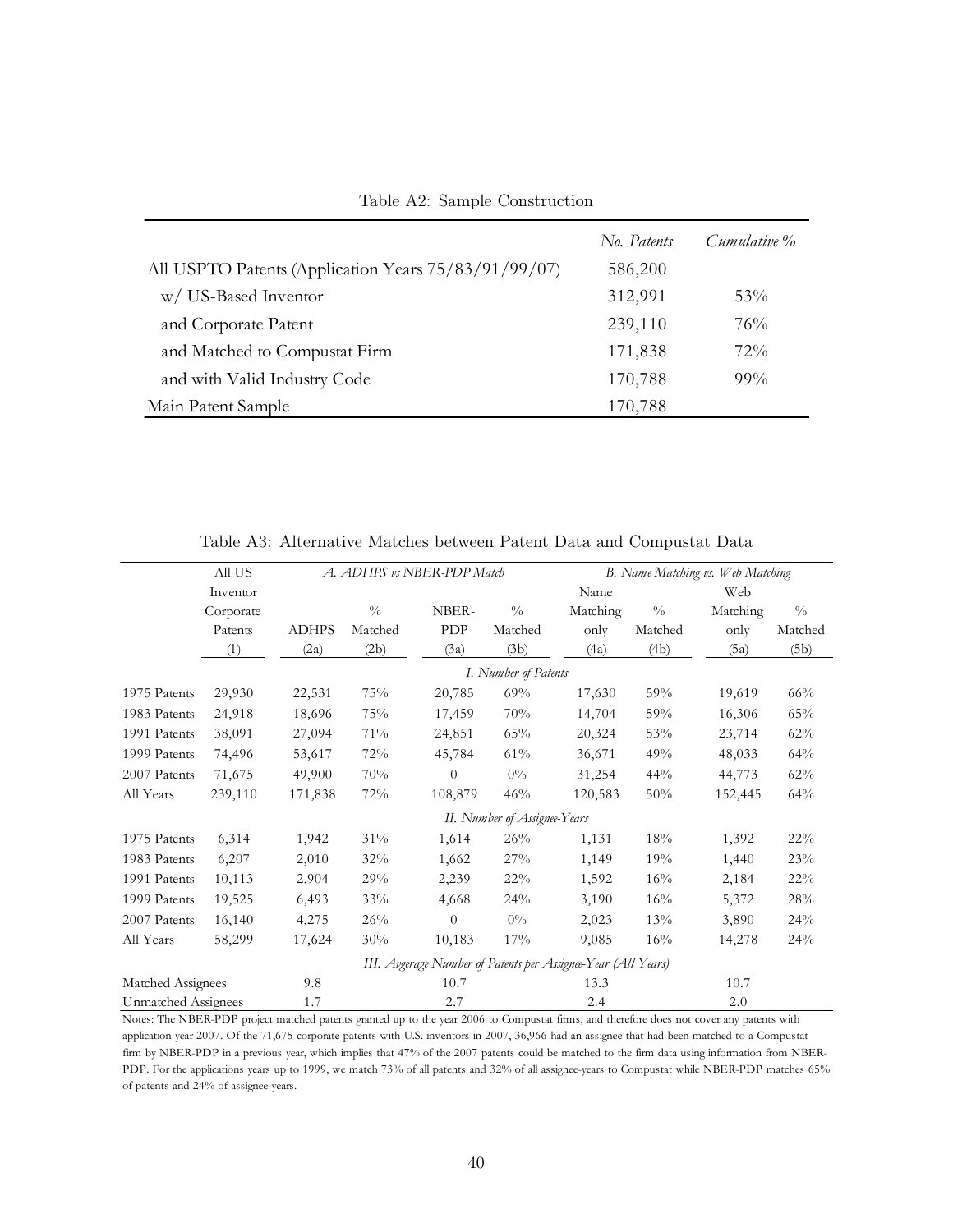|              |         | Sequential Matching of Patents to Compustat |           |                                               |                              |        |           |          |           |
|--------------|---------|---------------------------------------------|-----------|-----------------------------------------------|------------------------------|--------|-----------|----------|-----------|
|              |         | Via                                         |           |                                               |                              | Via    |           |          |           |
|              | Total   | Name                                        | $%$ Final | Via Web                                       | $%$ Final                    | NBER-  | $%$ Final | Manual   | $%$ Final |
|              | Sample  | Matching                                    | Sample    | Matching                                      | Sample                       | PDP    | Sample    | Matching | Sample    |
|              | (1)     | (2)                                         |           | (3)                                           |                              | (4)    |           | (5)      |           |
|              |         |                                             |           |                                               | I. Number of Patents         |        |           |          |           |
| 1975 Patents | 22,531  | 17,630                                      | 78%       | 2,758                                         | 12%                          | 1,990  | $9\%$     | 153      | $1\%$     |
| 1983 Patents | 18,696  | 14,704                                      | 79%       | 2,135                                         | $11\%$                       | 1,785  | 10%       | 72       | $0\%$     |
| 1991 Patents | 27,094  | 20,324                                      | 75%       | 3,827                                         | 14%                          | 2,713  | 10%       | 230      | $1\%$     |
| 1999 Patents | 53,617  | 36,671                                      | 68%       | 12,111                                        | 23%                          | 3,619  | $7\%$     | 1,216    | $2\%$     |
| 2007 Patents | 49,900  | 31,254                                      | 63%       | 13,664                                        | 27%                          | 1,393  | $3\%$     | 3,589    | $7\%$     |
| All Years    | 171,838 | 120,583                                     | 70%       | 34,495                                        | 20%                          | 11,500 | $7\%$     | 5,260    | $3\%$     |
|              |         |                                             |           |                                               | II. Number of Assignee-Years |        |           |          |           |
| 1975 Patents | 1,942   | 1,131                                       | 58%       | 403                                           | $21\%$                       | 401    | 21%       | 7        | $0\%$     |
| 1983 Patents | 2,010   | 1,149                                       | 57%       | 419                                           | 21%                          | 429    | 21%       | 13       | $1\%$     |
| 1991 Patents | 2,904   | 1,592                                       | 55%       | 735                                           | 25%                          | 550    | 19%       | 27       | $1\%$     |
| 1999 Patents | 6,493   | 3,190                                       | 49%       | 2,332                                         | 36%                          | 858    | 13%       | 113      | $2\%$     |
| 2007 Patents | 4,275   | 2,023                                       | 47%       | 1,907                                         | 45%                          | 219    | $5\%$     | 126      | $3\%$     |
| All Years    | 17,624  | 9,085                                       | 52%       | 5,796                                         | 33%                          | 2,457  | 14%       | 286      | $2\%$     |
|              |         |                                             |           | III. Avg. Number of Patents per Assignee-Year |                              |        |           |          |           |
| All Years    | 9.8     | 13.3                                        |           | 6.0                                           |                              | 8.3    |           | 18.4     |           |

<span id="page-41-0"></span>Table A4: Matching of Corporate Patents to Compustat

Notes: Patents are sequentially matched to Compustat based on name strings (column 1), based on our novel web search algorithm (column 2), and based on manual matching by the NBER-PDP project (column 3) or done by ourselves (column 4). While the NBER-PDP does not cover patents granted after 2006, there are some name strings on patents with application year 2007 that were already linked by NBER-PDP in preceding years.

# Appendix B: Alternative Samples and Weighting Methods

Table [B1](#page-42-0) provides additional robustness tests on our primary results and compares them to the estimates from our baseline specification (taken from column 3, row h of Table [3](#page-20-0) and reported in column 1 of Table [B1\)](#page-42-0).We first address the concern that the implicit maximum permissible time to patent approval varies over the sample period, since we observe patents with application dates between 1991 and 2007 that were granted by 2013. Whereas for the first year in the sample, we observe patents granted within 22 years of the application date, for the last year in the sample, we see only patents granted within six years of the application date. In column 2 of Table [B1,](#page-42-0) we examine the robustness of our results to imposing a uniform time to approval for all patents considered in the analysis. We restrict the sample to patents granted within six years of the time of application. Because the vast majority of patents are granted within a few years after an application is submitted, the impact of this restriction on the sample size is small. The number of firm-years included in the analysis falls from 8, 271 in our baseline specification in column 1 to 8, 167 in column 2, and the number of patents used for the analysis declines from 129,585 to 127,654. The coefficient estimate on import penetration with the six-year patent approval restriction (−1.37) is nearly identical to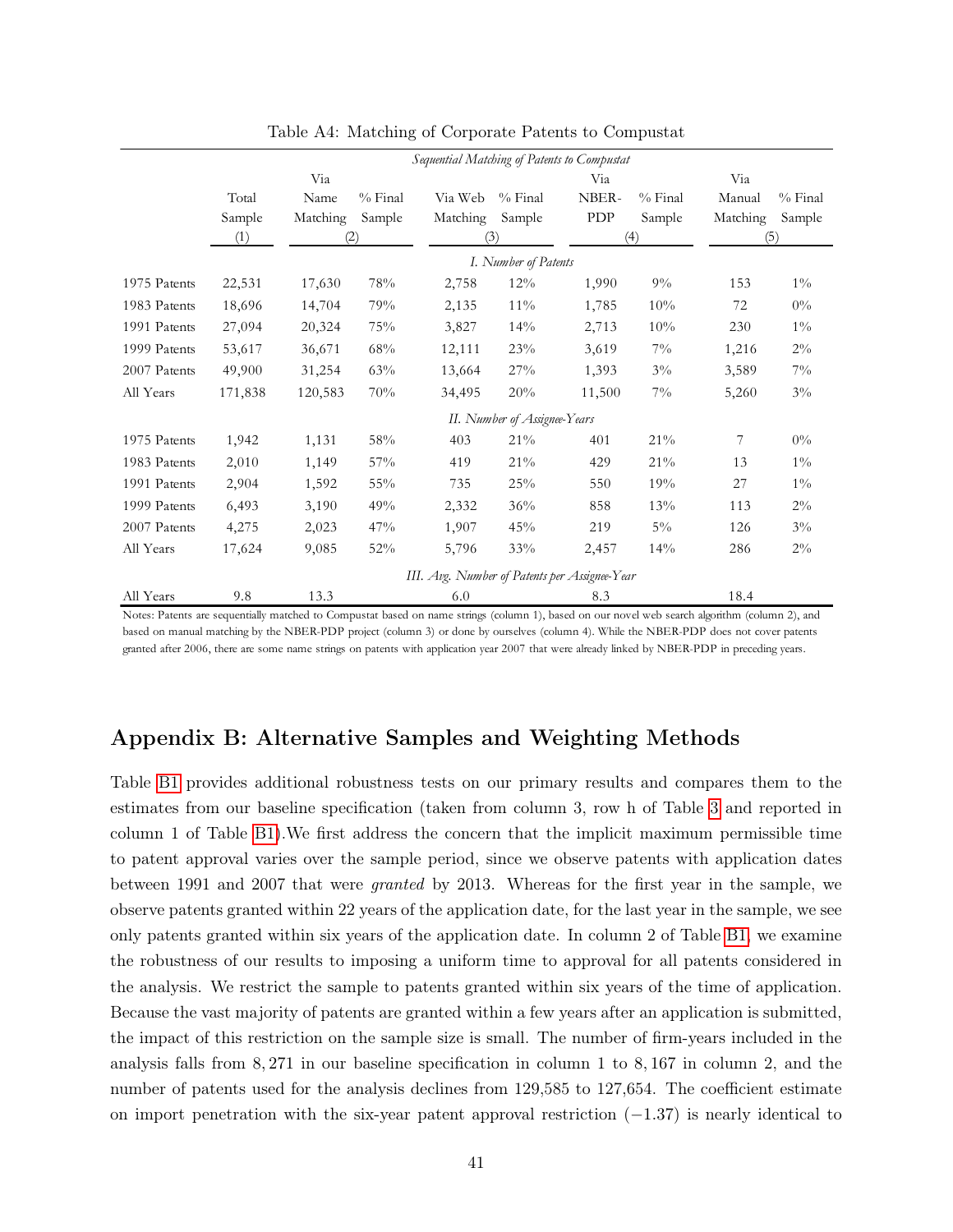that in the baseline  $(-1.35)$ , suggesting that right censoring in patent approval times is of little consequence for the results.

<span id="page-42-0"></span>Table B1: Effect of Chinese Import Competition on Firm-Level Patenting, 1991-2007: Robustness to Alternative Samples and Weights. Dependent Variable: Change in Patents by US-Based Inventors  $(\%$  pts)

|                                 | I. Reduced Patent Samples |                  |               |               |               |         |                     |           | II. Alternative Firm Weights |                  |  |
|---------------------------------|---------------------------|------------------|---------------|---------------|---------------|---------|---------------------|-----------|------------------------------|------------------|--|
|                                 |                           | No Grant No Comp |               |               | No            |         | No Manual Compustat |           |                              |                  |  |
|                                 | Baseline                  | $\text{Lag} > 6$ | Comm          | No Chem/      | Manual        | or NBER | Balanced            | Patent    | Global                       | No               |  |
|                                 | Spec                      | Years            | Tech          | Drug Tech     | Matches       | Matches | Panel               | Citations | R&D                          | Weights          |  |
|                                 | (1)                       | (2)              |               | (4)           | (5            | (6)     |                     | (8)       | (9)                          | (10)             |  |
| $\Delta$ U.S. Industry Exposure | $\ast\ast$<br>$-1.35$     | **<br>$-1.37$    | **<br>$-1.83$ | **<br>$-1.52$ | **<br>$-1.32$ | $-1.09$ | **<br>$-1.60$       | $-1.30$   | $-1.26$                      | $-0.39$ **<br>** |  |
| to Chinese Imports              | (0.50)                    | (0.50)           | (0.54)        | (0.54)        | (0.44)        | (0.45)  | (0.58)              | (0.59)    | (0.38)                       | (0.14)           |  |
| No. Observations                | 8,271                     | 8.167            | 6,837         | 6,566         | 8,257         | 7,795   | 3,262               | 7.150     | 14,371                       | 44,615           |  |
| No. Patents Used                | 129,585                   | 127,654          | 83,690        | 99,440        | 125,533       | 117,847 | 104,510             | 126,855   | 116,162                      | 129,585          |  |

on comprises two stacked first differences 1991-1999 and 1999-2007, and includes the full set of controls from column 3 model (h) in table 2. The relative change in patents is defined as the first difference in patents over a period t,t+1, divided by the average number of patents across the two periods t and t+1. Column 1 corresponds to column 3 model (h) in table 2. Column 2 omits patents that were granted more than six years after patent application. Column 3 excludes all patents in the computer and communications technology category, and column 4 excludes all patents in the chemical or drug technology category. Column 5 excludes patents from firms that we manually matched to Compustat, while column 6 additionally excludes patents matched via NBER-PDP, thus retaining only the result of fully automated matching based on firm names and web search. Column 7 retains only firms that are observed in Compustat both at the start and end of a period. Column 8 weights firms by the share of its patents among all patent citations, averaged over the start and end of the period. Column 9 weights firms by R&D expenditures, averaged over the start and end of the period. Column 10 does not use weights. Standard errors are clustered on 4-digit SIC industries. ~ p  $\leq 0.10, *$  p  $\leq 0.05, **$  p  $\leq 0.01$ .

Given the importance of innovations in computer applications and in chemical processes for patenting by manufacturing firms, it is natural to wonder whether our results our sensitive to including patents in these technology classes in the analysis. In Table [3,](#page-20-0) we have already explored such sensitivity by incorporating controls for the technology mix of patenting by the firm, as measured by the average shares of firm patents that fall into the six major patent classes shown in panel II of Table [2.](#page-14-0) The results in Table [3](#page-20-0) reveal that after adding controls for the firm's broad sector of activity, controlling for the technology mix of the firm's patents has little extra effect. In columns 3 and 4 of Table [B1,](#page-42-0) we take the further step of dropping all patents with the primary technology class in computers and communications or in chemicals and pharmaceuticals. Under either restriction, the change in firm patents is thus calculated over new innovations in the remaining technology classes. These exclusions result in larger point estimates for the negative impact of greater trade exposure on the firm-level change in patenting, with coefficient values rising from −1.35 in the baseline specification to −1.83 when computer and communication patents are excluded and to −1.52 when chemical and pharmaceutical patents are excluded, with little effect on precision. The responsiveness of patenting to import competition thus appears to be slightly greater, rather than smaller, outside of the dominant technological areas for manufacturing innovation.

Our sample of patents matched to Compustat firms includes patents matched on standardized firm names, using our web-based search procedure, or matched manually by NBER-PDP or by ourselves. These two latter sets of manual matches may arguably introduce researcher subjectivity into the construction of the data. We investigate whether our results are affected by dropping patents that are subject to manual matches. In column 5 of Table [B1](#page-42-0) we drop patents we matched manually (which excludes 14 firm-years from the sample) and in column 6 we drop patents matched manually in the construction of the NBER data (which excludes 276 firm years from the sample). In the first case, the resulting coefficient estimate is close to identical to our baseline estimate; in the second